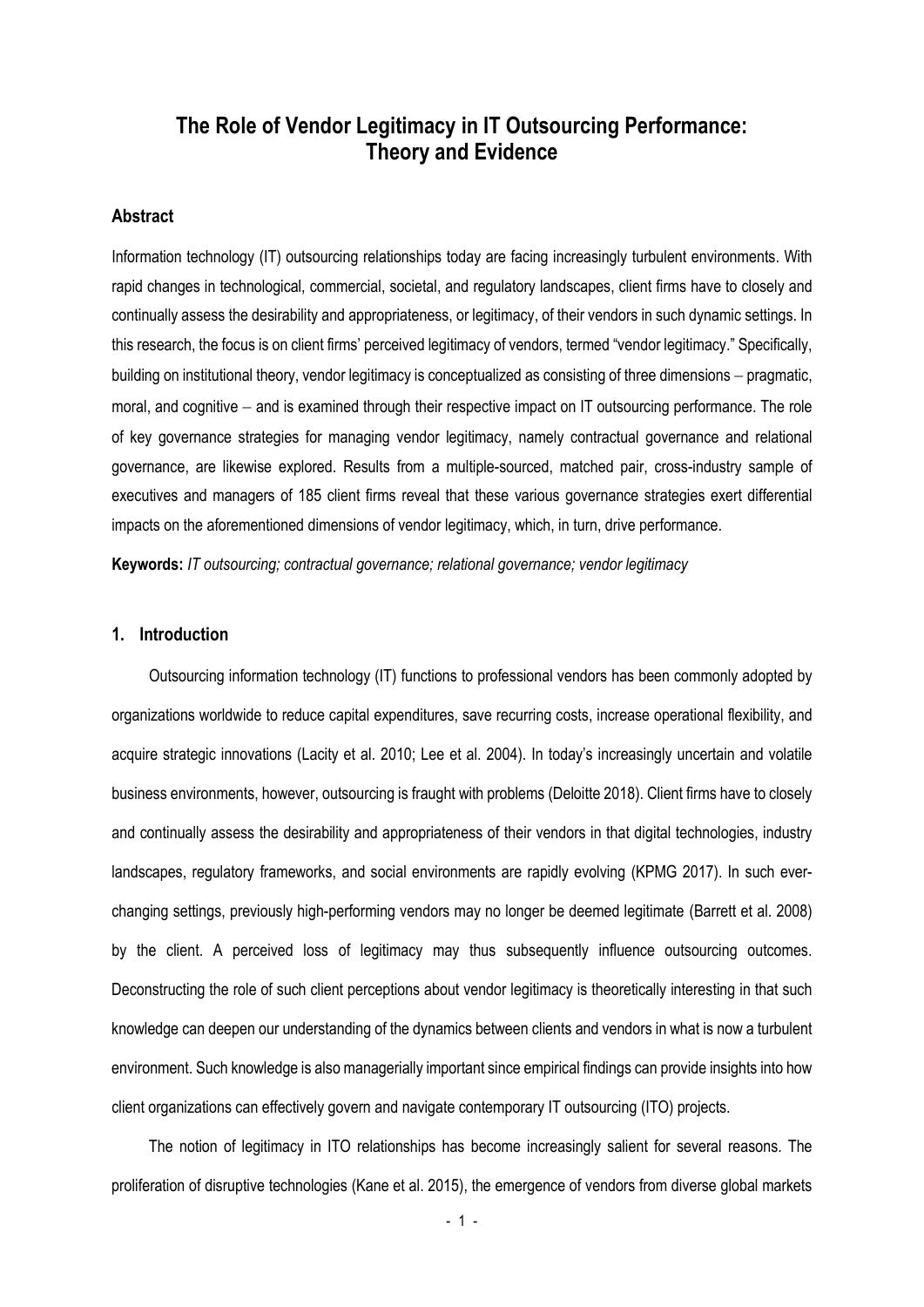(Fogarty and Bell 2014), and changing social and regulatory landscapes (Babin et al. 2011) have all been molding client expectations about and evaluations of their vendors. These, in turn, influence the clients' interaction with vendors and follow-on ITO performance. Recent industry surveys on firm experiences with IT outsourcing worldwide, for example, reveal that clients face a variety of challenging issues and concerns, including vendors' reactive approach, unqualified resources, insufficient service quality, limited responsiveness, and lack of innovation (Deloitte 2016) as well as uncertainties related to security, legal compliance, and intellectual property (Deloitte 2018). This suggests that in order to successfully navigate ITO landscapes, client organizations should actively and continuously monitor and manage vendor desirability, credibility, and appropriateness, namely, their legitimacy.

Since the turn of the millennium, legitimacy has become a seminal concept in academic research on interorganizational relationships, relationships such as strategic alliances and firm networks (Dacin et al. 2007; Human and Provan 2000). Defined as "a generalized perception or assumption that the actions of an entity are desirable, proper or appropriate within some socially constructed systems of norms, values, beliefs, and definitions" (Suchman 1995, p. 574), legitimacy is a form of intangible, highly significant organizational resource (Bitektine 2011), one that assures that "organization[al] practices, values or contributions are aligned with stakeholders' interests" (Landau et al. 2014, p. 1324). Moreover, it directly affects organizational performance (Dacin et al. 2007).

The information systems (IS) literature has explored the notion of legitimacy with a focus on ITO's "external legitimacy in its host environment" (Kostova and Zaheer 1999, p. 67), that is, the acceptance of a firm by the broader societal environment. Specifically, prior studies have examined how external pressures from organizational institutional environments affect the adoption of ITO as a new operating model (Ang and Straub 1998; Angst et al. 2017; Miranda and Kim 2006). Complementing the existing IS and management literatures, the present research focuses on legitimacy internal (Drori and Honig 2013) to ITO relationships, that is, "the acceptance of an organization by its internal constituencies" (Kumar and Das 2007, p. 1427). Specifically, the first extended goal of this research is *to unpack client perceptions of the legitimacy of vendors and to then examine the ITO performance impacts of such perceptions*.

Vendor legitimacy can be shaped by the strategic actions taken by parties involved in an ITO project. Both academic and practitioner literatures have documented a host of strategic actions for managing ITO (Himmelreich et al. 2019; Srivastava and Teo 2012). These are commonly categorized into two types*. Contractual governance* focuses on the use of formal, specific, and explicit contracts to regulate the interactions between clients and

- 2 -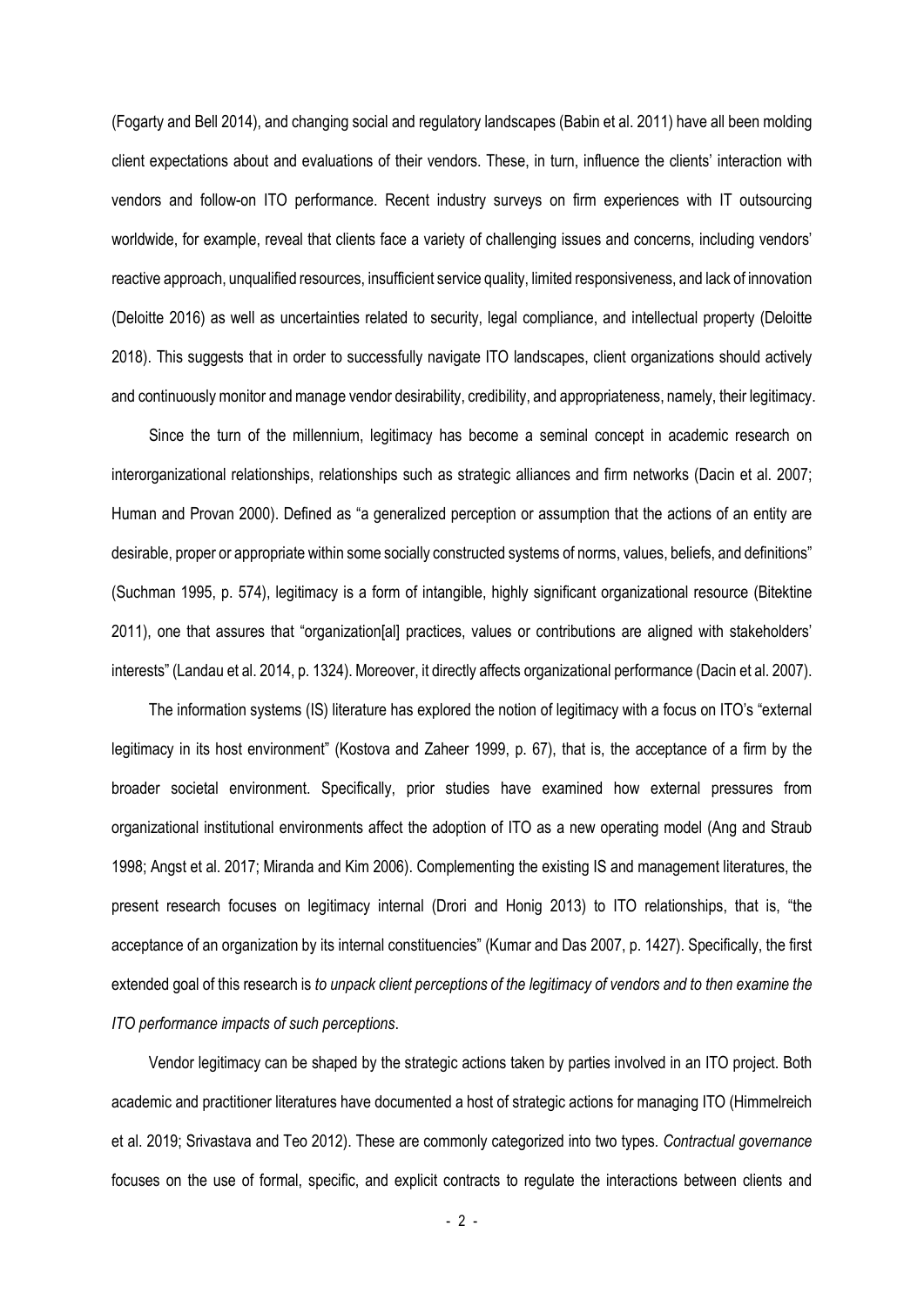vendors*. Relational governance* relies on partnering arrangements such as information sharing and cooperation as mechanisms to enforce obligations and expectations in interorganizational exchanges (Goo et al. 2009; Poppo and Zenger 2002).

Governance strategies can influence legitimacy in ITO in multiple ways. Externally, contractual and relational governance can be adopted as strategic responses to institutional pressures from markets at large (Yang et al. 2012). Internally, evidence suggests that effective governance strategies can increase the legitimacy of ITO in general and the legitimacy of individual vendors in particular (Su et al. 2016). Building on this work, our second main aim, thus, is *to further examine how governance strategies influence vendor legitimacy in ITO projects*.

Two key research questions emerge: (RQ1) To what extent does an ITO vendor's legitimacy, as perceived by its client, affect outsourcing performance?; and (RQ2) To what extent do outsourcing governance strategies affect vendor legitimacy? To address these two research questions regarding the relationship between vendor legitimacy, performance, and governance, vendor legitimacy is conceptualized via its three subconstructs. Following this is a modeling of their respective impact on outsourcing performance. Next the links between governance strategies and the three types of vendor legitimacy are posited. Finally, our theoretical model is then tested using multiple-sourced, matched pair, cross-industry sample of managers from 185 ITO clients.

Findings contribute to the IS literature in several ways. First, the study identifies and incorporates a novel perspective of vendor ITO legitimacy, an increasingly important yet understudied theoretical lens. It develops a nuanced conceptualization of three types of legitimacy internal to the client-vendor relationship. Importantly, the theoretical model complements and enriches currently dominant theoretical underpinnings of the ITO literature. Second, the study advances our understanding of the key ITO success factors by empirically examining the differential performance implications of the three types of vendor legitimacy. Results suggest that the cognitive legitimacy of the vendor, which centers on the client's perception of the vendor as a taken-for-granted and integral part of the interfirm relationship, has a particularly high impact on ITO performance. Third, the study offers finegrained insights into the pivotal role of governance strategies by showing how different types of vendor legitimacy can be influenced by the deployment of contractual governance and relational governance in ITO arrangements.

# **2. IT Outsourcing Relationship**

IT outsourcing, a movement that has shaped the global business landscape, has been extensively studied. Several dominant theoretical perspectives have been adopted to conceptualize, model, and illuminate the relationships

- 3 -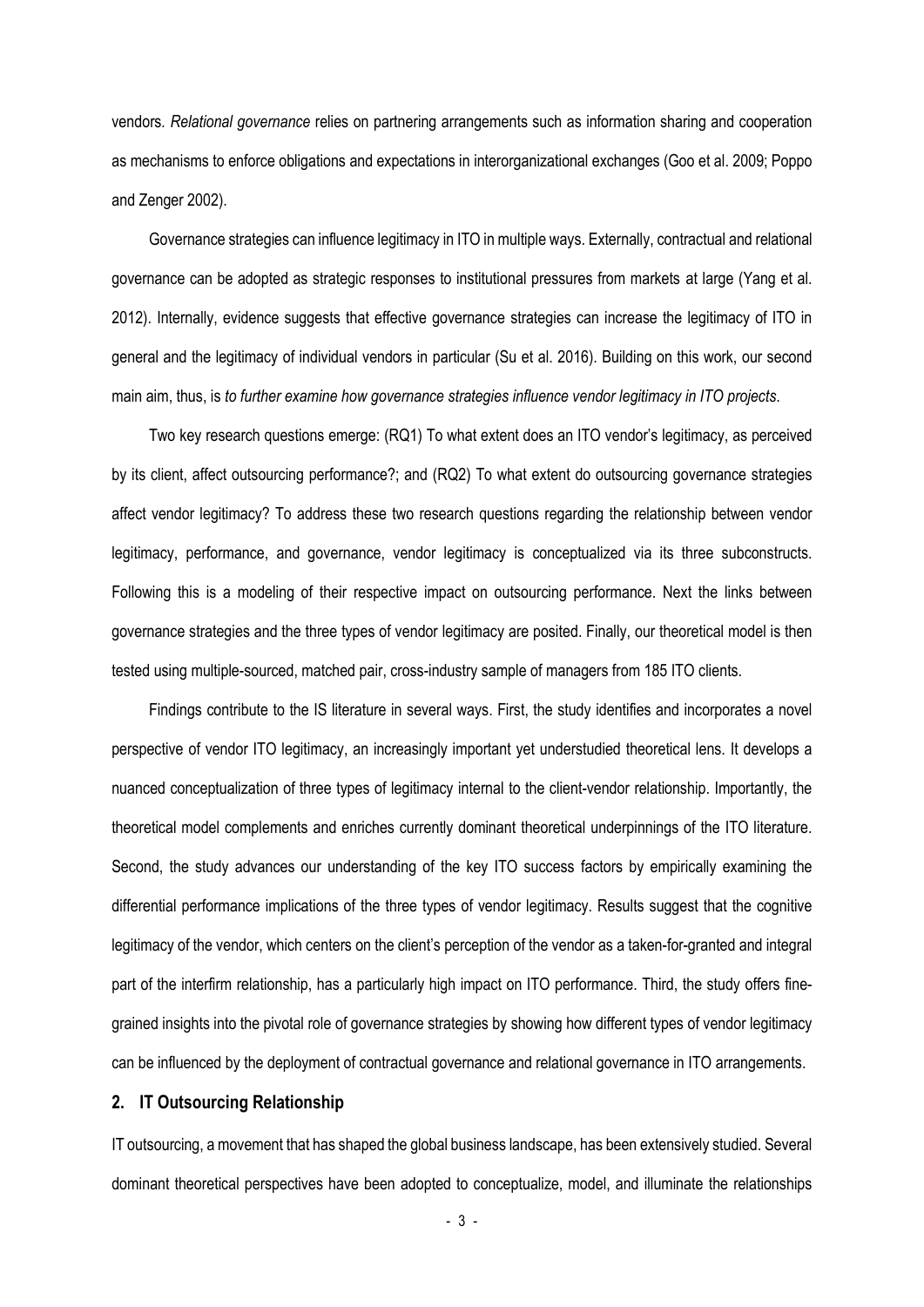between clients and vendors.[1](#page-3-0) These complementary theoretical perspectives (e.g., Lee et al. 2019; Tiwana and Bush 2007) collectively provide the foundation for understanding the multi-faceted decisions and actions in ITO.

Much of the ITO literature has been grounded in economic theories. Transaction costs economics (TCE), in particular, has served as an important theoretical lens (Ang and Straub 1998). Focusing initially on the broader context of vertical integration (Williamson 1985), transaction costs represent a key factor influencing firms' outsourcing decisions and performance (Aral et al. 2018; Aubert et al. 1996). In addition to TCE, agency theory has also been adopted to theorize risks in ITO and the associated risk mitigation mechanisms (Bahli and Rivard 2003; Choudhury and Sabherwal 2003; Gefen et al. 2008).

The strategic perspective on ITO develops the concept of resource, from the resource-based view (RBV) of the firm (Barney and Clifford 2010; Peteraf 1993), as the foundational logic for ITO decisions (King and Torkzadeh 2008; Roy and Aubert 2002). Consonant with RBV, ITO decisions are driven by the client turning vendor-offered resources, such as human resources (Levina and Ross 2003), talent and expertise (Kotlarsky et al. 2014), organizational structures (Du and Pan 2013), social capital (Rottman 2008), intellectual property (Walden 2005) and innovation (Sartor and Beamish 2014), into competitive advantage (Jarvenpaa and Mao 2008).

The social perspective emphasizes the role of social interactions in shaping ITO relationships. Prior research has identified a rich set of social mechanisms, including bonding, communication, mutual dependency, and power dynamics between and within ITO parties (Kern and Willcocks 2000; Lee and Kim 1999), which contribute to the development and maintenance of client-vendor relationships. Organizational capabilities in effectively managing such ever-changing social processes (Handley and Angst 2015; Kaiser and Hawk 2004) can directly impact the quality of the interfirm relationship and ITO performance (Abbott et al. 2013; Swar et al. 2012).

The psychological perspective focuses on the role of individual-level psychological factors and processes. Psychological contracts, that is, "an individual's beliefs regarding the terms and conditions of a reciprocal exchange agreement between that focal person and another party" (Rousseau 1989, p. 123), in particular, have proven to be an especially important concept in ITO. Psychological contracts strengthen the explicit legal contractual agreements by incorporating the mutual obligations internalized by the stakeholders in both the client and the vendor (Kim et al. 2007; Koh et al. 2004). Such obligations have significant effects on both the governance and

<span id="page-3-0"></span><sup>1</sup> See Online Supplement Appendix A for the discussion on the conceptual distinction between trust and legitimacy in interorganizational relationships and Online Supplement Appendix B for the table of summary on theoretical perspectives on ITO relationships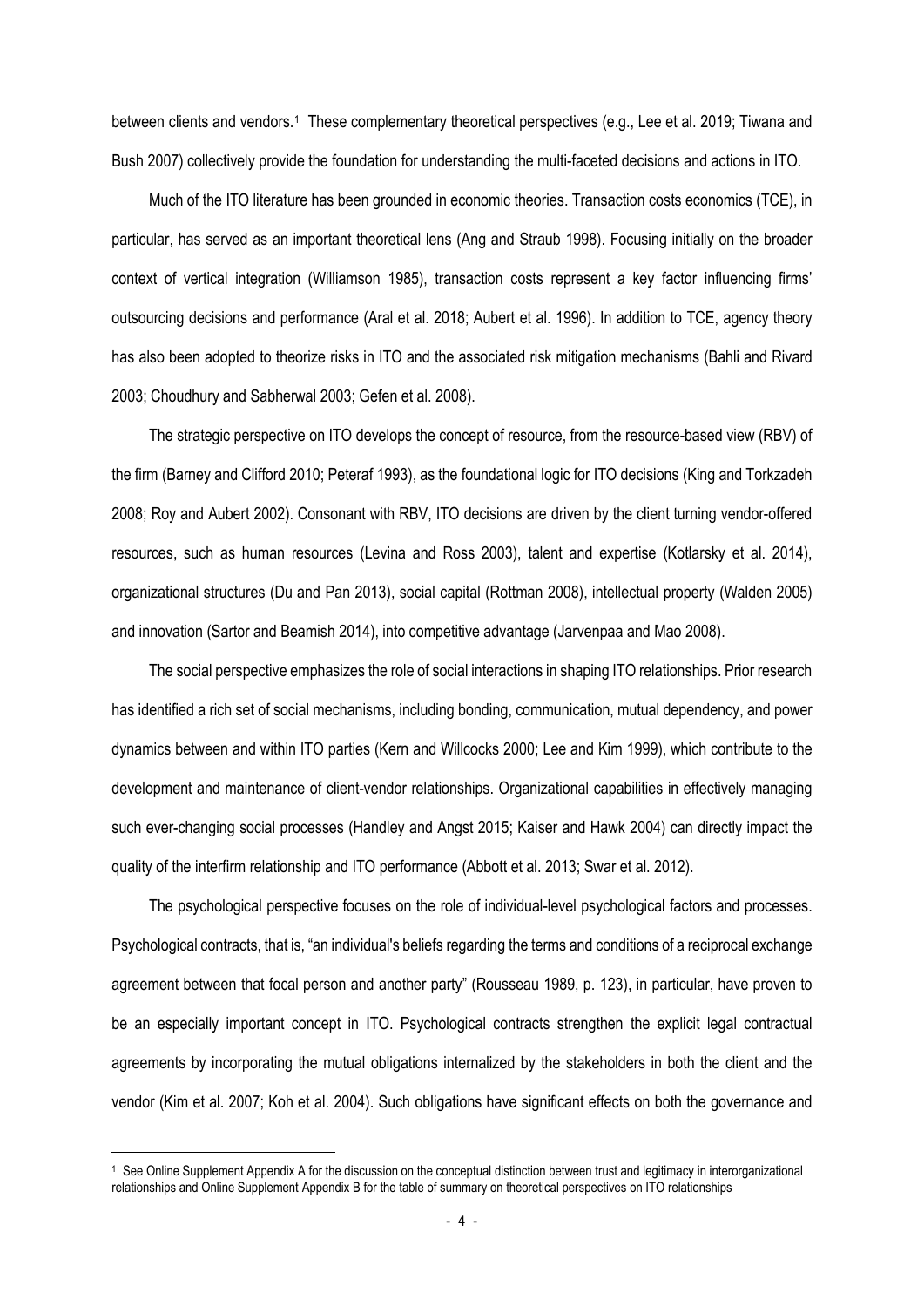performance of ITO (Kim et al. 2013; Lioliou et al. 2014; Miranda and Kavan 2005), as well other innovative forms of outsourcing, such as global open sourcing (Ågerfalk and Fitzgerald 2008).

The novel theoretical perspective in our study that brings the legitimacy construct to the fore is increasingly relevant in today's ITO arena. In an existing ITO relationship, rapid changes in technologies, market environments, and regulatory and social landscapes (Kane et al. 2015) can all radically alter clients' perceptions about to what extent vendors are appropriate and desirable, that is to say, legitimate (Suchman 1995). The critical role of "*internal* legitimacy" (Martinez and Dacin 1999, pp. 81-82, italicizing added for emphasis) – perceived by clients as one of their driving forces in organizational decision-making and action − has been well documented and highlighted in the management literature (Kostova and Zaheer 1999; Lu and Xu 2006). Legitimacy, for example, can contribute to new venture performance in that legitimacy, despite deep environmental uncertainty, helps motivate investors by "signaling that the organization is properly constituted; committed to the proper scripts, rules, norms, values, and models; able to use appropriate means; and pursuing acceptable ends" (Zimmerman and Zeitz 2002, p. 416).

Notably, the IS literature has taken a first step to identify and decompose the concept of legitimacy in clientvendor relationships. For example, exploratory, qualitative research has uncovered strategies and activities employed by a client to legitimize offshore ITO, demonstrating why legitimacy should be managed strategically and how such legitimacy could lead to successful ITO projects (Barrett et al. 2008). But further examination of legitimacy is needed. Today's ITO landscape requires decision-makers to assess whether and how different vendors are legitimate. Initially, perceived vendor legitimacy can be shaped by client governance strategies. This perception can then strengthen the interactions and deepen the relationship between the client and the vendor, which in turn, should influence performance. A more in-depth understanding of the causal linkages among legitimacy, governance, and outsourcing performance can be especially relevant for both IS theories and managerial practices of ITO in an increasingly uncertain global environment.

## **3. Vendor Legitimacy in IT Outsourcing**

Drawing on institutional perspectives and theories, we adapt Suchman's conceptualization of legitimacy (1995) to define vendor legitimacy in ITO. It is the client's perception that the vendor's actions are desirable, proper, or appropriate with respect to the norms, values, and beliefs of the client organization. Based on Suchman (1995), vendor legitimacy consists of three broad types, termed *vendor pragmatic legitimacy*, *vendor moral legitimacy*, and

- 5 -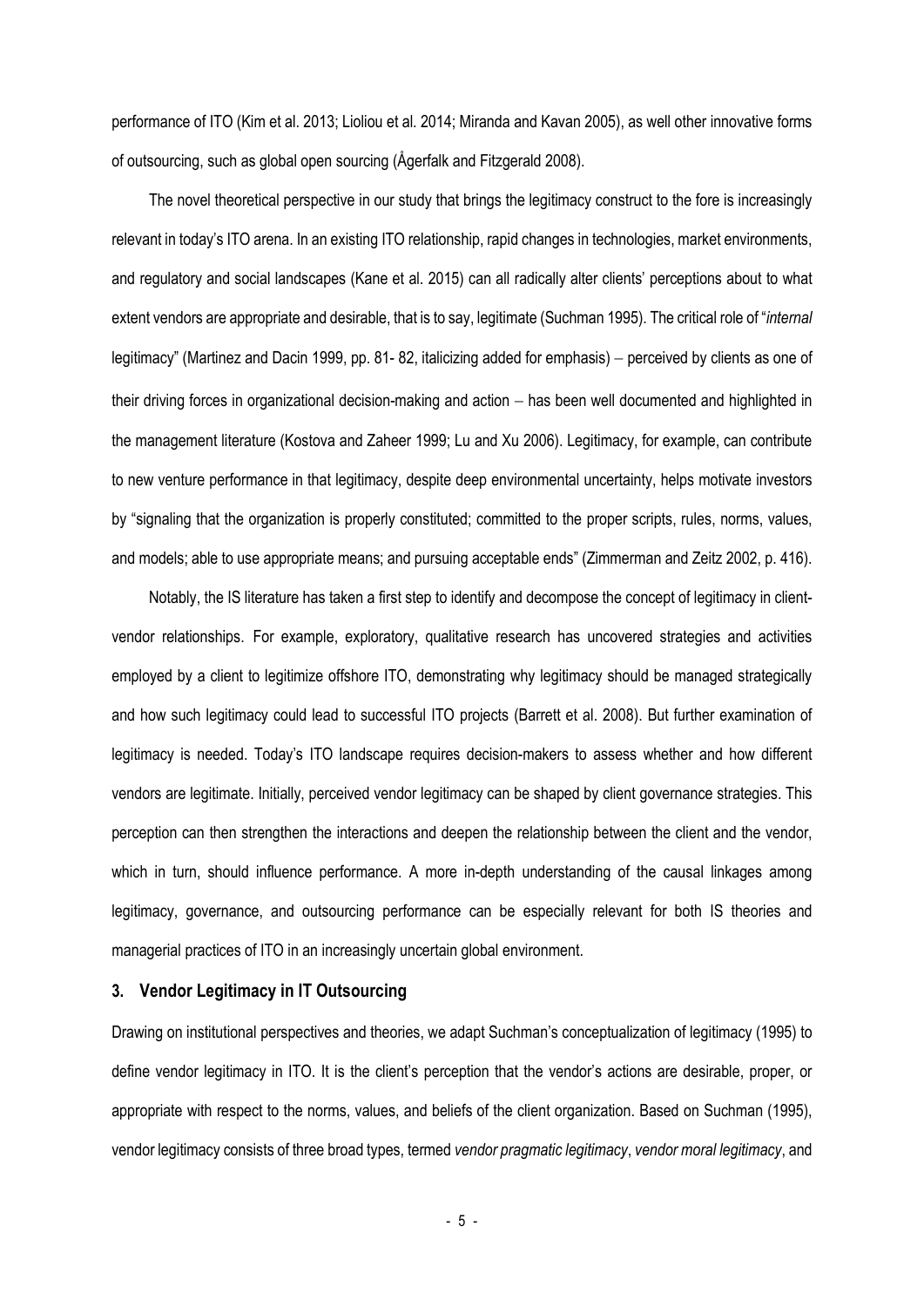*vendor cognitive legitimacy*. Specifically, pragmatic legitimacy derives from self-interested calculations regarding practical consequences of actions; moral legitimacy reflects the evaluation regarding rightness and fairness in the broader value systems; and cognitive legitimacy emphasizes taken-for-grantedness of the involved organization (Kumar and Das 2007). Prior studies have demonstrated the importance of pragmatic, moral, and cognitive legitimacy in influencing the viability or performance of organizations in areas such as strategic alliances (Kumar and Das 2007), internationalization (Yang et al. 2012), and cross-cultural interorganizational information systems adoption (Hsu et al. 2015). In the same vein, this taxonomy of legitimacy potentially allows for a more nuanced, substantive and in-depth elaboration of the impacts of legitimacy on ITO relationships.

*Vendor pragmatic legitimacy* refers to the client's perception of the vendor's actions as furthering the client's own interests. This type of legitimacy is based on the client's assessment and judgement of the vendor's adherence to desirable behavior and expected practices, typically specified in the agreement between the two organizations. Being committed and responsive to the client's requirements and expectations can be seen as contributing to the attainment of pragmatic legitimacy (Suchman 1995). For example, Barrett et al. (2008) found that offshore IT vendors could gain legitimacy when demonstrating skills and capabilities for completing the specific tasks defined in the contract and in supporting the overall business strategy of the client. Their findings align well with Kumar and Das' description (2007) of pragmatic legitimacy mitigating uncertainties regarding whether a partner can consistently and effectively achieve the stated goals of a strategic alliance.

*Vendor moral legitimacy* reflects the client's perception of the vendor's rightness and fairness (Kumar and Das 2007) within the client organization's "system of norms, values, beliefs, and definitions" (Suchman 1995, p. 579). This type of legitimacy is related to the evaluation of the vendor's conformance to ITO justice norms. During interorganizational interaction, if the vendor is perceived as not meeting the client's expected moral and ethical standards, this type of legitimacy can be weakened. For example, Aron et al. (2005) and Handley and Benton (2012) explored the risks in outsourcing associated with unethical vendor actions of poaching or misuse of sensitive information, two actions that signal the erosion of vendor moral legitimacy. Li and Zhou (2017) also suggest that questions regarding firms' moral legitimacy can emerge when environmental and social problems arise in ITO.

*Vendor cognitive legitimacy* relies on "widely held beliefs and taken-for-granted assumptions that prove a framework for everyday routines" (Scott 1995, p. 81). Vendor cognitive legitimacy implies that the client firm accepts the interaction with the vendor as a natural and inevitable reality (Kumar and Das 2007). This acceptance is reified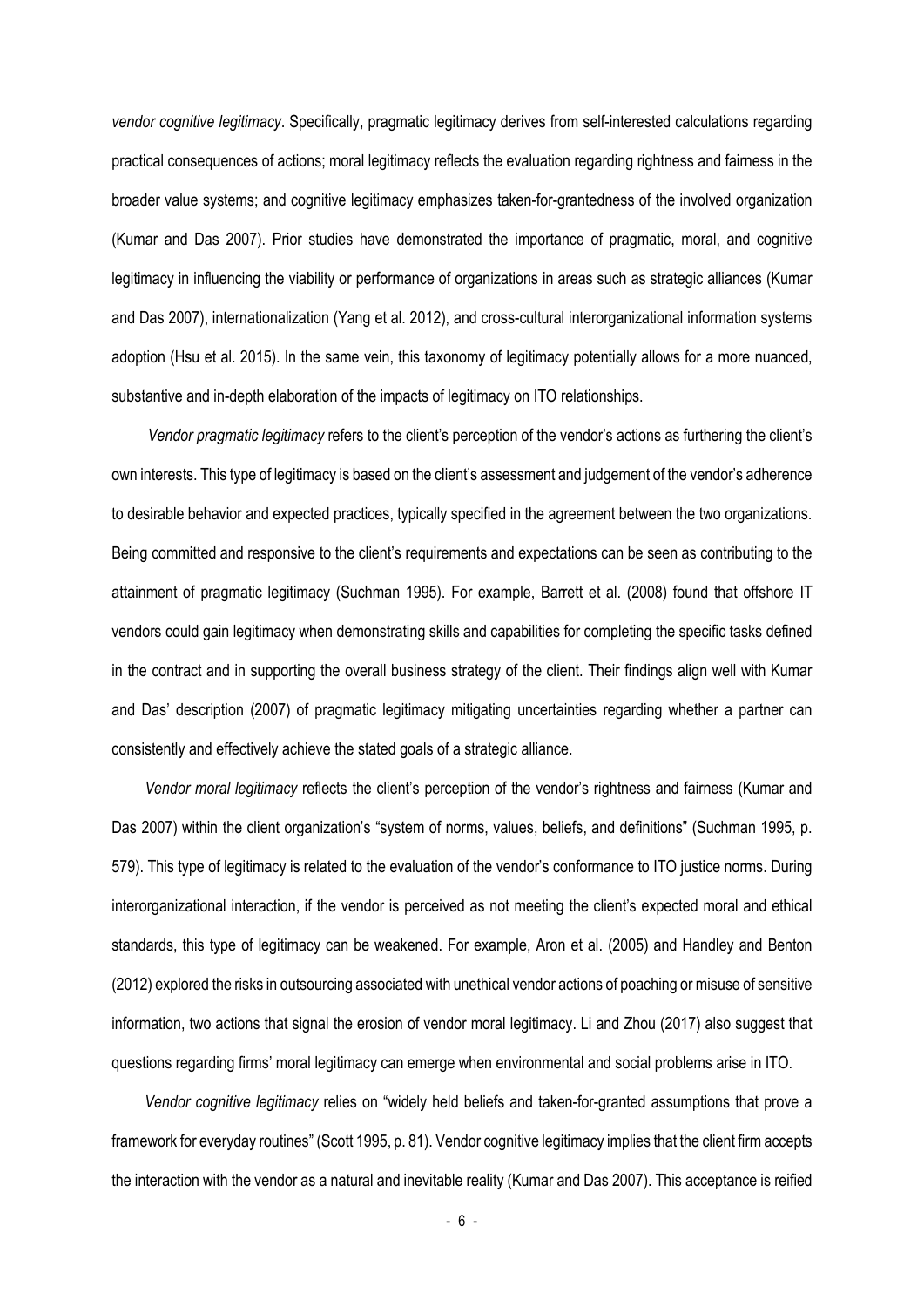by the client not even considering any other vendor as a viable alternative for their ITO project, for instance. According to Suchman (1995, p. 583), "this kind of taken-for-grantedness represents both the subtlest and the most powerful source of legitimacy." Vendor cognitive legitimacy can contribute to the formation of interorganizational identity (Peteraf and Shanley 1997) while reducing the mental effort associated with evaluation of the vendor and avoiding "at least some of the [client] scrutiny of its activities" (Bitektine 2011, p. 157). One good example of this in ITO would be how, during the evolution of interorganizational collaboration, the vendor can gradually establish its perceived legitimacy while the client might reduce its scrutinizing and questioning of the vendor's practices and relax the micromanagement of the vendor's actions (Su 2015).

Institutional theorists (DiMaggio and Powell 1983; Scott 1995) have consistently stressed the performance implications of the acquisition and maintenance of legitimacy. In an interorganizational context, Dacin et al. (2007) suggest that "legitimation is an important means by which technical benefits can be realized and firm and alliance performance can be enhanced. Thus, firms are driven to acquire and maintain legitimacy" (p. 171). Human and Provan (2000) likewise demonstrate empirically that legitimacy is a key success factor in interorganizational networks. In a highly dynamic environment, legitimacy becomes especially critical to successful adaptation by organizations. An example of this is when Zimmerman and Zeitz (2002) state that "when faced with uncertain decisions (as so many decisions are), social actors refer back to this stock of scripts, rules, norms, values, and models in order to proceed" (p. 416). This stance highlights the role of legitimacy rather than "means-ends rationality" (p. 416) as a basis for organizational decision-making. In ITO projects in particular, as the technological, business, and social environment becomes increasingly volatile, vendor past performance can become a less reliable and relevant driver of decision-making (Su et al. 2016). Instead, legitimacy can function as an important, intangible "organizational resource…" (Bitektine 2011, p. 151) that shapes the client's decision-making and actions, which subsequently influences ITO performance.

Given the importance of legitimacy to firm survival and success, extant research on legitimacy has shown that organizations engage in strategic actions that can enhance legitimacy and thereby contribute to the pursuit of performance or the achievement of goals. Focusing on different settings, such strategic actions include establishing strategic alliances to acquire legitimacy through partnering, an alliance that yields economic and competitive benefits for the partners (Dacin et al. 2007). Such benefits include working with established institutions to create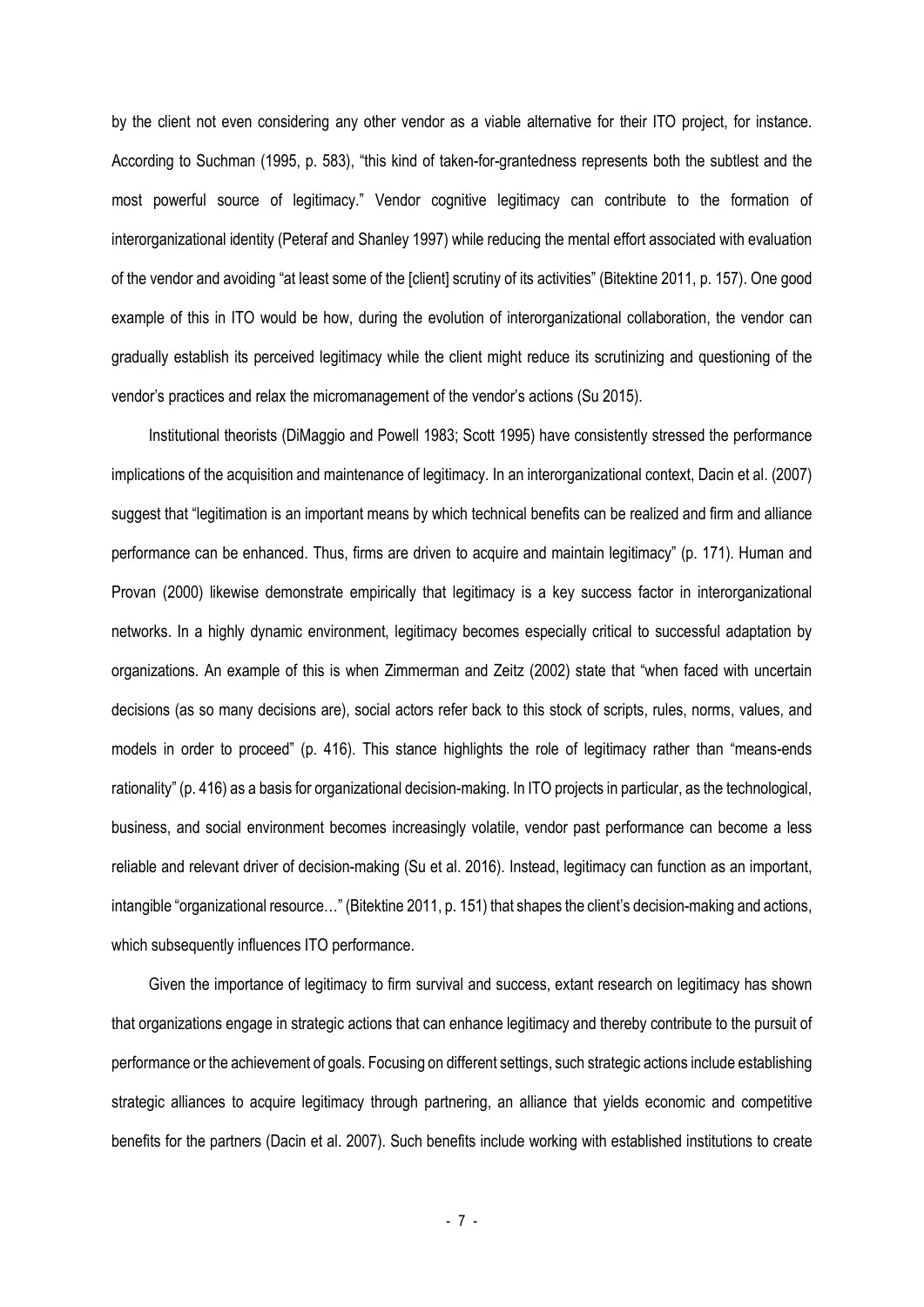cognitive legitimacy for an emerging industry (Aldrich and Fiol 1994) and designing and leveraging rhetorical strategies to legitimize major institutional changes (Suddaby and Greenwood 2005).

Documented in the literature, these strategic actions, however, tend to focus on the focal firm's management of *external* legitimacy, that is, legitimacy in relation to its broader surrounding environment. Much less is known about the management and related dynamics of legitimacy within interorganizational relationships (Balogun et al. 2019; Kumar and Das, 2007), especially ITO relationships.

To this end, we suggest that vendor legitimacy, an element *internal* to ITO relationships, is a complex, previously lightly-explored but critical element, an element that can be shaped and managed by strategic actions of the involved parties during the course of ongoing interorganizational interactions. As Srivastava and Teo (2012) put it: "[T]hrough the exercise of control that clients can motivate vendors to deliver applications that meet the clients' specific requirements and are of value to them" (p. 116).

Indeed, both the academic and practitioner literatures have identified an extensive portfolio of strategic actions for governing ITO. Key actions can be broadly categorized into either contractual or relational governance (Goo et al. 2009; Huber et al. 2013; Oshri et al. 2015). Such governance strategies may also directly contribute to the management of legitimacy in interorganizational settings. For instance, Yang et al. (2012) suggest the use of customized contracts to "legitimize…[a] company's behavior" (p. 44) in cross-border channel relationships. Human and Provan (2000) find that developing strong bonds and information exchanges among member firms can contribute to the legitimacy of multilateral networks of such firms. In ITO, both contractual and relational governance strategies have the potential to shape vendor legitimacy and impact ITO performance, especially in turbulent business environments (Su et al. 2016).

However, what is clear is that no prior research has formally theorized and empirically examined the impacts of these two established governance strategies on vendor legitimacy. Building on extant theoretical perspectives and empirical findings, we posit that governance strategies deployed to manage client-vendor relationships could also influence vendor legitimacy, thereby also impacting ITO performance. By focusing on vendor legitimacy as a key perspective for examining dynamics in client-vendor interactions, this study seeks to further unpack how governance strategies shape ITO relationships.

### **4. Model and Hypothesis Development**

Linking the dots together, Figure 1 foreshadows the research model proposed in this study.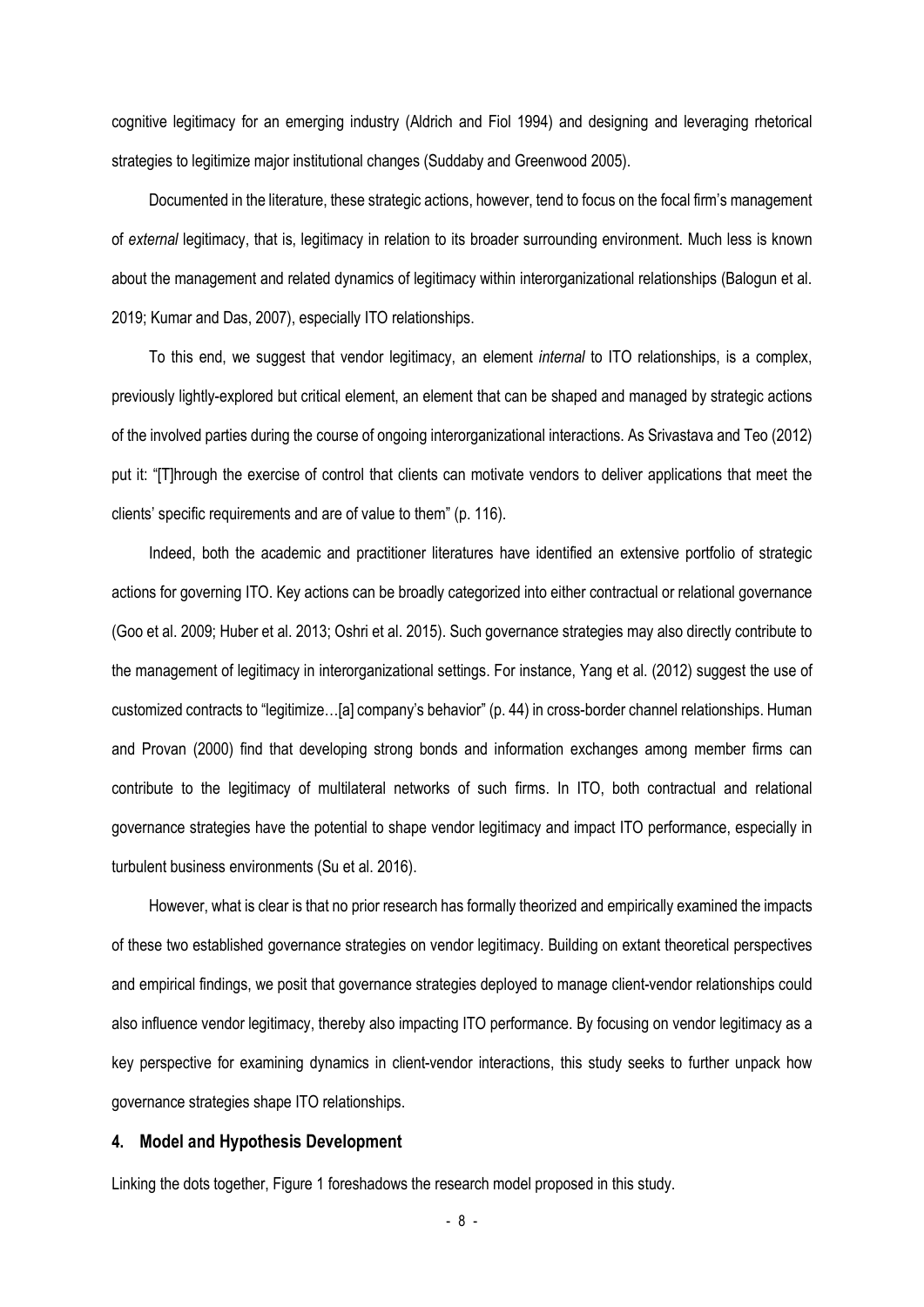

**Figure 1.** Theoretical Model Depicting the Role of Vendor Legitimacy in IT Outsourcing

### **4.1. Governance Strategies and Vendor Legitimacy**

## **4.1.1. Contractual Governance and Vendor Legitimacy**

Contractual governance emphasizes the design and implementation of specific, detailed, and explicit contracts that "represent promises or obligations to perform certain actions in the future" (Poppo and Zenger 2002, p. 708). Overall, contractual governance creates a "logic of appropriateness" (March 1994, p. iii) between the partnering firms. In ITO, contracts between clients and vendors typically encompass several broad areas, including expected services, monitoring provisions; dispute resolution; property rights allocation and protection, contingency, and incentives (Chen and Bharadwaj 2009; Liu and Aron 2015). A logical extension of this is that client adoption of contractual governance can have a positive impact on client perceptions of the three types of vendor legitimacy.

Vendor pragmatic legitimacy deals with the perception that a vendor's actions can further a client's own interests. Contractual governance shapes vendor pragmatic legitimacy through two mechanisms. First, by detailing the client's expectations and evaluation schemes, well-specified contracts can ensure that vendor actions and input in ITO are aligned with client interests. In ITO, contractual clauses typically include client expectations regarding "service-level target, time frame definition, quality statements, etc." and measurement charters regarding "what is to be measured" and the "process to periodically measure the defined categories" (Goo et al. 2009, p. 131). When measuring the direct vendor input is not intuitively obvious, contractual clauses can specify procedures for monitoring the vendor through "disclosure of necessary documents to justify work done" (Poppo and Zenger 2002, p. 709). Through such clauses, contracts can accordingly better regulate and control vendor productivity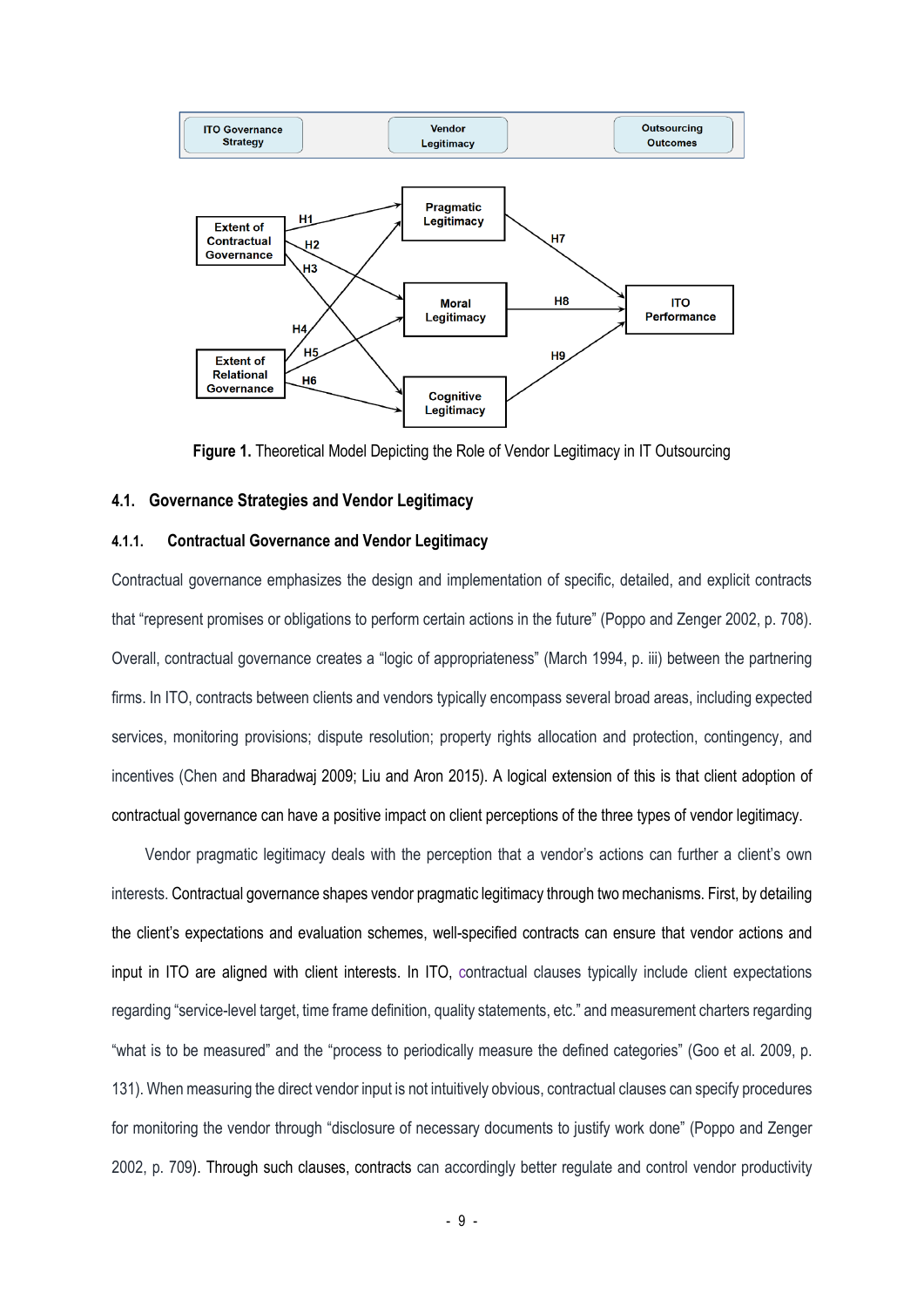(Choudhury and Sabherwal 2003; Srivastava and Teo 2012). Contractual clauses, hence, contribute to aligning the vendor's interests with the client, an alignment that increases vendor pragmatic legitimacy.

Second, contractual governance contributes to the avoidance of interfirm conflict and facilitates the resolution of interfirm disputes. In interfirm relationships, contractual governance delineates explicit, clear, agreed-upon provisions regarding the roles, responsibilities, prohibitions, and legal sanctions for the partnering firms. ITO contracts also specify detailed conflict arbitration procedures, exit policies, and penalties for violating the contract, for both the client and the vendor. Strong contractual governance can thus reduce interfirm conflicts by guarding against vendor opportunistic behavior (Oliveira and Luminea 2019) against underinvestment in the interfirm relationship (Williamson 1985) and against "misrepresentation," "bluffing," and "outright falsification" (Kumar and Das 2007, p. 1439). When conflict arises, contractual governance also "allows the parties to better understand each other's interests and to establish working rules and habits for how to amicably resolve points of contention" (Lumineau and Malhotra 2011, p. 548). Contracts serve as a safeguard against opportunism and a framework for conflict resolution (Reuer and Ariño 2007; Malhotra and Murnighan 2002) and increase the client's confidence that the vendor will exhibit expected behaviors, an effect that further enhances vendor pragmatic legitimacy. Based on the rationale above, we hypothesize that:

#### **H1:** *Contractual governance is positively related to vendor pragmatic legitimacy in ITO.*

Vendor moral legitimacy relies on the client's perception of vendor rightness and fairness. In ITO, the concept of moral legitimacy has been particularly salient in two domains. The first area concerns the ownership and appropriation of ITO assets and IP, that is, intellectual property (Chen and Bharadwaj 2009; Walden 2005). Vendor moral legitimacy is challenged when inappropriate moral practices arise from disputed use of the IP and distribution or reverse engineering of software source code or other products. ITO contracts increasingly emphasize the institutionalization of standards, certifications, policies, procedures, and regulations on IP-related issues (Agrawal and Lee 2019; Bartley 2007). For instance, service level agreements (SLAs) in ITO contracts provide clear definition of confidential and secret information, which can help prevent data-related misconduct by the vendor (Benaroch et al. 2016). As a result, contractual governance directly contributes to the client's perception of the "rightness" of the vendor, an assessment that leads directly to a heightened perception of moral legitimacy.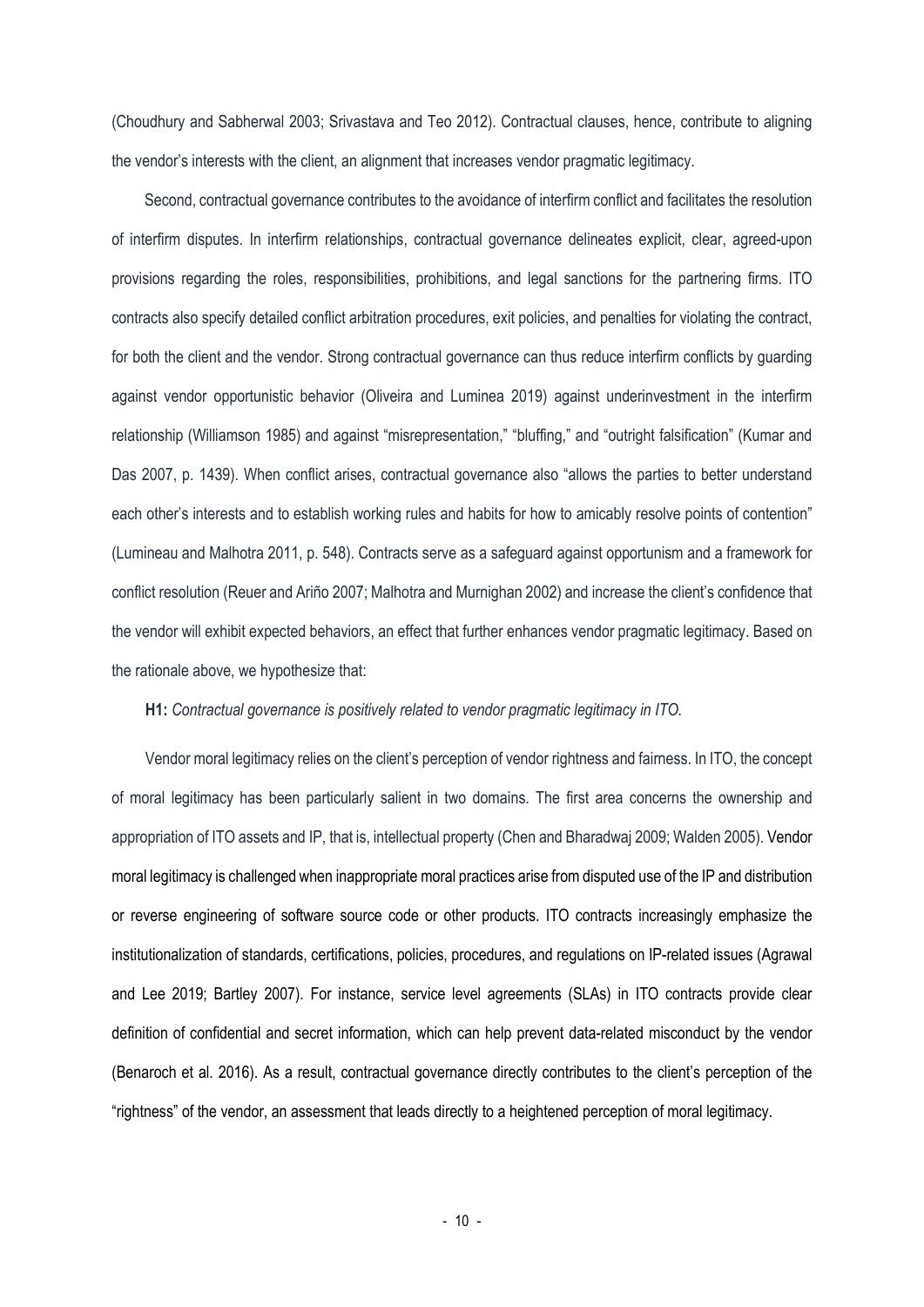The second aspect of vendor moral legitimacy is related more broadly to judgements about vendor ethical standards and moral practices such as their corporate social and environmental responsibility (CSER). In sourcing in general (Agrawal and Lee 2019; Orsdemir et al. 2019) and ITO in particular (Babin et al. 2011; Babin and Nicholson 2009), contractual governance increasingly requires policies and provisions that mandate that vendors show responsibility and concerns for a diverse set of stakeholders beyond their clients. Such contractual clauses can foster a vendor's positive relationship with other, different stakeholders, including "employees, local communities, society-at-large, [and] the natural environment" (Flammer 2018, p. 1302). Vendor adoption of and engagement in CSER-related standards and practices signals (Harjoto and Jo 2011) that the vendor is positioning itself as a good citizen (Flammer 2018). As Suchman (1995) highlighted, moral legitimacy reflects "a prosocial logic" (p. 579) of rightness and the sense of citizenship. Thus, through the exercise of contract controls, vendors are likely to behave in a morally acceptable manner, thereby contributing to the client perception (Panagopoulos et al. 2016) that its collaboration with the vendor fits with its own beliefs and values, i.e., being "the right thing to do" (Kumar and Das 2007, p. 1434). Based on the rationale above, we posit that:

**H2:** *Contractual governance is positively related to vendor moral legitimacy in ITO.*

Vendor cognitive legitimacy is associated with interorganizational dynamics based on cognition rather than calculation of interest or evaluation (Aldrich and Fiol 1994). In ITO, cognitive legitimacy manifests itself in the client taking the involvement of the vendor for granted (with positive, not negative connotations). This takes place through the formation of deep cognitive bonds and routines (Scott 1995) between the two organizations. Contractual governance shapes vendor cognitive legitimacy through two mechanisms. First, contractual governance enhances mutual understanding between client and vendor (Lumineau and Malhotra 2011). In an interfirm relationship, "the difference in latent knowledge" (Kumar and Das 2007, p. 1431) of the partnering firms represents a barrier in establishing cognitive legitimacy and subsequent coordination (Hargadon and Fanelli 2002). In contractual governance, the process of designing, negotiating, implementing, and renewing contracts (Faems et al. 2008) serves as a learning experience for both partners (Li et al. 2010; Ryall and Sampson 2009). Through this experience, the client acquires in-depth knowledge of the vendor's strategic interests and organizational practices (Lumineau and Malhotra 2011; Im and Rai 2008). Such knowledge is conducive to the client accepting the vendor's reality (Kumar and Das 2001), which, in turn, increases cognitive legitimacy.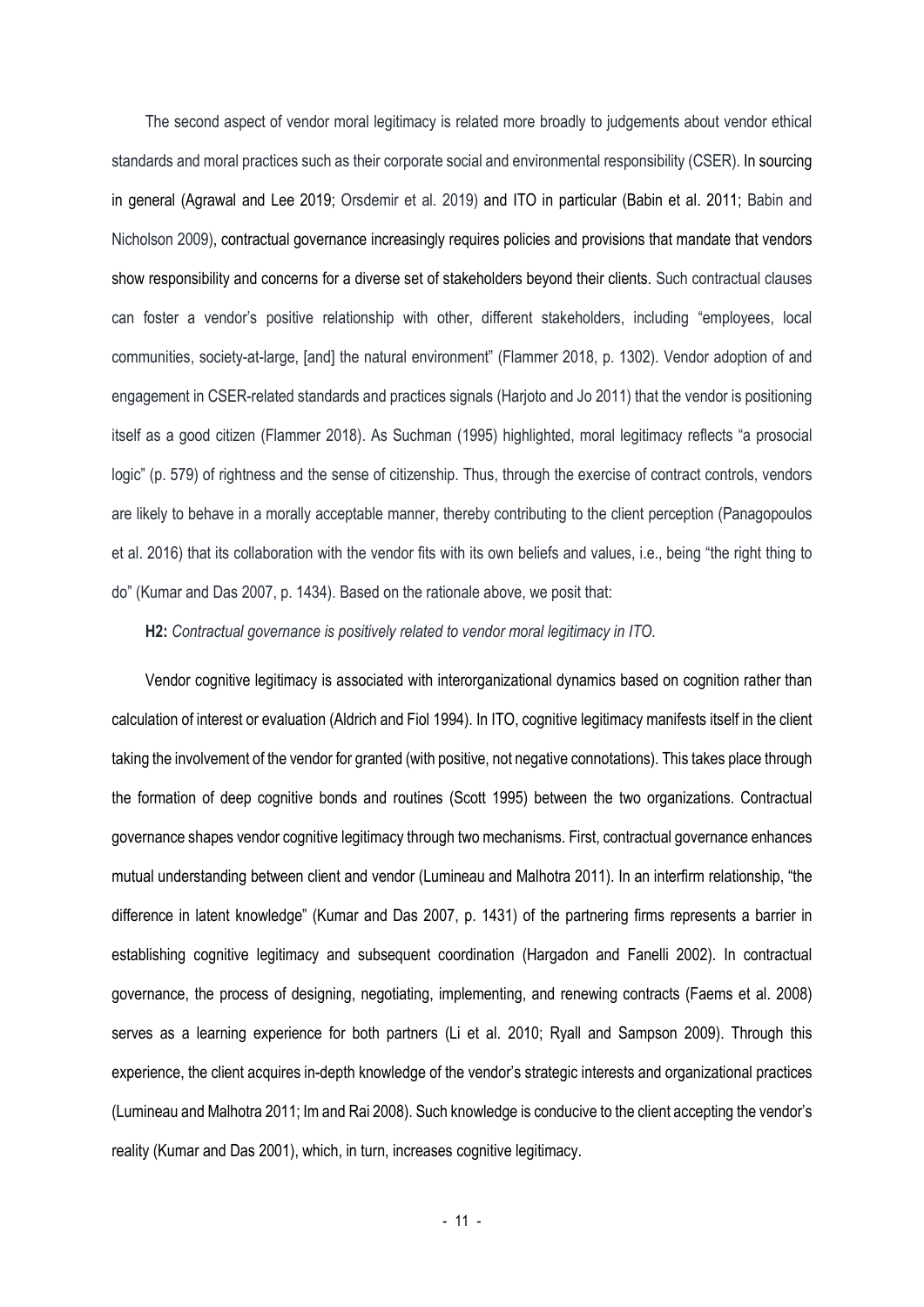Second, contractual governance facilitates the emergence of interorganizational routines, or "stable patterns of interaction [between the] two firms" (Zollo et al. 2002, p. 701). The SLAs specify detailed interorganizational processes such as plans for communication, innovation, and feedback (Goo et al. 2009). With these plans in place, the behavior of the two organizations tends to become routinized (Cohen and Bacdayan 1994; Nelson and Winter 1982) in a semiautomatic rather than deliberate or conscious manner (Zollo et al. 2002). In such relationships, the vendor will be viewed as a natural extension of the client's own organization, signaling a high level of vendor cognitive legitimacy. Therefore, we hypothesize the following:

**H3:** *Contractual governance is positively related to vendor cognitive legitimacy in ITO.*

### **4.1.2. Relational Governance and Vendor Legitimacy**

Relational governance emphasizes social processes that promote information exchange, open communication, solidarity, and collaboration between the parties (Poppo and Zenger 2002). Vendor pragmatic legitimacy can be strengthened by relational governance in two ways. First, active information exchange between client and service provider can align the interests of the exchange partners (Aral et al. 2018; Poppo et al. 2008). This mutuallybeneficial client-vendor interaction is, in fact, sometimes termed a "pragmatic collaboration…" (Helper et al. 2000, p. 443). From the client's perspective, there is a heightened expectation that the vendor will engage in activities that advance the interest of the client, an eventuality that then contributes to client-perceived pragmatic legitimacy.

Second, relational governance involves "an organization's engagement in activities for the development of informal self-enforcing safeguards" (Sarkar et al. 2009, p. 587). Taking the form of the sharing of private information, commitment to joint action, and norms of flexibility, such safeguards can further attenuate exchange hazard, examples being transaction-specific investments, questionable performance measurements, and other uncertainties<sup>[2](#page-11-0)</sup> that cannot be sufficiently addressed contractually (Poppo and Zenger 2002). In particular, the informal control mechanisms commonly embedded in ITO relational governance (Gopal and Gosain 2010) foster an environment that "encourages the firms to openly discuss and mutually agree upon any procedural adaptions and refinements" (Tiwana 2010, p. 98). Such an environment not only reduces conflict and incompatibility between the client and the vendor (Lee and Kim 1999), but also promotes harmonious conflict resolution by enabling the

<span id="page-11-0"></span> $2$  This is often termed "incomplete contracting" in the ITO literature.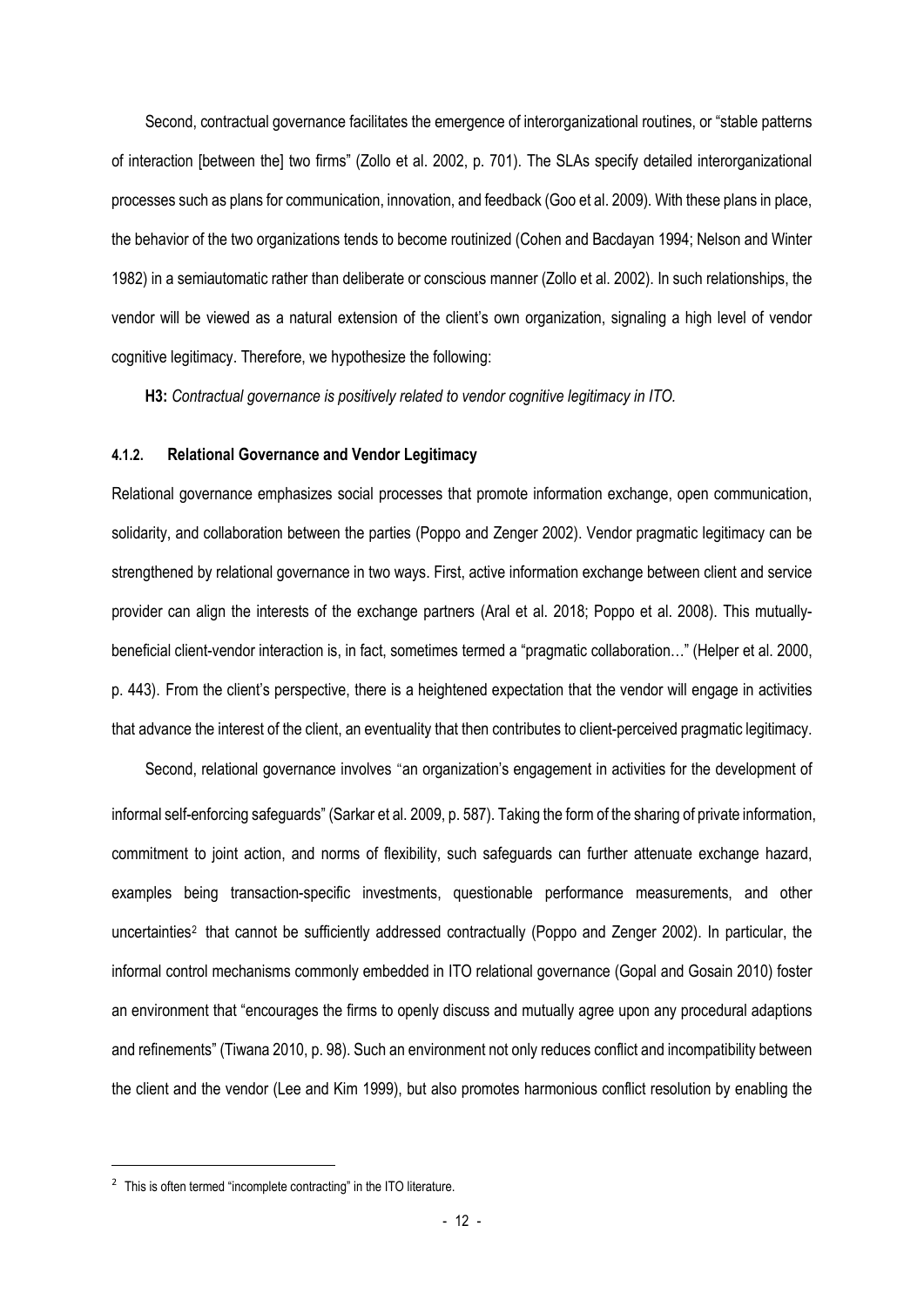organizational parties to collaboratively identify and reconcile incompatible viewpoints (Goo et al. 2009; Janssen et al. 1999). This combination of safeguards reinforces the client perception that the vendor's expected behavior can further the client's own interest, another way in which vendor pragmatic legitimacy is enhanced. Based on the rationale above, the hypothesis is that:

**H4:** *Relational governance is positively related to vendor pragmatic legitimacy in ITO.*

Sustained socialization taking place between clients and vendors through relational governance mechanisms contributes to the emergence of "values shared among exchange partners concerning appropriate behavior that maintains or improves their relationship" (Tangpong et al. 2010, p. 398). Congruence of values is foundational to the perception of legitimacy (Lagenspetz 1992). Shared values and norms encompass both ethical and moral considerations (Joyner and Payne 2002; Oliveira and Luminea 2019) as well as philosophies and practices related to corporate social and environmental responsibility (Jin and Drozdenko 2010). The development of shared values and norms therefore contributes to the vendor moral legitimacy perceived by the client.

Besides this, relational governance enables the client to acquire a more nuanced, contextualized, and indepth understanding of vendor actions and decisions related to business ethics and social and environmental responsibilities. Research has shown that standards and judgements related to business ethics can vary with the social context, a context that includes diverse institutional, cultural, and national environments (Tsui and Windsor 2001). These can even vary significantly within the same country (Martinson and Ma 2009). In relational governance, the ongoing social bonding between client and vendor enhances information exchange through informal interaction, which allows the two parties to "open a dialog on their needs, experiences and even trade secrets" (Lee and Choi 2011, p. 98). This increased level of transparency (Sarkar et al. 1998) combined with a "sincere attempt to understand the other party's perspective" (Kumar and Das 2007, p. 1431), can provide the client with a more informed and well-rounded judgement about the appropriateness vendor actions and decisions. When this works, it leads to enhanced perceived vendor moral legitimacy. Based on this, we hypothesize that:

**H5:** *Relational governance is positively related to vendor moral legitimacy in ITO.*

Through repeated social interactions where cognition and knowledge are deeply embedded (Scott 2008), "social-psychological bonds" (Ring and Van de Ven 1994, p. 93) between the exchange partners are developed and strengthened. Specifically, socialization between the client and the vendor facilitates the formation of a joint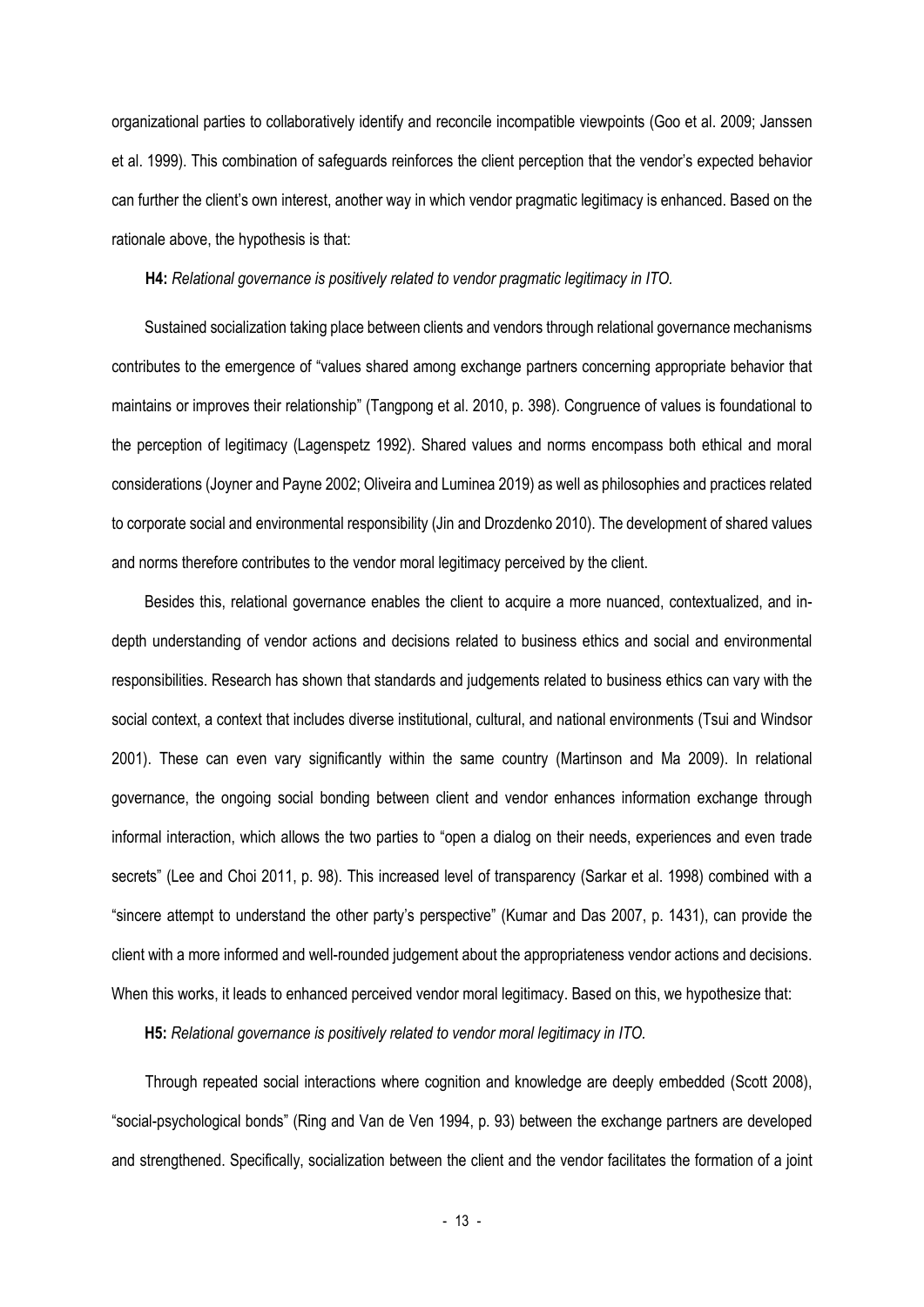identity and a higher order of meaning in interorganizational collaboration (Kumar and Andersen 2000). For example, in offshore outsourcing, joint training and opportunities for socializing between the client's onshore, internal IT staff and the offshore vendor's staff can blur the line between "them" and "us" (Rottman 2008). Through informal interactions, a deepening interpersonal relationship between parties spans organizational boundaries and transforms outsiders into insiders; it also enhances the solidarity between the two firms (Su and Littlefield 2001). Overall, relational bonds formed through social interaction mitigate cognitive distance (Yang et al. 2012) and improve cognitive congruence (Heide 1994), contributing thereafter to cognitive vendor legitimacy.

Second, vendor cognitive legitimacy is further strengthened by the establishment of interorganizational routines between client and vendor. Open and active sharing of business information and practices adds to both partners' knowledge and experience, functioning as a foundation for new interorganizational routines. As interorganizational routines become embedded in the exchange relationship, partners increasingly take each other for granted, again, in a positive sense (Gulati 1995; Gulati and Gargiulo 1999; Zollo et al. 2002). Through the process of routinization, the "persistent cognitive component" of routines (Hodgson and Knudsen 2010, p. 13) strengthens this "taken-for-grantedness," leading to more vendor cognitive legitimacy. Based on the rationale above, we hypothesize that:

**H6:** *Relational governance is positively related to vendor cognitive legitimacy in ITO.*

### **4.2. Vendor Legitimacy and Outsourcing Performance**

Existing research has demonstrated the value of legitimacy and the performance implications of legitimacy in sundry settings (Aldrich and Fiol 1994; Dacin et al. 2007; Rao et al. 2008). In light of ITO complexities and uncertainties, attaining and sustaining these three types of vendor legitimacy helps to align vendor actions with client interests, to view vendor actions through moral and ethical standards, and to accept the vendor as a natural, taken-for-granted partner. Collectively, these effects lead to improved outsourcing performance, as articulated in the set of hypotheses in this section.

First, vendor pragmatic legitimacy can contribute to ITO performance. High levels of vendor pragmatic legitimacy mean that vendor actions are aligned well with client interests. Well aligned in this way, the vendor makes a "self-interested calculation…" (Suchman 1995, p. 578) to further its own interest at the same time as the interest of its client (Kumar and Das 2007). This comes directly from both parties being confident that their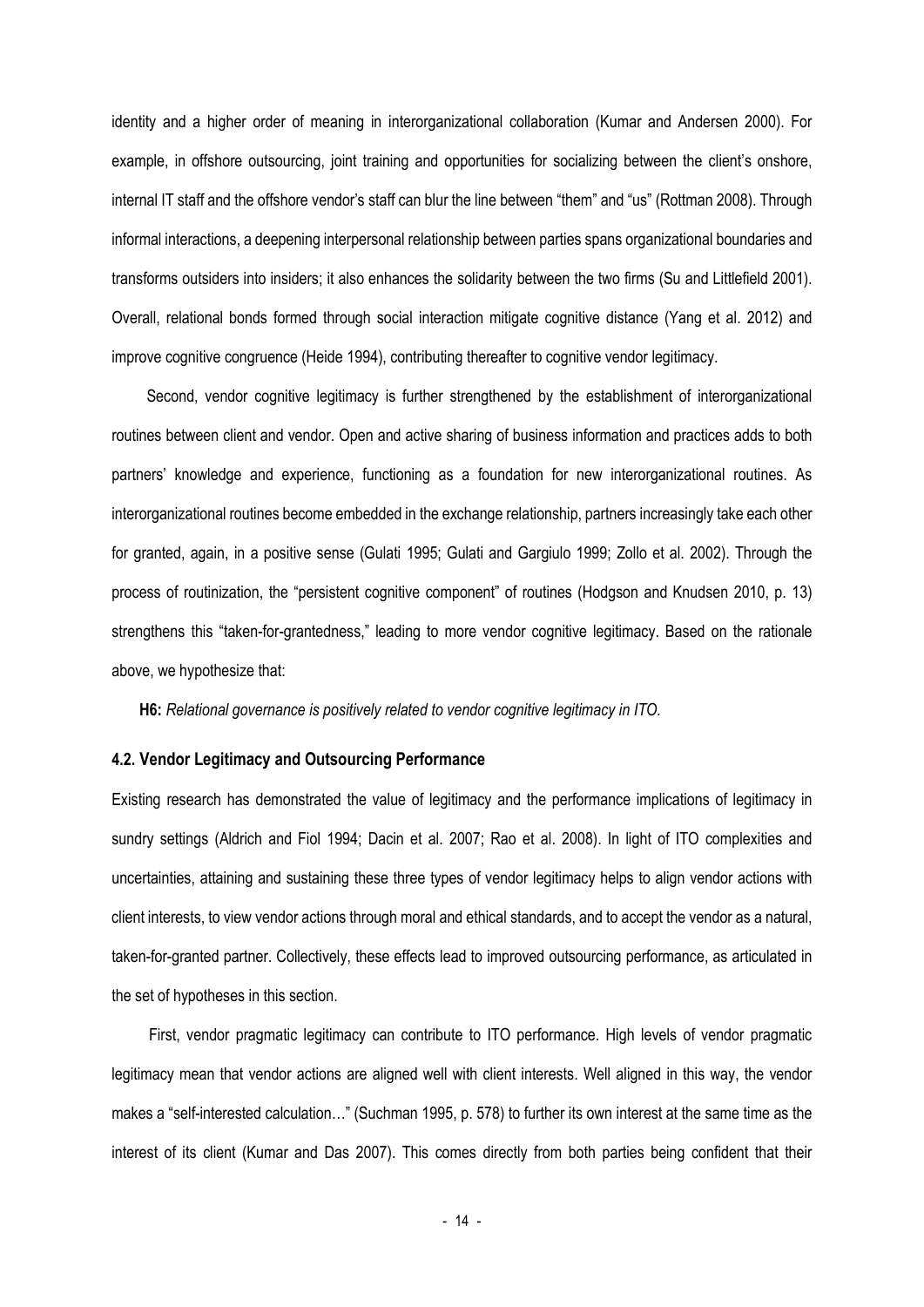partnership can achieve their mutual goals in an effective way. In support of this point, Lee and Kim (1999) show that the psychological belief of mutual benefit has a direct and positive impact on outsourcing success. Furthermore, with aligned interests, the vendor tends to capitalize on the outsourcing relationship as an opportunity to build capabilities (Levina and Ross 2003), is more willing to take up managerial responsibilities (Lee and Kim 1999), and delivers overall high performance in ITO projects (Lacity and Willcocks 2013).

Second, the sense of transactional interest alignment between parties reduces the likelihood of opportunistic behaviors (Yang et al. 2012), which further lowers transactional safeguarding costs. Thus, instead of investing energy and resources in monitoring and relationship management, a strong belief in vendor pragmatic legitimacy allows both parties to redirecting time and resources into exploiting and creating value for sustained growth and long-term ITO success. Based on the above rationale, we hypothesize that:

**H7:** *Vendor pragmatic legitimacy is positively related to ITO performance.*

Vendor moral legitimacy also increases ITO performance. First, when the vendor's values and practices are perceived to be ethical and moral from the perspective of the client organization, the vendor is more likely to follow the agreed-upon codes of conduct and maintain expected standards even in the face of complex social, legal, environmental, and political issues. In the area of IP, a key area of concern in ITO in particular, the vendor with a high level of moral legitimacy is less likely to poach or misappropriate sensitive information and violate property rights (Handley and Benton 2012), which not only lowers the cost incurred in safeguarding the breaches (Benaroch et al. 2016, Chen and Bharadwaj 2009) but also limits "the loss of competitive advantage arising from the widescale distribution of the intellectual property" (Walden 2005, p. 700). Second, Kumar and Anderson (2000) contend that moral legitimacy tends to strengthen partnering firms' psychological commitment to the alliance and maintain high level of procedural justice during the interorganizational exchange. In this connection, when a firm is perceived to treat its alliance members and other relevant stakeholders with respect and reasonable ethics, actors involved are more likely to respond and commit to offering better access to resources, maintaining cooperative attitudes, and being willing to provide active support of the organization, all of which lead to favourable alliance outcomes. In the ITO literature, several scholars have uncovered the positive impact of commitment on outsourcing performance (Grover et al. 1996; Lee 2001). Empirical evidence in a corporate environment also suggests that firm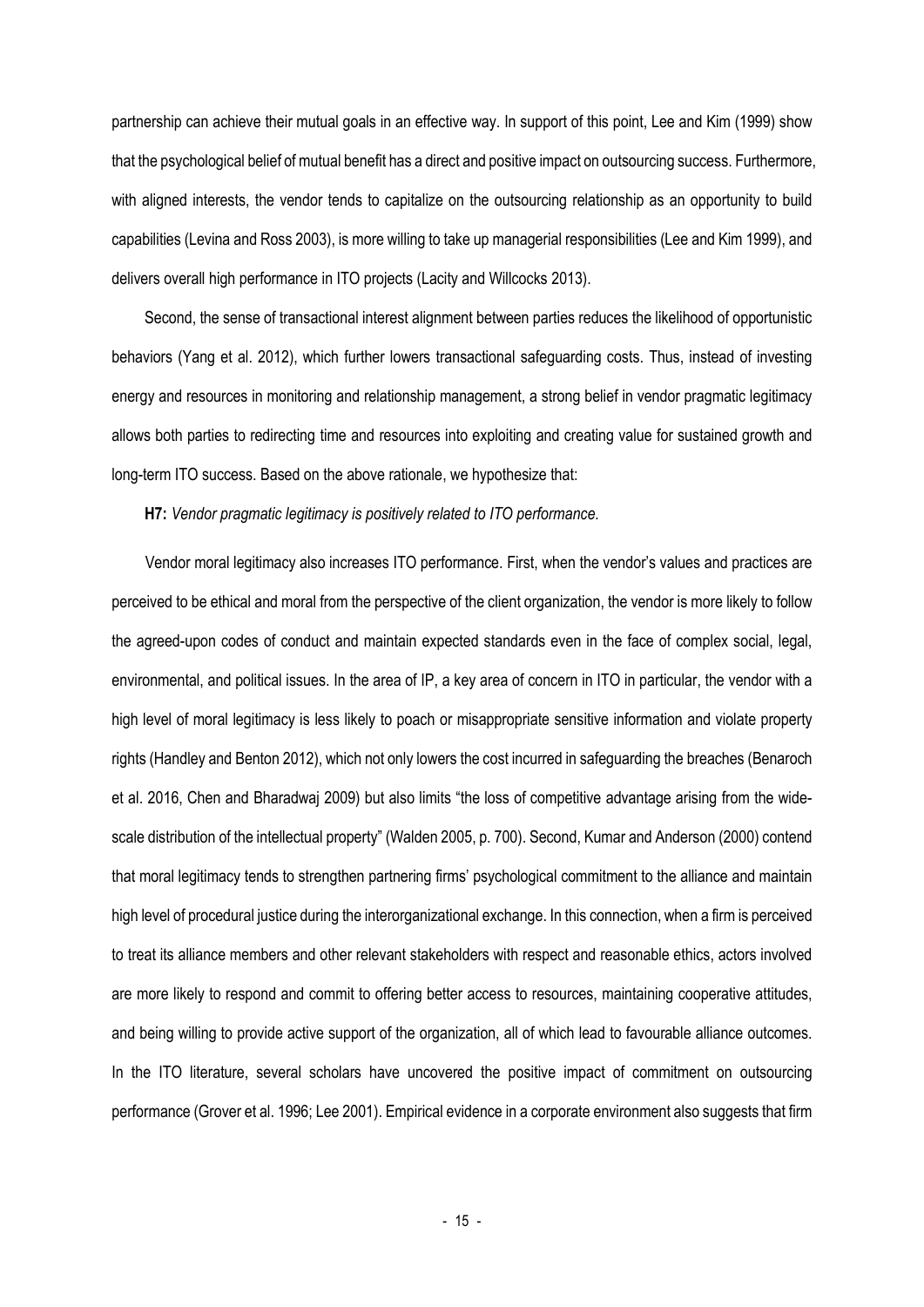ethical practices such as CSER related engagements can contribute to their financial performance (Margolis and Walsh 2003; Margolis et al. 2007). Based on this rationale, we posit that:

**H8:** *Vendor moral legitimacy is positively related to ITO performance.*

Vendor cognitive legitimacy can also improve ITO performance. First, attaining cognitive legitimacy in an interorganizational relationship implies that organizations have obtained the knowledge of what makes the interfirm arrangement successful (Kumar and Das 2007). In ITO, such knowledge contributes to the client's acceptance of the interaction with the vendor as a natural and inevitable reality (Kumar and Das 2007), without actively considering any other vendor as a viable alternative (Su 2013). As the client relaxes their close scrutiny and micromanagement of vendor actions, the vendor's autonomy and flexibility to experiment and innovate can create significant value for the client (Levina and Vaast 2005; Lacity and Willcocks 2013), a freeing-up that directly contributes to ITO performance.

Second, compared with the other two forms of legitimacy, cognitive legitimacy represents a subtle yet powerful form of legitimacy (Suchman 1995). In uncertain and fast-changing environments, firms are more likely to question the nature of partnership and their prior vendor choices. With high vendor cognitive legitimacy, however, the taken-for-grantedness of the interorganizational routines reinforced by the client perception of cognitive legitimacy can effectively reduce "the evaluator's costs of information search and the mental effort associated with the evaluation of each individual organization" (Bitektine 2011, p. 157). This was evident in Su's qualitative findings in which the vendor describes the relationship with the client as follows: "[O]nce they (the client) recognize you, they will not easily choose others.… They will not solicit bids for everything… They think of this as a symbiotic relationship" (Su 2013, p. 184). In ITO, such deeply embedded interorganizational routines contribute to a "verticalquasi integration" (Kern and Willcocks 2000, p. 339) between the client and the vendor. Evidence suggests that this integration of the vendor as a natural extension of the client's own organization can increase the effectiveness and efficiency of ITO arrangements, especially in a turbulent business environment (Su et al. 2016). Accordingly:

**H9:** *Vendor cognitive legitimacy is positively related to ITO performance.*

# **5. Research Methodology**

The method adopted was a field study using a matched-pair instrument for data collection. The unit of analysis is an IT outsourcing project and the main nomological constructs and linkages have already been depicted above in

 $-16$  -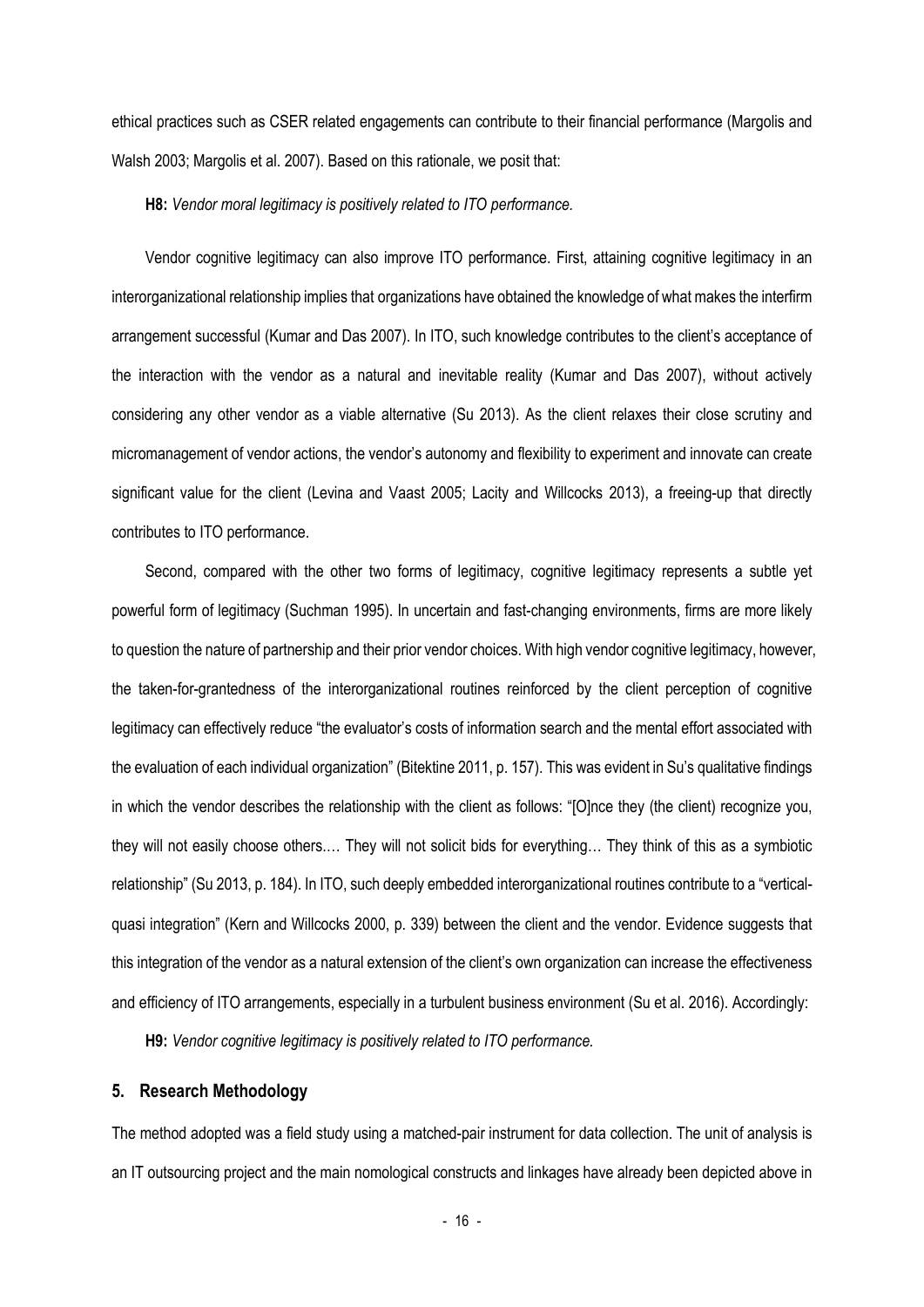Figure 1. Matched-pair data were gathered from 185 client organizations in Korea via a research instrument using independent sources, namely, the Chief Information Officer (CIO) vis-à-vis the IT staff interfacing with the client's outsourcing vendors. These self-reports were augmented by relatively objective archival performance data garnered from the public source of the Korean Stock Exchange [\(http://sm.krx.co.kr\)](http://sm.krx.co.kr/). Since the sampling frame of this study was 1,500 larger Korean companies, the 185 organizations in our sample were all listed on the Korean stock market and their financial performance data can be found on the website. The full dataset was analyzed via Covariance-Based Structural Equation Modelling (CB-SEM) (Hair et al. 2014).

#### **5.1. Development of Measures**

We designed, pre-tested, and piloted an instrument consisting of all reflective scales to measure the two independent variables (contractual governance and relational governance) and the three mediating variables (vendor pragmatic legitimacy, moral legitimacy and cognitive legitimacy). In addition, the dependent, latent variable of outsourcing performance was measured as a formative second-order, reflective first-order construct consisting of two sub-constructs (specifically, value capture focusing on operational efficiency and value creation focusing on innovation and generation of new knowledge).[3](#page-16-0)

Scale development took place over three stages: (1) item generation based on prior literature using the card sorting method (Moore and Benbasat 1991) and extensive feedback from 15 academics and practitioners; (2) pretesting of scales by five IT outsourcing managers from a set of industry-diverse firms; and (3) a pilot test involving 45 companies experienced in IT outsourcing practices. During the scale development process, 14 out of 35 items that were initially developed were dropped (seven items in a pretest and seven items in a pilot test), which resulted in 21 final items. The final questionnaire items appear in Online Supplement Appendix C and the instrument validation steps prior to the primary data-gathering and testing are described in much greater detail in Online Supplement Appendix D.

Multiple subsequent phases of instrument development and validation led to further refinement and restructuring of the instrument and also established the initial face validity of the measures (Nunnally and Bernstein 1994; Trochim et al. 2016). These tests provided strong evidence that the instrument was ready for full scale testing.

<span id="page-16-0"></span><sup>&</sup>lt;sup>3</sup> Value creation and value capture can be classified as two major types of Ricardian interorganizational rent (Miranda and Kavan 2005; Subramani 2004). Value capture refers to efficiency in resource allocation and process deployment by replicating services and increasing current productivity (Moran and Ghoshal 1999). Value creation promotes the idea that organizations can combine and transform existing interorganizational resources to generate a new service or to innovate (Bowman and Ambrosini 2000; Miranda and Kavan 2005).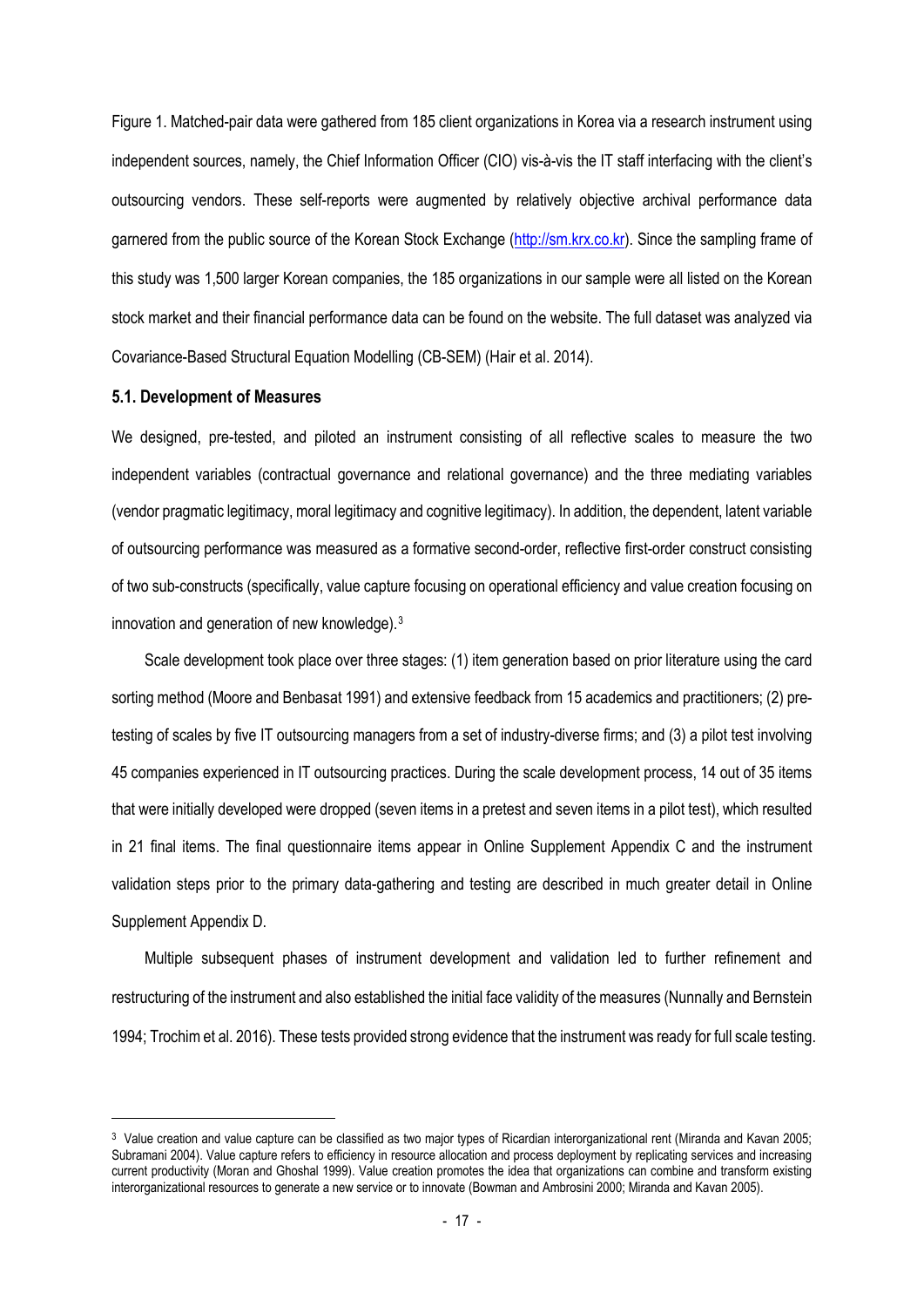To account for extraneous sources of variation in outsourcing benefits and to deal with the inevitable endogeneity issues inherent in non-experimental research, nine control variables (i.e., *outsourcing project type, outsourcing project size, outsourcing project length*, *prior outsourcing relationship, client industry type, vendor established year, vendor reputation, relative firm size,* and *time span*) were incorporated into the model. The downstream impacts of outsourcing governance and vendor legitimacy can differ according to the size and length of the outsourcing project as measured by the actual amount and project duration stated in the contract (Ang and Straub 1998; Rai et al. 2009). We also controlled for outsourcing project type, which referred to the various functional categories of IT outsourcing. Six dummy variables were used to represent major outsourcing functions: (1) application development and maintenance; (2) network management; (3) IT consulting; (4) data center management; (5) help desk activities; and (6) all others (Lacity and Willcocks 1998 and Rai et al. 2009).

In addition, since the existence of an *a priori* outsourcing relationship between an organization and its outsourcing vendor could conceivably have some influence on the realization of benefits (Lee and Kim 1999; Rai et al. 2009), the duration of prior relationships was controlled for to partial out a potentially spurious effect. We also controlled for client industry and the year the vendor was established because they could have some influence on the realization of outsourcing benefits (Lee and Kim 1999; Rai et al. 2009). In case of client industry, six dummy variables were used to specify six major industry sectors: (1)manufacturing; (2): banking and finance; (3) insurance and healthcare; (4) utility and energy; (5) retail and wholesale; and (6) all others. In that the reputation of the vendor could likewise have some influence on the relationship between vendor legitimacy and outsourcing performance (Hancox and Hackney 2000; Taylor 2007), it was included as a control variable (measured by market share) to discount this potential effect. Furthermore, relative firm size between a client and its vendor was treated as a control variable because it can represent power differentials and could influence perceptions of legitimacy and outsourcing performance. Finally, we controlled for the time span between the end time of ITO project and the time the instrument was completed in that respondents can have different remembrances about the same project, depending on the point in time of their response.

# **5.2. Sample and Data Collection**

The main data collection took place from May to August of 2014. We followed the key informant method by applying the procedure reported in prior outsourcing literature (Goo et al. 2009; Rai et al. 2012; Tallon et al. 2000) and using a multi-phased approach to maximize participation across a wide variety of firms and industries. Since larger

- 18 -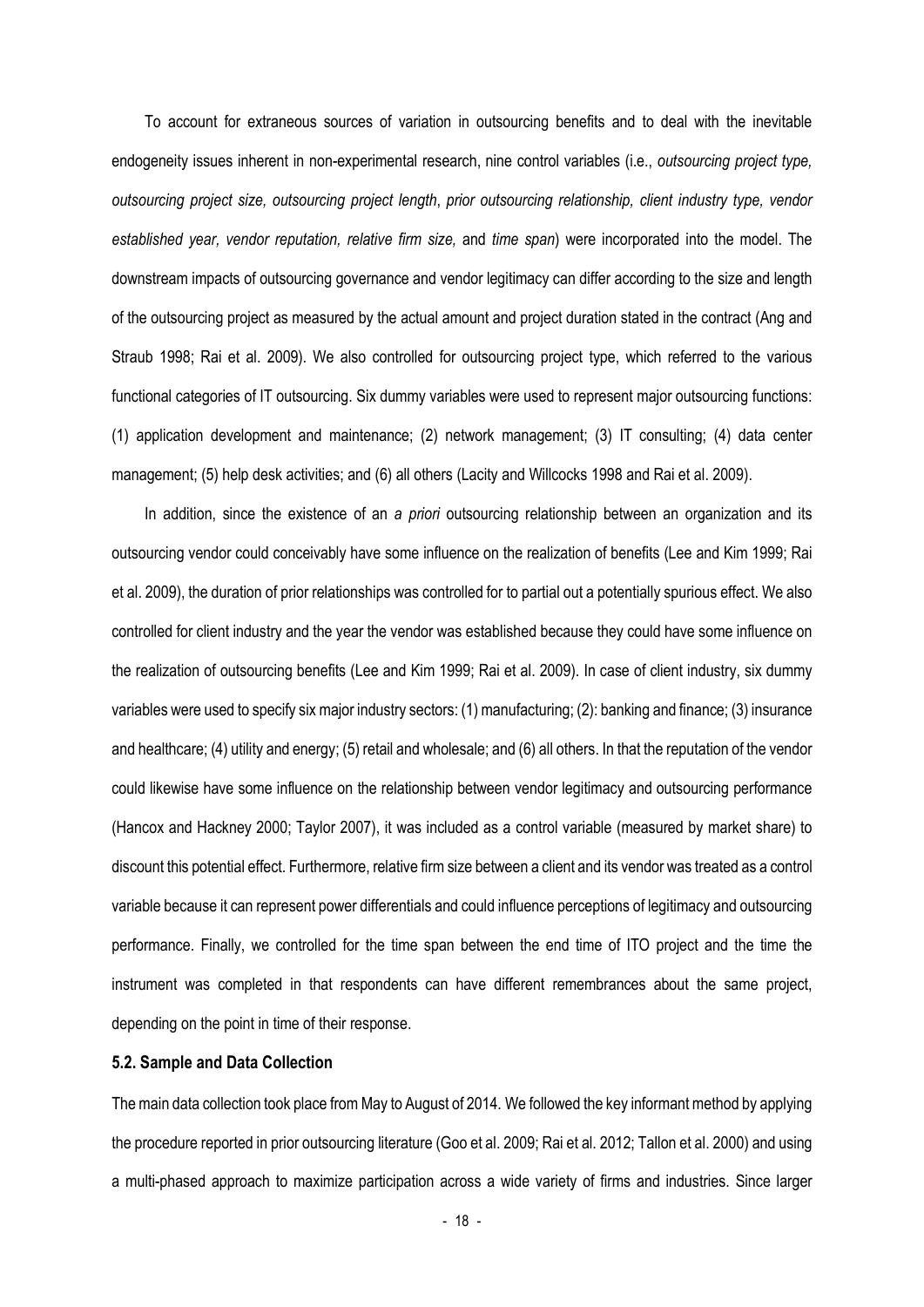organizations are more likely to outsource, the initial sampling frame was the 1,500 larger companies covered by Maeil Business Newspaper's Annual Corporation Report in Korea. The CIO or the top IT manager in each firm was then identified from the Book of Listed Firms published by the Korea Stock Exchange. Because of our focus on vendor legitimacy from the perspective of service receivers, 215 IT service providers were removed from the sample. Before mailing out the instrument, the top IT manager in each of the 1,285 firms in the sample frame was contacted so we could explain the research objective and invite them to be respondents, a "best practice" according to Sivo et al. (2006). Out of the 1,285 firms, 897 firms indicated that they were willing to participate in the research, thus constituting our prospective sample.

Next, the questionnaire was sent to 897 corporate level top IT managers of the client firms using personalized cover letters that once again explained the study and guaranteed the confidentiality of the collected data. In this instrument, respondents were asked to select the most important outsourcing project they had had within the last 5 years and answer questions regarding that specific project and its service provider. In addition, the top IT managers were asked to answer questions about ITO governance strategies (contractual and relational governance) and outsourcing rent/performance (value capture and value creation) while IT staff who were in charge of the focal outsourcing project were asked to answer questions relevant to the three vendor legitimacy factors (pragmatic, moral, and cognitive legitimacy). In this way, we were able to create source independence between IVs, mediators, and the DV, an approach that virtually rules out CMV, that is, common methods variance (Podsakoff et al. 2003).

During the main data collection process, eleven companies contacted us to provide more detailed information about our questionnaire. In response to this, a briefing session in each company provided in-depth explanations of our major constructs and their measures (i.e., governance types, legitimacy factors, outsourcing performance). The briefing session was followed by a Q&A session to ensure accurate understanding of all the measures. This presentation of our major constructs assisted respondents in accurately answering our measures.

To increase the response rate, the Total Design Method proposed by Dillman (1991) and Sivo et al. (2006) was used. A follow-up post-card was mailed one week after the original mailing and the same questionnaire was mailed again three and six weeks after the original mailing. After the three rounds of solicitation, a total of 273 responses were received, providing a response rate of 30.4%. This relatively high response rate, we felt, was due to the simplicity of the instrument and the personalized solicitation.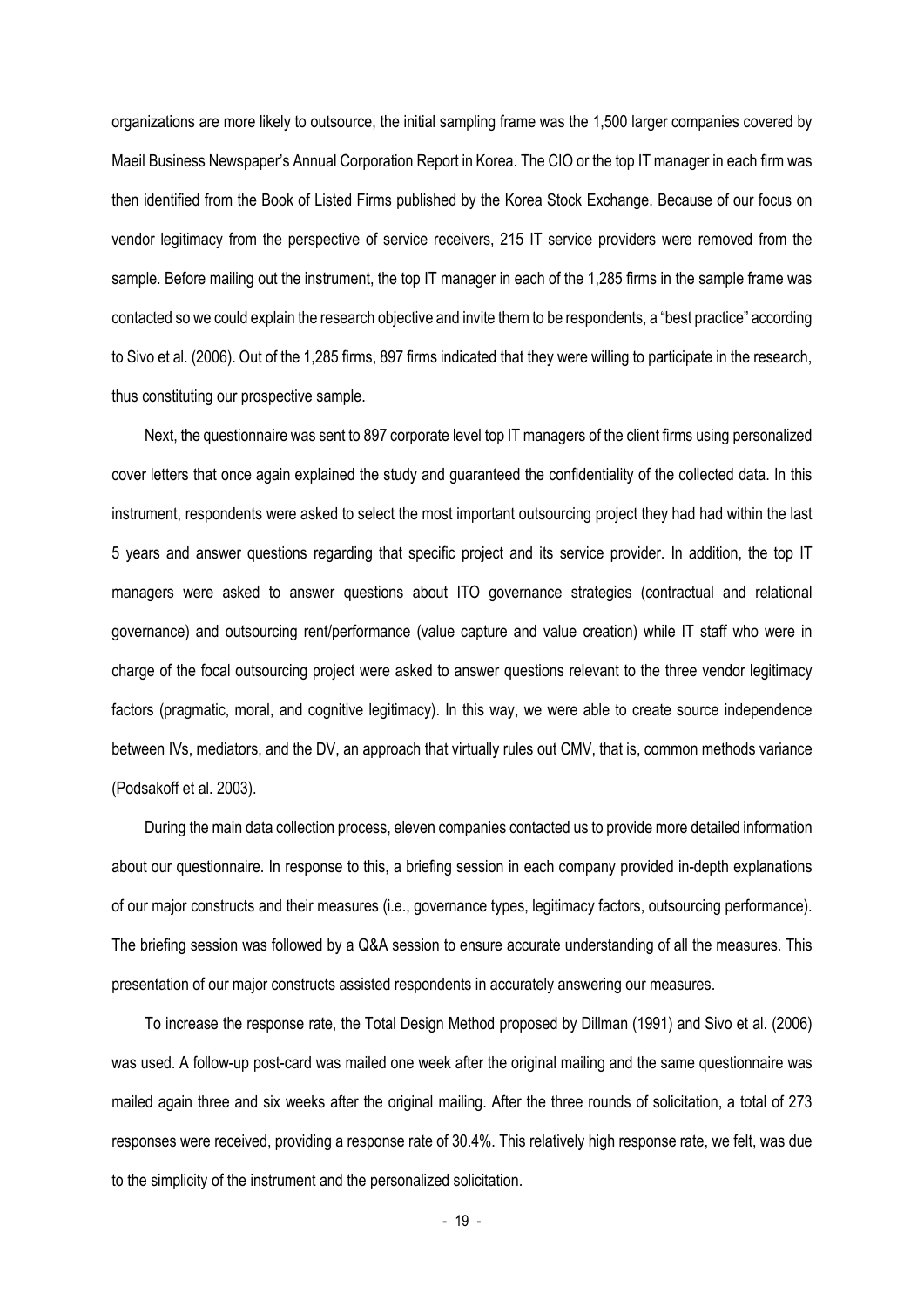As a first step, data quality was ensured. Sixteen responses that did not have responses from both the top IT managers and the IT staffs were discarded while 23 responses were eliminated due to incomplete data. We then excluded 15 responses from the CIOs or the top IT managers who were in the current position fewer than five years because they might not have enough knowledge about the selected IT outsourcing project.

The next step to increase generalizability was to identify relationships between a focal firm and outsourcing vendors that were unique to Korea, specialized relationships that could compromise the integrity of the data. In Korea, conglomerate groups such as Samsung, LG, Hyundai, and other *chaebols* often conclude ITO contracts with their affiliated firms (e.g., Samsung SDS, LG-CNS, SK C&C) within the same conglomerate group. The potential issue with such strong affiliative relationships is that ITO contracts are often secured mainly due to the *chaebol* connection, thus making the relationship different from a more independent relationship between an IT service provider and client firm. This case may be true not only in Korea but also in other countries in that they typically focus on generic systems management services rather than creating unique and innovative IT solutions tailored to each customer. Thus, to increase generalizability, 24 *chaebol* responses[4](#page-19-0) were culled.

Furthermore, overlapping outsourcing vendors in the sample were examined. Although the unit of analysis in this study is an outsourcing project between a client firm and its vendor, bias is possible when a particular vendor was involved in several outsourcing projects across clients. Thus, we handled the issue in three different ways. First, the dataset was split into two subgroups, one with vendors not overlapping (n=140) and the other with vendors overlapping (n=55), and then compared the IV and DV means (specifically, two governance types, three legitimacy factors and outsourcing performance) between two groups using t-statistics. The results showed no differences, as shown in the E.1 section of Online Supplement Appendix E. Second, the dataset was divided into other subgroups, in particular responses from the first mailing (n=112) and those from the second mailing (n=83). In each subgroup, the differences between responses with vendors overlapping and those with vendors not overlapping, using t-statistics were tested. Results of the T-tests showed no significant differences in the early response group and only one significant difference in the late response group, as summarized in the E.2 section of Online Supplement Appendix E. Thus, out of an abundance of caution, 10 late responses that were overlapping with other vendors were dropped, a process that ended up with only one vendor appearing five times in our sample.

<span id="page-19-0"></span><sup>4</sup> This was based on the list of Top 30 *chaebols* with their affiliated IT firms issued by the CEO Score Daily [\(www.ceoscoredaily.com\)](http://www.ceoscoredaily.com/).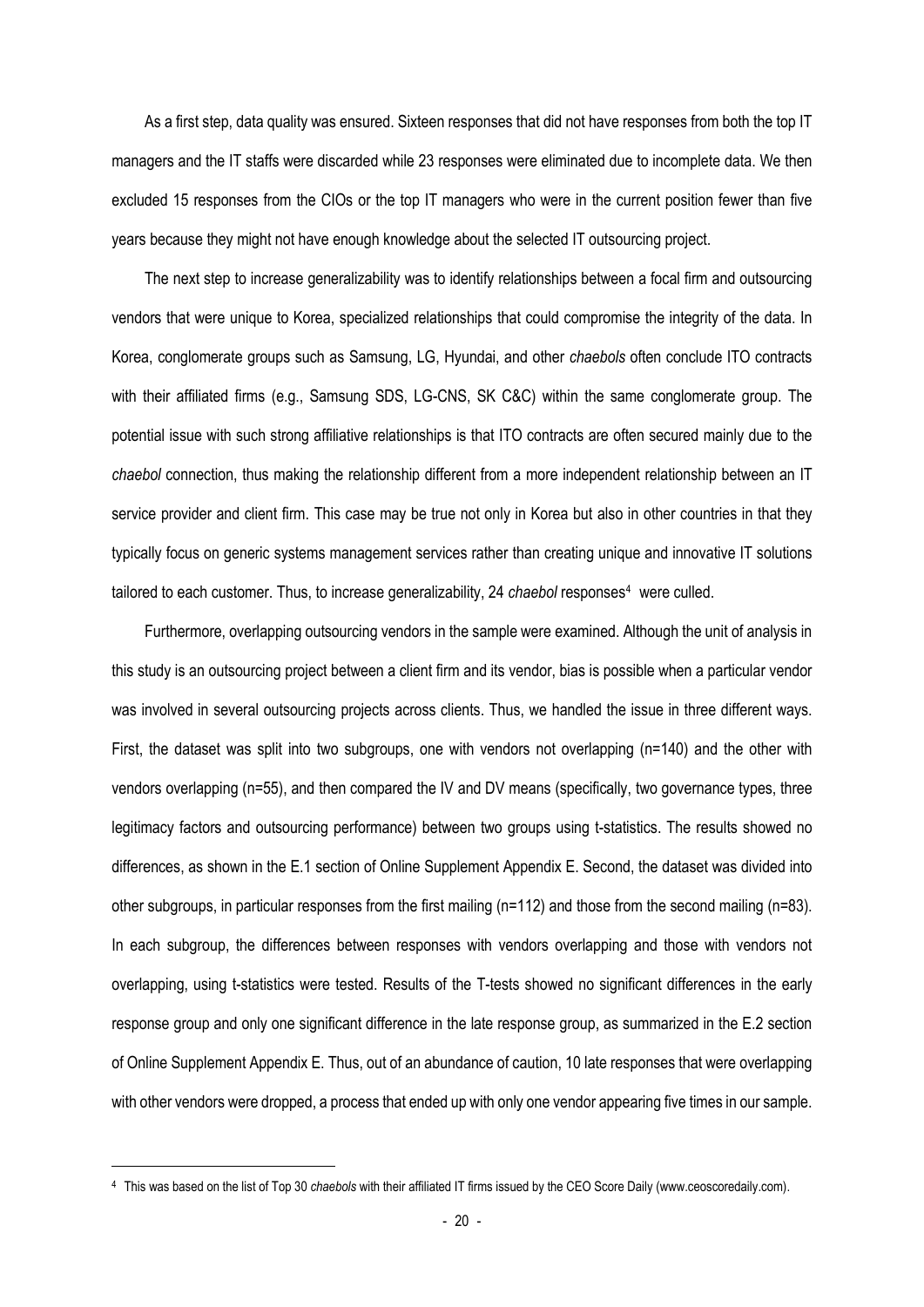Finally, with a total of 185 responses, a fixed effect model that controls the effect of vendor overlapping (Han and Mithas 2013) was constructed and tested using vendor overlapping dummy (Gould 2011). The test resulted in a statistically insignificant p-value of 0.221, inferring that there is no effect from overlapping vendors in the dataset.

In addition, the potential difference between the final sample (n=185) and the complete sample but excluded from the final analysis (n=49; 15 responses fewer than five years in the current position + 24 chaebol responses + 10 late responses that were overlapping with other vendors) was examined using t-statistics. The results showed no differences between the two groups, as shown in the E.3 section of Online Supplement Appendix E.

The realized sample size for testing, N=185, was sufficient for CB-SEM (Gefen et al. 2011). Respondent characteristics in terms of industry type, number of employees, total sales revenue, outsourcing project size, project types, and length of prior relationship are summarized in Table 1. As shown in Table 1, some respondents did not answer a few questions regarding number of employees, total sales revenue, outsourcing project type and outsourcing project size. To deal with the missing data, relatively objective data (number of employees and total sales revenue) from the public source of the Korean Stock Exchange served as substitutes and the outsourcing project-related data (outsourcing project type and project size) were recollected by contacting the client respondent.

To further deal with CMV and to improve data quality, the prescriptions of Podsakoff et al. (2003) for ensuring anonymity as well as separate data sources for the predictor and criterion variables were followed to the letter. To ensure independence of sources, top IT managers were asked questions about ITO governance strategies (exogenous variables) and outsourcing performance (the ultimate endogenous variable) and IT staff were asked about the three vendor legitimacy variables (mediators). This source separation of the IVs from the final DV is one of the surest ways to avoid CMV (Podsakoff et al. 2003).

Furthermore, three distinct analyses were performed to test for the effect of CMV. First, we performed Harman's single factor test, which is, admittedly, a weaker test. If common method variance is a serious problem in the collected data, one might expect either a single factor to emerge from a factor analysis or one general factor to account for the majority of the covariance among all measures. A factor analysis was carried out on all items. Results demonstrated that seven factors (two independent, three mediators, and two dependent) were extracted with eigenvalues greater than one and no general factor was apparent in the unrotated factor structure, indicating no excessive CMV. Second, a partial correlation approach was used, following Podsakoff and Organ (1986). The AMOS model included the highest factor from the principle component factor analysis as a control variable on two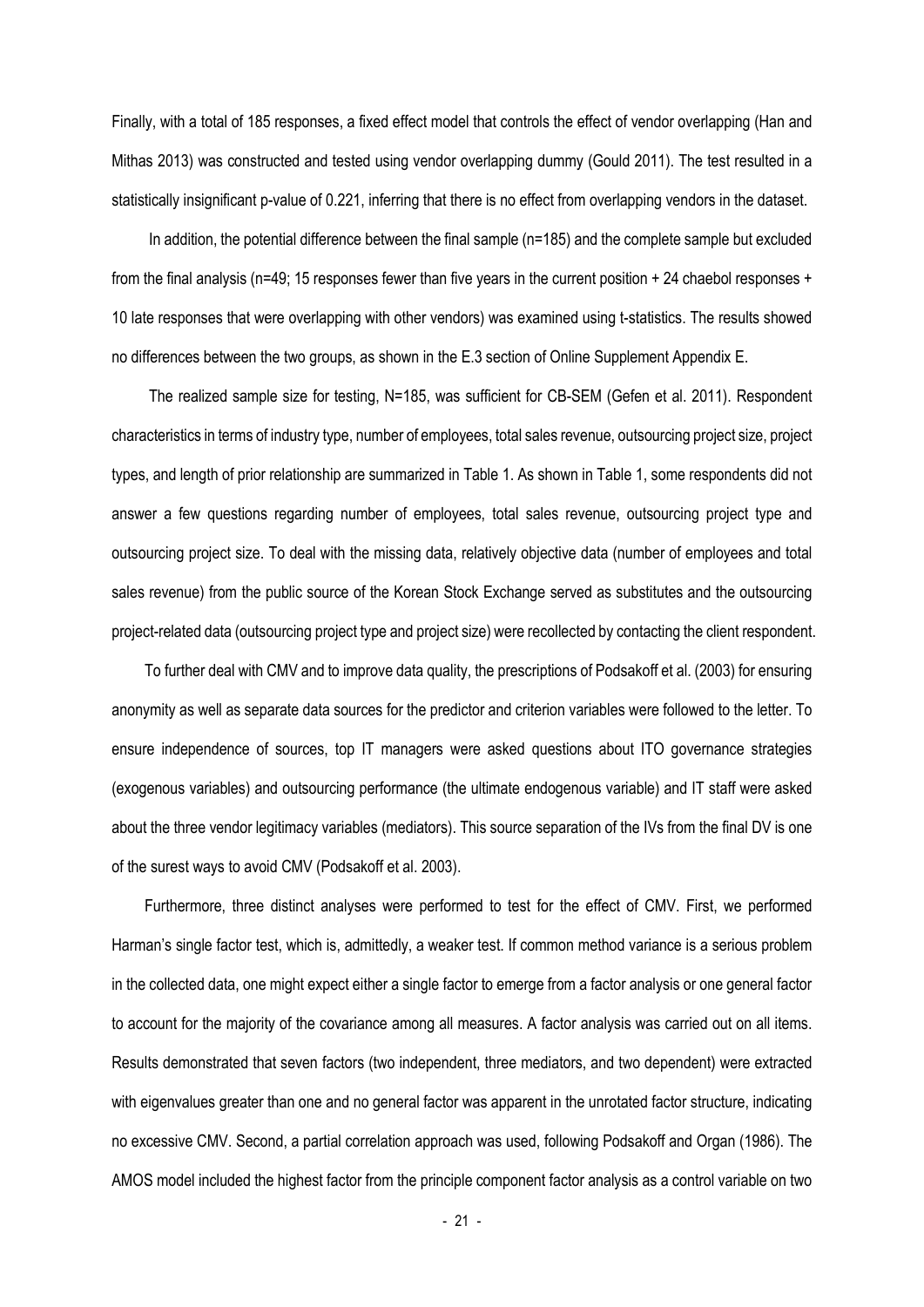dependent variables. This factor produced no changes in variance explained in any of the two dependent variables, which hints that there was no serious CMV. Finally, we performed a single-method factor analysis in AMOS with indicators that measure theoretical constructs and a common method construct and rerunning the structural model, in accordance with Podsakoff et al. (2003). The results did not change. All in all, the results of the three tests plus the independence of data for the IVs and DV (discussed above) suggest that CMV is not of great concern.<sup>[5](#page-21-0)</sup>

|  | Table 1. Summary of Respondent Profiles |
|--|-----------------------------------------|
|--|-----------------------------------------|

| (a) Industry type     |                  |      |  |  |  |  |  |
|-----------------------|------------------|------|--|--|--|--|--|
| <b>Industry Type</b>  | <b>Frequency</b> | %    |  |  |  |  |  |
| Manufacturing         | 51               | 27.6 |  |  |  |  |  |
| Banking and Finance   | 27               | 14.6 |  |  |  |  |  |
| Insurance/Healthcare  | 37               | 20.0 |  |  |  |  |  |
| Utility/Energy        | 18               | 9.7  |  |  |  |  |  |
| Retail/Wholesale      | 16               | 8.6  |  |  |  |  |  |
| Transportation        | 9                | 4.9  |  |  |  |  |  |
| Construction          | 14               | 7.6  |  |  |  |  |  |
| Information and Comm. | 13               | 7.0  |  |  |  |  |  |
| Total                 | 185              | 100  |  |  |  |  |  |

| (b) Number of total employees |                  |      |  |  |  |  |
|-------------------------------|------------------|------|--|--|--|--|
| Range                         | <b>Frequency</b> | %    |  |  |  |  |
| Less than 100                 | 40               | 21.6 |  |  |  |  |
| $101 - 500$                   | 49               | 26.5 |  |  |  |  |
| $501 - 1,000$                 | 33               | 17.8 |  |  |  |  |
| $1,001 - 5,000$               | 47               | 25.5 |  |  |  |  |
| $5,001 - 10,000$              | 3                | 1.6  |  |  |  |  |
| 10,001 and above              | 2                | 1.1  |  |  |  |  |
| Unanswered                    | 11               | 5.9  |  |  |  |  |
| Total                         | 185              | 100  |  |  |  |  |

| (c) Total sales revenue |                  |      |  |  |  |  |
|-------------------------|------------------|------|--|--|--|--|
| Range                   | <b>Frequency</b> | $\%$ |  |  |  |  |
| Less than \$50 mil.     | 5                | 2.7  |  |  |  |  |
| \$50 - \$100 mil.       | 8                | 4.3  |  |  |  |  |
| \$100 - \$500 mil.      | 25               | 13.5 |  |  |  |  |
| \$500 - \$1 bil.        | 26               | 14.1 |  |  |  |  |
| $$1 - $5$ bil.          | 62               | 33.5 |  |  |  |  |
| \$5 - \$10 bil.         | 27               | 14.6 |  |  |  |  |
| \$10 bil. and above     | 23               | 12.4 |  |  |  |  |
| Unanswered              | 9                | 4.9  |  |  |  |  |
| Total                   | 185              | 100  |  |  |  |  |

|  | (d) Outsourcing project type |  |
|--|------------------------------|--|
|  |                              |  |

| Type                    | <b>Frequency</b> | %    |
|-------------------------|------------------|------|
| Application development | 46               | 24.9 |
| Application maintenance | 31               | 16.8 |
| Network management      | 20               | 10.8 |
| IT consulting           | 13               | 7.0  |
| Data center management  | 30               | 16.2 |
| Desktop configuration   | 19               | 10.3 |
| Helpdesk activities     | 21               | 11.3 |
| Others                  | 5                | 2.7  |
|                         | 185              | 100  |

#### (e) Outsourcing project size **Range Frequency %** Less than \$10 mil. 10 10 5.4 \$10 - \$50 mil. 1 8 4.3 \$50 - \$100 mil. 18 | 9.7 \$100 - \$500 mil. 67 30.9 \$500 - \$1 bil. 49 26.5 \$1 bil. and above 35 18.9<br>Unanswered 8 4.3 Unanswered 8 4.3<br> **100 Total 185 100**

| (f) Length of prior relationship |                  |      |  |  |  |  |  |
|----------------------------------|------------------|------|--|--|--|--|--|
| Range                            | <b>Frequency</b> | %    |  |  |  |  |  |
| Less than 6 months               | 11               | 5.9  |  |  |  |  |  |
| 6 months $-1$ year               | 15               | 8.1  |  |  |  |  |  |
| $1 - 2$ years                    | 27               | 14.6 |  |  |  |  |  |
| $2 - 3$ years                    | 32               | 17.3 |  |  |  |  |  |
| $3 - 4$ years                    | 56               | 30.3 |  |  |  |  |  |
| $4 - 5$ years                    | 16               | 8.7  |  |  |  |  |  |
| 5 years and above                | 28               | 15.1 |  |  |  |  |  |
| Unanswered                       |                  |      |  |  |  |  |  |
| Total                            | 185              | 100  |  |  |  |  |  |

An analysis of non-respondent bias was conducted by comparing the total sales revenue and the number of employees across the sampling frame (Babbie 1990). For this test, 50 companies were selected at random from among the non-respondents and their total sales and number of employees were compared with those of all

<span id="page-21-0"></span><sup>5</sup> Chin et al. (2012) have shown that the common method factor estimation approach is ineffective, but the behavioral sciences have no viable substitutes for this at the moment. In our case, as noted above, independent sources of data for the IVs and DVs is itself surely sufficient to counter the possibility of CMV, according to Podsakoff et al. (2003) and many others.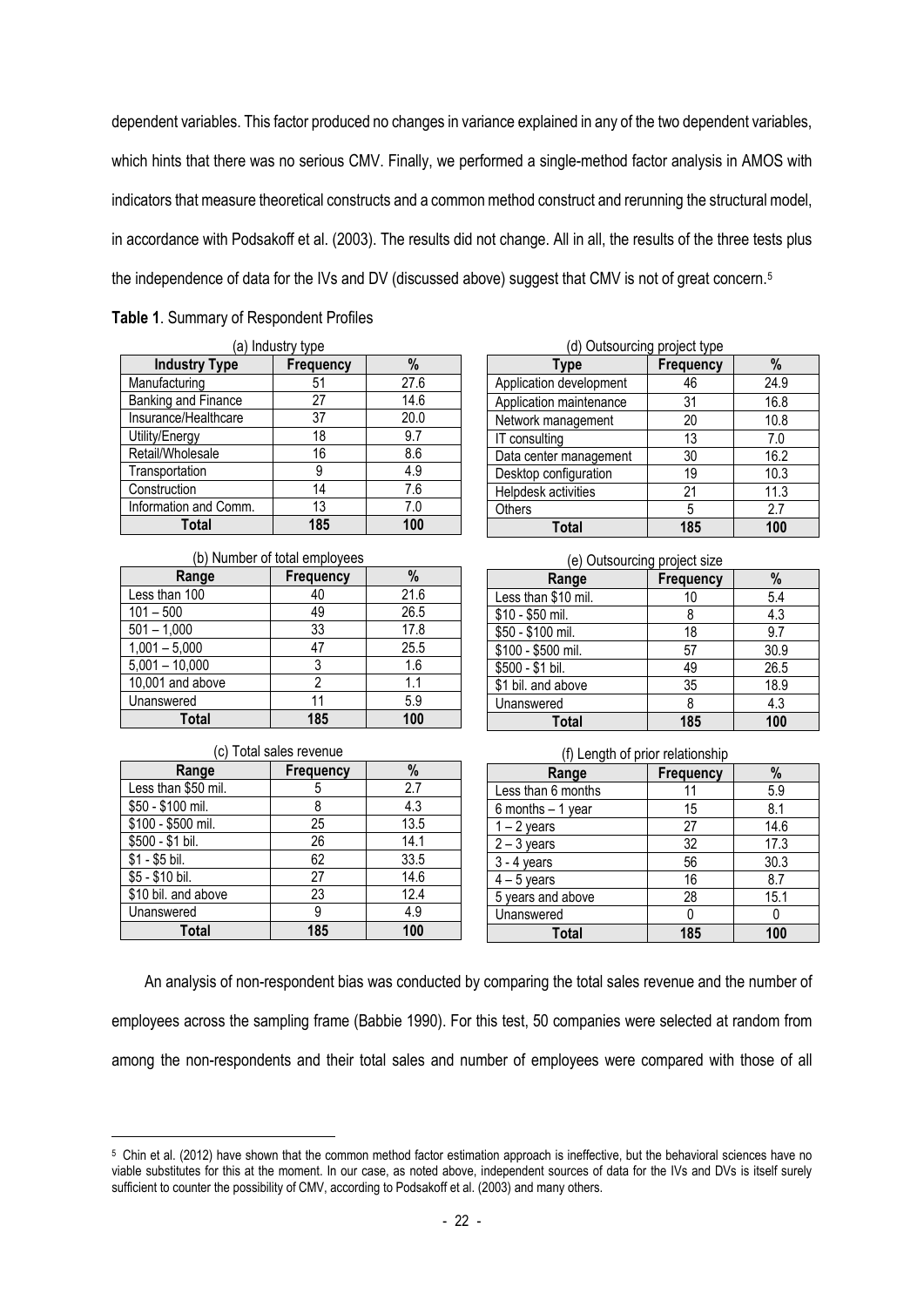respondents, respondents from the first mailing, and respondents from the second mailing. Results of T-tests of these timed waves showed no differences among all four comparisons at an alpha protection level of 0.05 (Armstrong and Overton 1977). Given the assumption that late respondents can be reasonable surrogates for nonrespondents, there appears to be no serious bias. We also conclude that respondents were at the appropriate management level and can therefore be expected to provide reasonably accurate answers.

### **6. Analysis and Results**

CB-SEM via AMOS, the Analysis of Moment Structures program, version 20.0 (Arbuckle, 2011) was used to test the proposed model in Figure 1. CB-SEM was used because of the strength of prior theory, because of its ability to isolate measurement error in the measurement portion of the model as well as to test the theorized model, and because the relevant effects of interest can be tested simultaneously rather than through a series of regression equations (Gefen et al. 2011). As recommended by Gefen et al. (2000), a two-stage analytical process was employed for the data analysis. The measurement model was first assessed to determine how observed items load on the constructs in the model. Then, the assessment of the structural model allows for hypothesis testing by examining the relationships among the constructs.

Before analyzing the AMOS model, assumptions of independent observations and univariate/multivariate normality should be examined (Arbuckle 2011; Gefen et al. 2011), as described in Online Supplement Appendix F. In addition, Table 2 shows the correlations between the summates of the research variables. The highest correlation exists between value capture and relational governance  $(0.542)^6$  $(0.542)^6$  while the remaining correlations among constructs ranged from -0.116 to 0.465. Multicollinearity between independent and moderating variables was assessed using the Variance Inflation Factor (VIF). The results show that the values of VIF for variables are acceptable ranging from 1.126 to 2.32[17](#page-22-1) (Petter et al. 2007). These correlations plus the result from the VIF test suggest that multicollinearity is not a serious problem, particularly when the purpose of the analysis is to make inferences on the response function or the prediction of new observations (Neter et al. 1985).

<span id="page-22-0"></span><sup>6</sup> We did not consider the correlations between outsourcing performance and value capture and between outsourcing performance and value creation because outsourcing performance is the second-order factor consisting of value capture and value creation.

<span id="page-22-1"></span> $7$  We also checked the correlations among different first-order measures. The correlations ranged from -0.073 to 0.521. The highest correlation is 0.521 between 1<sup>st</sup> measure item of relational governance and  $2<sup>nd</sup>$  measure item of value capture and the second highest is 0.494 between 4<sup>th</sup> measure item of relational governance and 1<sup>st</sup> measure item of cognitive legitimacy. Among three legitimacy factors, the highest correlation is 0.433 between 2<sup>nd</sup> measure item of moral legitimacy and 2<sup>nd</sup> measure item of pragmatic legitimacy, while the second highest one is 0.426 between 2<sup>nd</sup> measure item of moral legitimacy and 1<sup>st</sup> measure item of pragmatic legitimacy. Multicollinearity was tested using the VIF. The values of VIF ranged from 2.247 to 3.492, which are acceptable by some methodological standards (Petter et al. 2007).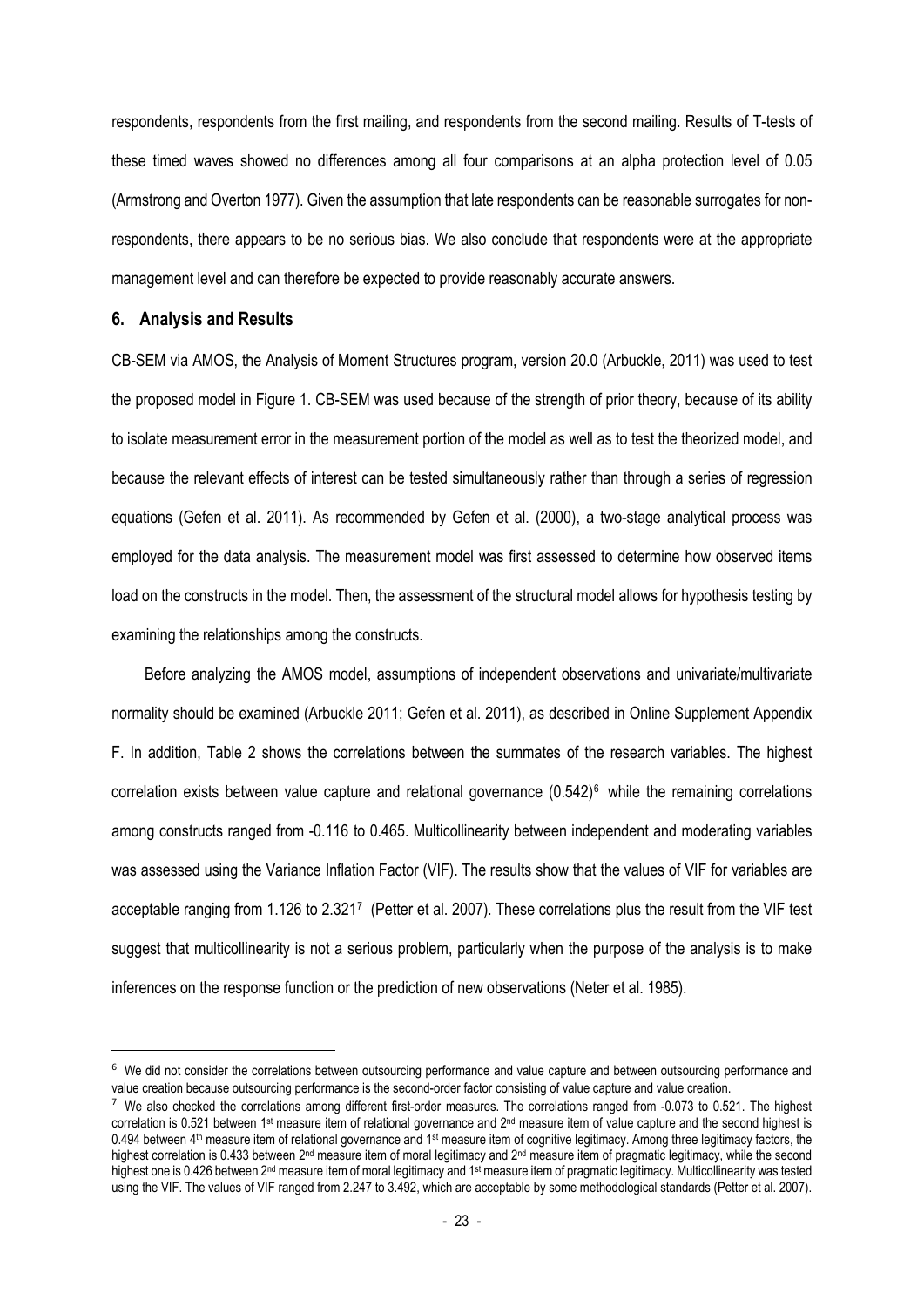| <b>Construct</b>                 | <b>Means</b><br>(S.D.) | 1        | $\overline{2}$ | 3        | 4       | 5        | 6        | $\overline{7}$ | 8       | 9        | 10     | 11     | 12     | 13      | 14    |
|----------------------------------|------------------------|----------|----------------|----------|---------|----------|----------|----------------|---------|----------|--------|--------|--------|---------|-------|
| 1. Project Size                  | 4.410<br>(1.431)       | 1.000    |                |          |         |          |          |                |         |          |        |        |        |         |       |
| 2. Project<br>Length             | 5.380<br>(2.547)       | $-0.053$ | 1.000          |          |         |          |          |                |         |          |        |        |        |         |       |
| 3. Prior Relation                | 3.515<br>(1.967)       | .081     | .125           | 1.000    |         |          |          |                |         |          |        |        |        |         |       |
| 4. Vendor<br>established<br>Year | 1991.83<br>(6.976)     | $-116$   | .029           | .035     | 1.000   |          |          |                |         |          |        |        |        |         |       |
| 5. Vendor<br><b>Reputation</b>   | 6.778<br>(5.418)       | $-068$   | $-0.30$        | $-0.013$ | .066    | 1.000    |          |                |         |          |        |        |        |         |       |
| 6. Relative<br><b>Firm Size</b>  | 5.388<br>(3.676)       | .075     | .035           | .047     | $.161*$ | $-.117$  | 1.000    |                |         |          |        |        |        |         |       |
| 7. Time span                     | 3.430<br>(1.145)       | $-0.33$  | .031           | .004     | .051    | .062     | $-058$   | 1.000          |         |          |        |        |        |         |       |
| 8. Pragmatic<br>Legitimacy       | 4.537<br>(1.237)       | .075     | $-0.030$       | .003     | .029    | .023     | $-0.016$ | $-0.028$       | 1.000   |          |        |        |        |         |       |
| 9. Moral<br>Legitimacy           | 4.567<br>(1.104)       | $-0.003$ | $-0.04$        | .026     | .070    | $-0.053$ | .019     | .007           | .129    | 1.000    |        |        |        |         |       |
| 10. Cognitive<br>Legitimacy      | 4.585<br>(1.097)       | $-0.056$ | $-022$         | .105     | .040    | $-.003$  | $-013$   | $-0.090$       | .010    | $.220**$ | 1.000  |        |        |         |       |
| 11. Contractual<br>Governance    | 4.565<br>(1.180)       | .004     | $-0.053$       | $-0.017$ | .029    | .019     | $-0.04$  | $-043$         | .089    | .291**   | .199** | 1.000  |        |         |       |
| 12. Relational<br>Governance     | 4.576<br>(1.150)       | $-026$   | $-0.058$       | $-0.070$ | .125    | $-0.042$ | .086     | .015           | .075    | .453**   | .332** | .465** | 1.000  |         |       |
| 13. Value<br>Capture             | 4.566<br>(0.927)       | $-060$   | .140           | $-0.053$ | .104    | $-.097$  | .045     | .012           | .074    | .448**   | .223** | .279** | .542** | 1.000   |       |
| 14. Value<br><b>Creation</b>     | 3.479<br>(1.303)       | .009     | $-0.072$       | .021     | .028    | $-0.012$ | $-.008$  | $-.098$        | $-.071$ | $.215**$ | .400** | .034   | .121   | $.159*$ | 1.000 |

**Table 2.** Correlations between Constructs

Note: Two categorical control variables (i.e., outsourcing project type and client industry type) are not included. \* p < 0.05; \*\* p < 0.01

The first step was to estimate the measurement model using AMOS 20.0. Overall, the resulting fit indices suggest an acceptable fit, as detailed in Online Supplement Appendix G. With an adequate measurement model and an acceptable level of multicollinearity, we next estimated the structural model, based on both the hypothesized relationships between the latent constructs and their associated observed variables (Gefen et al. 2000). As summarized in Table 3(a), results show that the value of chi-square/df is 1.153, which is within the acceptable range between 1 and 5 (Ragu-Nathan et al. 2008) and the fit indices are satisfactory (GFI=0.914; AGFI=0.882; NFI=0.937; TLI=0.984; RMSEA=0.025; SRMR=0.056). Although the AGFI value is lower than 0.9, an AGFI higher than 0.8 is also deemed by many methodologists to be acceptable (Hadjistavropoulos et al. 1999; Ragu-Nathan et al. 2008). As shown in Table 3(b) and Figure 2, seven out of the nine hypotheses within the model were supported at the 0.05 alpha protection level. In addition, no control variables showed significant relationships with either three mediators or outsourcing performance, with one exception, the relationship between time span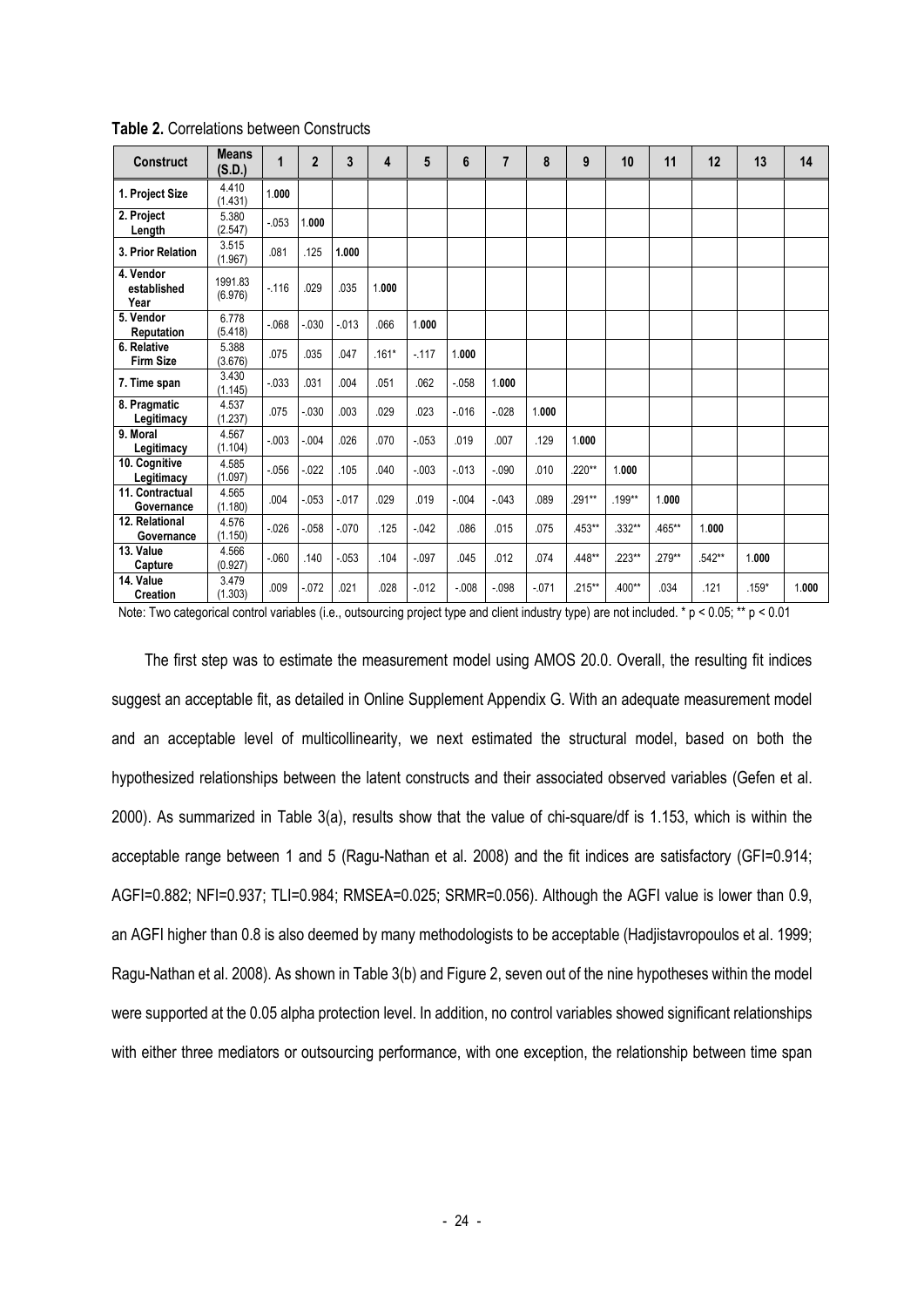and cognitive legitimacy.[8](#page-24-0) It is also critical to note that the proposed model accounted for a quite respectable 29.6% of the variance in outsourcing performance.

Figure 2 shows that the contractual governance had a significant effect on both the maintenance of vendor pragmatic legitimacy (β=0.166; *t*=2.189; *p*<0.05) and that of vendor moral legitimacy (β=0.206; *t*=2.368; *p*<0.05), supporting H1 and H2. However, the effect of the contractual governance on the maintenance of vendor cognitive legitimacy was insignificant, indicating that H3 was not supported.<sup>[9](#page-24-1)</sup>

As in Figure 2, relational governance had a significant effect on all three types of vendor legitimacy, namely, vendor pragmatic legitimacy (β=0.559; *t*=7.457; *p*<0.01), vendor moral legitimacy (β=0.387; *t*=4.961; *p*<0.01), and vendor cognitive legitimacy (β=0.275; *t*=3.586; *p*<0.01), providing support for H4, H5, and H6.

We expected that outsourcing performance would be positively affected by three types of vendor legitimacy. The results showed that vendor pragmatic legitimacy (β=0.267; *t*=2.015; *p*<0.05) and vendor cognitive legitimacy (β=0.358; *t*=5.764; *p*<0.01) had positive significant effects on outsourcing performance while vendor moral legitimacy did not. H7and H9 were thus supported but H8 was not.<sup>[10](#page-24-2)</sup>

**Table 3.** Results of the Structural Model Analysis

| (a) Goodness of fit for the Structural Model |
|----------------------------------------------|
|----------------------------------------------|

| <b>Fit Indices</b>       | $\chi$ 2 | df  | $\gamma$ 2 /df | <b>GFI</b> | <b>AGFI</b> | NFI   | <b>RMSEA</b> | <b>SRMR</b> | IFI   | <b>RFI</b> | TLI   | <b>CFI</b> |
|--------------------------|----------|-----|----------------|------------|-------------|-------|--------------|-------------|-------|------------|-------|------------|
| <b>Observed</b><br>Value | 246.75   | 214 | .153           | 0.914      | 0.882       | 0.937 | 0.025        | 0.056       | 0.994 | 0.925      | 0.984 | 0.989      |
| <b>Desired</b><br>Value  |          | -   | < 3            | > 0.9      | > 0.9       | > 0.9 | < 0.08       | < 0.08      | > 0.9 | > 0.9      | >0.9  | > 0.9      |

| <b>Endogenous</b> | <b>Determinants</b>                                    |               | <b>Standardized Causal Effect</b> | <b>Results</b> |                  |
|-------------------|--------------------------------------------------------|---------------|-----------------------------------|----------------|------------------|
| Variable          |                                                        | <b>Direct</b> | <b>Indirect</b>                   | Total          |                  |
|                   | <b>H1 (Contractual Governance)</b>                     | $0.166**$     |                                   | $0.166**$      | <b>Supported</b> |
|                   | <b>H4 (Relational Governance)</b>                      | $0.559***$    |                                   | $0.559***$     | <b>Supported</b> |
|                   | Project Type I (application development & maintenance) | $-0.001$      |                                   | $-0.001$       |                  |
|                   | Project Type II (network management)                   | $-0.004$      |                                   | $-0.004$       |                  |
|                   | Project Type III (IT consulting)                       | 0.014         |                                   | 0.014          |                  |
|                   | Project Type IV (data center management)               | 0.027         |                                   | 0.027          |                  |
|                   | Project Type V (help desk activities)                  | 0.011         |                                   | 0.011          |                  |
| Pragmatic         | Client Industry I (manufacturing)                      | $-0.026$      |                                   | $-0.026$       |                  |
| Legitimacy        | Client Industry II (banking & finance)                 | $-0.034$      |                                   | $-0.034$       |                  |
| $(R2=0.417)$      | Client Industry III (insurance & healthcare)           | 0.021         |                                   | 0.021          |                  |
|                   | Client Industry IV (utility & energy)                  | 0.014         |                                   | 0.014          |                  |
|                   | Client Industry V (retail & wholesale)                 | $-0.019$      |                                   | $-0.019$       |                  |
|                   | Project Size                                           | 0.004         |                                   | 0.004          |                  |
|                   | Project Length                                         | 0.030         |                                   | 0.030          |                  |
|                   | <b>Prior Relation</b>                                  | 0.013         |                                   | 0.013          |                  |
|                   | Vendor Established Year                                | 0.049         |                                   | 0.049          |                  |
|                   | Vendor Reputation                                      | 0.017         |                                   | 0.017          |                  |

(b) Causal Effects in the Structural Model

<span id="page-24-0"></span><sup>&</sup>lt;sup>8</sup> Campbell and Fiske (1959) point out that it is inevitable that in large matrices, such as in this case, there will be some spurious violations. One violation in a matrix this large is likely just by chance (Campbell and Fiske 1959).

<span id="page-24-1"></span><sup>&</sup>lt;sup>9</sup> There is little possibility of a Type II error in that the statistical power was above .8.

<span id="page-24-2"></span><sup>10</sup> Again, statistical power was above .8.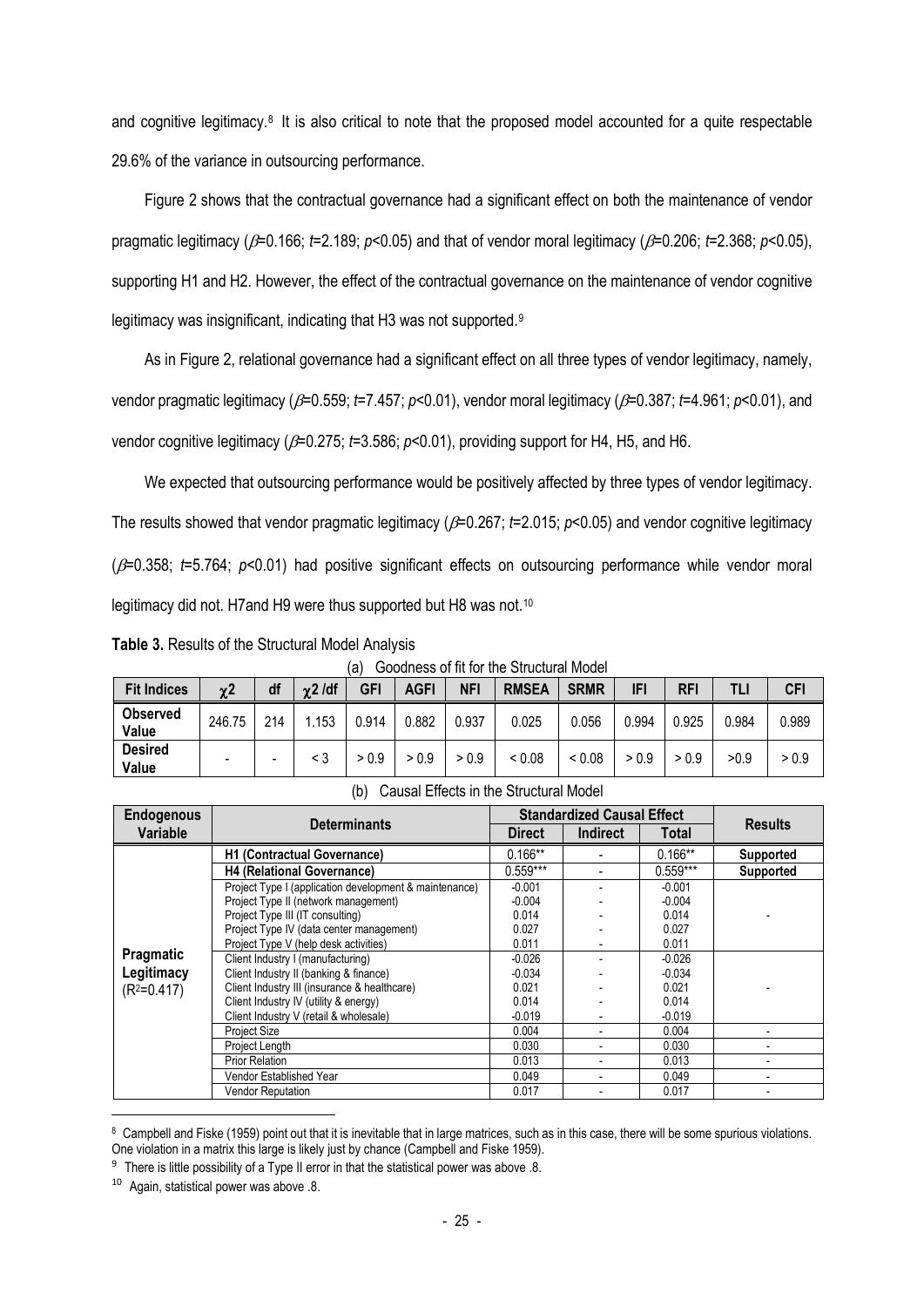|              | Relative Firm Size                                                                    | 0.020                    | $\overline{\phantom{a}}$ | 0.020             | $\overline{\phantom{a}}$    |
|--------------|---------------------------------------------------------------------------------------|--------------------------|--------------------------|-------------------|-----------------------------|
|              | Time Span                                                                             | 0.061                    | $\blacksquare$           | 0.061             |                             |
|              | H2 (Contractual Governance)                                                           | $0.206**$                | $\overline{\phantom{a}}$ | $0.206**$         | <b>Supported</b>            |
|              | H5 (Relational Governance)                                                            | $0.387***$               | $\blacksquare$           | $0.387***$        | Supported                   |
|              | Project Type I (application development & maintenance)                                | 0.021                    |                          | 0.021             |                             |
|              | Project Type II (network management)                                                  | 0.014                    |                          | 0.014             |                             |
|              | Project Type III (IT consulting)                                                      | 0.005                    |                          | 0.005             |                             |
|              | Project Type IV (data center management)                                              | $-0.028$                 |                          | $-0.028$          |                             |
|              | Project Type V (help desk activities)                                                 | $-0.005$                 |                          | $-0.005$          |                             |
|              | Client Industry I (manufacturing)                                                     | 0.024                    |                          | 0.024             |                             |
| <b>Moral</b> | Client Industry II (banking & finance)                                                | 0.038                    |                          | 0.038             |                             |
| Legitimacy   | Client Industry III (insurance & healthcare)                                          | $-0.002$                 |                          | $-0.002$          |                             |
| $(R2=0.262)$ | Client Industry IV (utility & energy)                                                 | $-0.016$                 |                          | $-0.016$          |                             |
|              | Client Industry V (retail & wholesale)                                                | 0.032                    |                          | 0.032             |                             |
|              | <b>Project Size</b>                                                                   | 0.016                    | $\overline{\phantom{a}}$ | 0.016             | $\blacksquare$              |
|              | Project Length                                                                        | 0.020                    |                          | 0.020             | $\blacksquare$              |
|              | <b>Prior Relation</b>                                                                 | 0.034                    | $\blacksquare$           | 0.034             | $\mathcal{L}_{\mathcal{A}}$ |
|              | Vendor Established Year                                                               | 0.007                    | $\overline{\phantom{a}}$ | 0.007             | $\bullet$                   |
|              | Vendor Reputation                                                                     | 0.045                    |                          | 0.045             |                             |
|              | Relative Firm Size                                                                    | 0.016                    | $\overline{\phantom{a}}$ | 0.016             | $\overline{\phantom{a}}$    |
|              | Time Span                                                                             | 0.021                    | $\overline{\phantom{a}}$ | 0.021             |                             |
|              | H3 (Contractual Governance)                                                           | 0.119                    | $\overline{a}$           | 0.119             | <b>Not Supported</b>        |
|              | H6 (Relational Governance)                                                            | $0.275***$               | $\blacksquare$           | $0.275***$        | Supported                   |
|              | Project Type I (application development & maintenance)                                | $-0.021$                 | $\overline{a}$           | -0.021            |                             |
|              | Project Type II (network management)                                                  | 0.003                    |                          | 0.003             |                             |
|              | Project Type III (IT consulting)                                                      | $-0.005$                 |                          | $-0.005$          |                             |
|              | Project Type IV (data center management)                                              | 0.014                    |                          | 0.014             |                             |
|              | Project Type V (help desk activities)                                                 | 0.024                    |                          | 0.024             |                             |
|              | Client Industry I (manufacturing)                                                     | 0.023                    |                          | 0.023             |                             |
| Cognitive    | Client Industry II (banking & finance)                                                | $-0.018$                 |                          | $-0.018$          |                             |
| Legitimacy   | Client Industry III (insurance & healthcare)                                          | 0.025                    |                          | 0.025             |                             |
| $(R2=0.145)$ | Client Industry IV (utility & energy)                                                 | $-0.055$                 |                          | $-0.055$          |                             |
|              | Client Industry V (retail & wholesale)                                                | 0.007                    |                          | 0.007             |                             |
|              | Project Size                                                                          | 0.081                    | $\blacksquare$           | 0.081             | $\blacksquare$              |
|              | Project Length                                                                        | 0.019                    | $\overline{\phantom{a}}$ | 0.019             | $\blacksquare$              |
|              | Prior Relation                                                                        | 0.097                    |                          | 0.097             |                             |
|              | Vendor Established Year                                                               | 0.014                    | $\overline{\phantom{a}}$ | 0.014             | $\blacksquare$              |
|              | Vendor Reputation                                                                     | 0.005                    | $\overline{\phantom{a}}$ | 0.005             | $\blacksquare$              |
|              | Relative Firm Size                                                                    | $-0.002$                 |                          | $-0.002$          | $\blacksquare$              |
|              | Time Span                                                                             | $-0.102*$                | $\overline{\phantom{a}}$ | $-0.102*$         |                             |
|              | H7 (Pragmatic Legitimacy)                                                             | $0.267**$                | $\blacksquare$           | $0.267**$         | Supported                   |
|              | H8 (Moral Legitimacy)                                                                 | 0.098                    | $\blacksquare$           | 0.098             | <b>Not Supported</b>        |
|              | H9 (Cognitive Legitimacy)                                                             | $0.358***$               | $\overline{a}$           | $0.358***$        | Supported                   |
|              | <b>Contractual Governance</b>                                                         | $\blacksquare$           | 0.089                    | 0.089             |                             |
|              | <b>Relational Governance</b>                                                          | $\overline{\phantom{a}}$ | 0.258                    | 0.258             | $\blacksquare$              |
|              | Project Type I (application development & maintenance)                                | 0.034                    |                          | 0.034             |                             |
|              | Project Type II (network management)                                                  | -0.015                   |                          | $-0.015$          |                             |
|              | Project Type III (IT consulting)                                                      | $-0.004$                 |                          | -0.004            |                             |
|              | Project Type IV (data center management)                                              | 0.018                    |                          | 0.018             |                             |
| Outsourcing  | Project Type V (help desk activities)                                                 | 0.052                    |                          | 0.052             |                             |
| Performance  | Client Industry I (manufacturing)                                                     | 0.032                    | $\overline{a}$           | 0.032             |                             |
| $(R2=0.296)$ | Client Industry II (banking & finance)                                                | 0.021                    |                          | 0.021             |                             |
|              | Client Industry III (insurance & healthcare)<br>Client Industry IV (utility & energy) | 0.008<br>$-0.003$        |                          | 0.008<br>$-0.003$ |                             |
|              | Client Industry V (retail & wholesale)                                                | $-0.010$                 |                          | $-0.010$          |                             |
|              | Project Size                                                                          | 0.015                    | $\overline{\phantom{a}}$ |                   | $\overline{\phantom{a}}$    |
|              | Project Length                                                                        | 0.003                    |                          |                   |                             |
|              | <b>Prior Relation</b>                                                                 | $-0.058$                 | $\overline{\phantom{a}}$ | $-0.058$          | $\blacksquare$              |
|              | Vendor Established Year                                                               | 0.012                    | $\overline{\phantom{a}}$ |                   | $\overline{\phantom{a}}$    |
|              | Vendor Reputation                                                                     | $-0.025$                 | $\overline{\phantom{a}}$ |                   | $\blacksquare$              |
|              | Relative Firm Size                                                                    | $-0.024$                 | $\overline{\phantom{a}}$ |                   | $\blacksquare$              |
|              |                                                                                       | $-0.019$                 |                          |                   |                             |

. Note: \*  $p < 0.10$ ; \*\*  $p < 0.05$ ; \*\*\*  $p < 0.01$ 

It is interesting to note that relational governance was more important by far than formal contractual mechanisms in influencing legitimacy and subsequently outsourcing performance. Notably, the standardized path coefficient for relational governance is nearly three times as large as that of contractual governance on vendor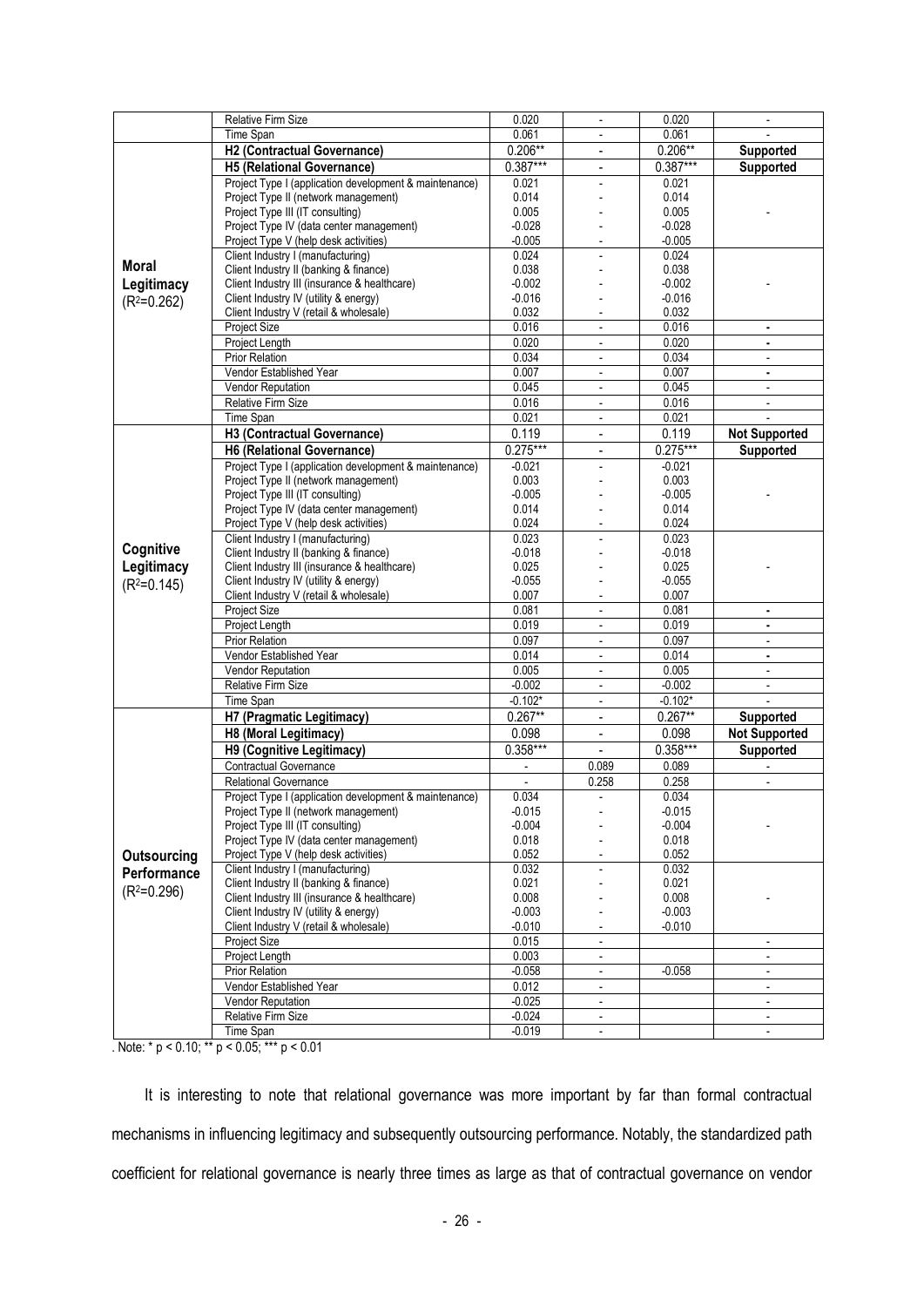pragmatic legitimacy. Relational governance also has a stronger effect on vendor moral legitimacy than contractual governance. In addition, relational governance has a significant impact on vendor cognitive legitimacy whereas the effect of contractual governance on this variable is insignificant. Hence, in explaining outsourcing performance, vendor cognitive legitimacy is key.



**Figure 2.** Hypotheses Testing Results

# **6.2. Endogeneity and Robustness Checks**

To account for potential endogeneity between two types of ITO governance strategy and three legitimacy factors, we adopted three different approaches. First, we followed the Durbin-Wu-Hausman method to check whether the endogeneity exists in our research context (Davidson and MacKinnon 1993; Dong et al. 2017). In this process, we applied the instrumental variable (IV) technique by introducing two IVs (i.e., internal IT governance types including hierarchy governance and network governance). With the two IVs, the Durbin-Wu-Hausman analysis was carried out for both self-reported performance data (i.e., outsourcing performance) and relatively objective archival performance data (i.e., total sales as of 2013). The results show that both ITO governance strategies (contractual governance and relational governance) were exogenous in our setting, as described in the H.1 section of Online Supplement Appendix H. Second, we ran endogeneity tests using the *estat* endogenous procedure and the twostep GMM procedure (Baum et al. 2003; Dong et al. 2017) in STATA with the two IVs to confirm whether endogeneity is a serious concern. Both analyses show consistent results, indicating that contractual governance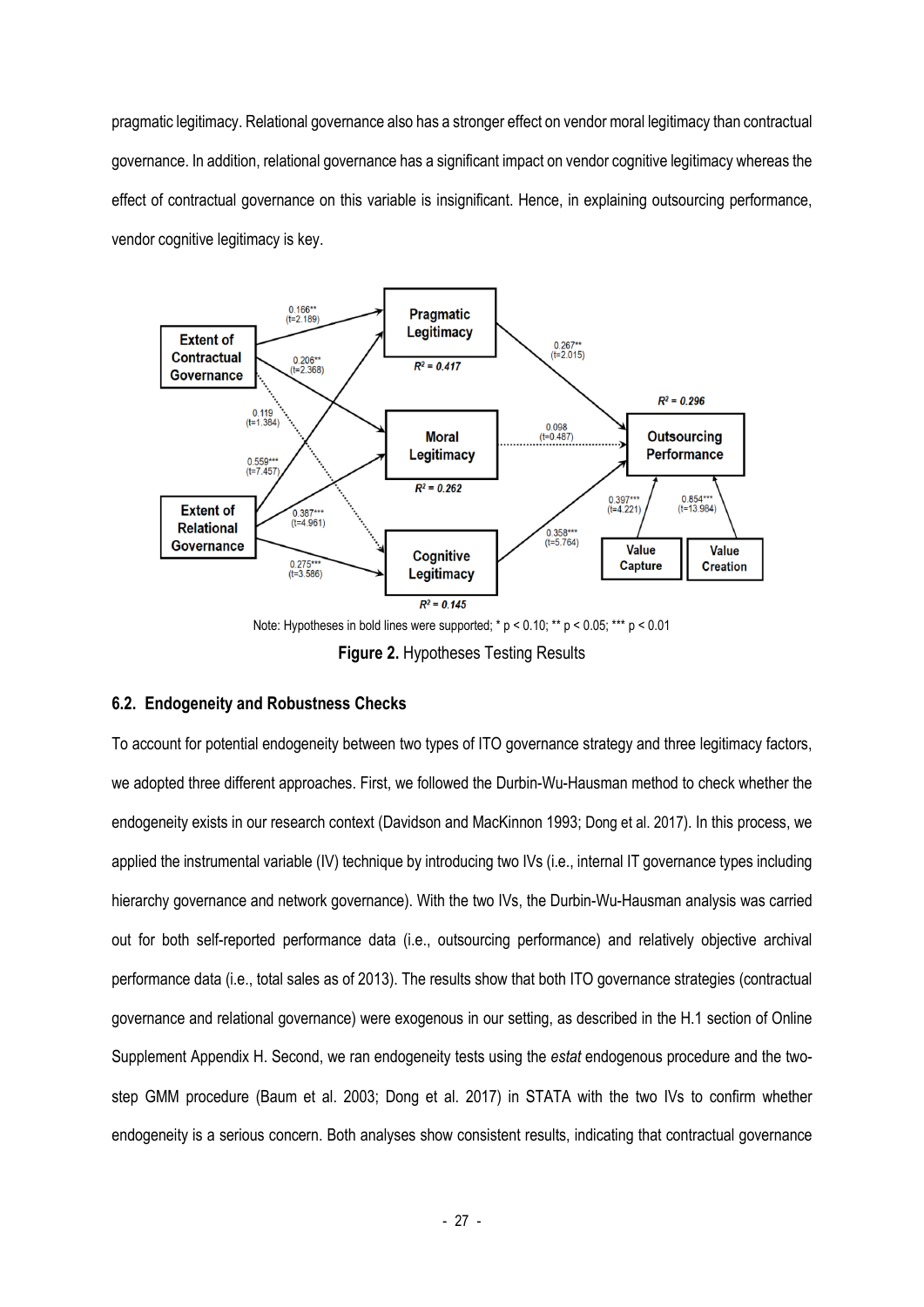and relational governance are exogenous in our research model, as explained in the H.2 section of Online Supplement Appendix H.

In addition, we carried out two further, different analyses to handle endogeneity arising from the possible reverse causality between vendor legitimacy and outsourcing performance. One approach involves formulating a regression equation for each of two possible causal pathways (Pindyck and Rubinfeld 1999; Spearing et al. 2012; Wooldridge 2009). In particular, Spearing et al. (2012, p. 1221) suggested this as a good way to test the existence of reverse causality. For example, we can estimate two equations [e.g., (1) outsourcing performance (DV) = pragmatic legitimacy (IV) and (2) pragmatic legitimacy (DV) = outsourcing performance (IV)] simultaneously, and then observe whether or not there is statistically significant correlation between the error terms of the two equations. The other approach is to conduct the Durbin-Wu-Hausman analysis focusing on the relationship between three legitimacy factors and outsourcing performance (Davidson and MacKinnon 1993; Dong et al. 2017). Findings from both tests indicate that there is no reverse causality between three vendor legitimacy factors and outsourcing performance, as shown in the H.3 section of Online Supplement Appendix H.

To check the robustness of our results, we re-estimated the model in five different ways. The results of four different robustness tests were then compared with the results from our original model. First, we reexamined our model with relatively objective data instead of outsourcing performance. We computed a three-year average from 2014 to 2016 of ROA as a surrogate for outsourcing value capture and Tobin's q as a surrogate for outsourcing value creation and reran the structural model in AMOS. The results using these financial data were very similar to that of our original self-report data analysis, as shown in the I.1 section of Online Supplement Appendix I.

Second, we randomly chose 100 out of 185 total sample and then reran the model using AMOS (Fafchamps and Labonne 2017). The results are similar to our original analysis although there is a small difference in terms of coefficients and *R-*square, as explained in the I.2 section of Online Supplement Appendix I.

Third, we used the *vce* (robust) regression option in STATA for adjusting heterogeneity in OLS (Stata 2013). With assumptions that there are heterogeneity and autocorrelation in the OLS estimations and error terms, this STATA option adjusts for heterogeneity in OLS. Thus, after conducting the *vce* option in STATA, we compared the results between the original OLS and the adjusted OLS. As summarized in the I.3 section of Online Supplement Appendix I, there seem to be no serious heterogeneity and autocorrelation.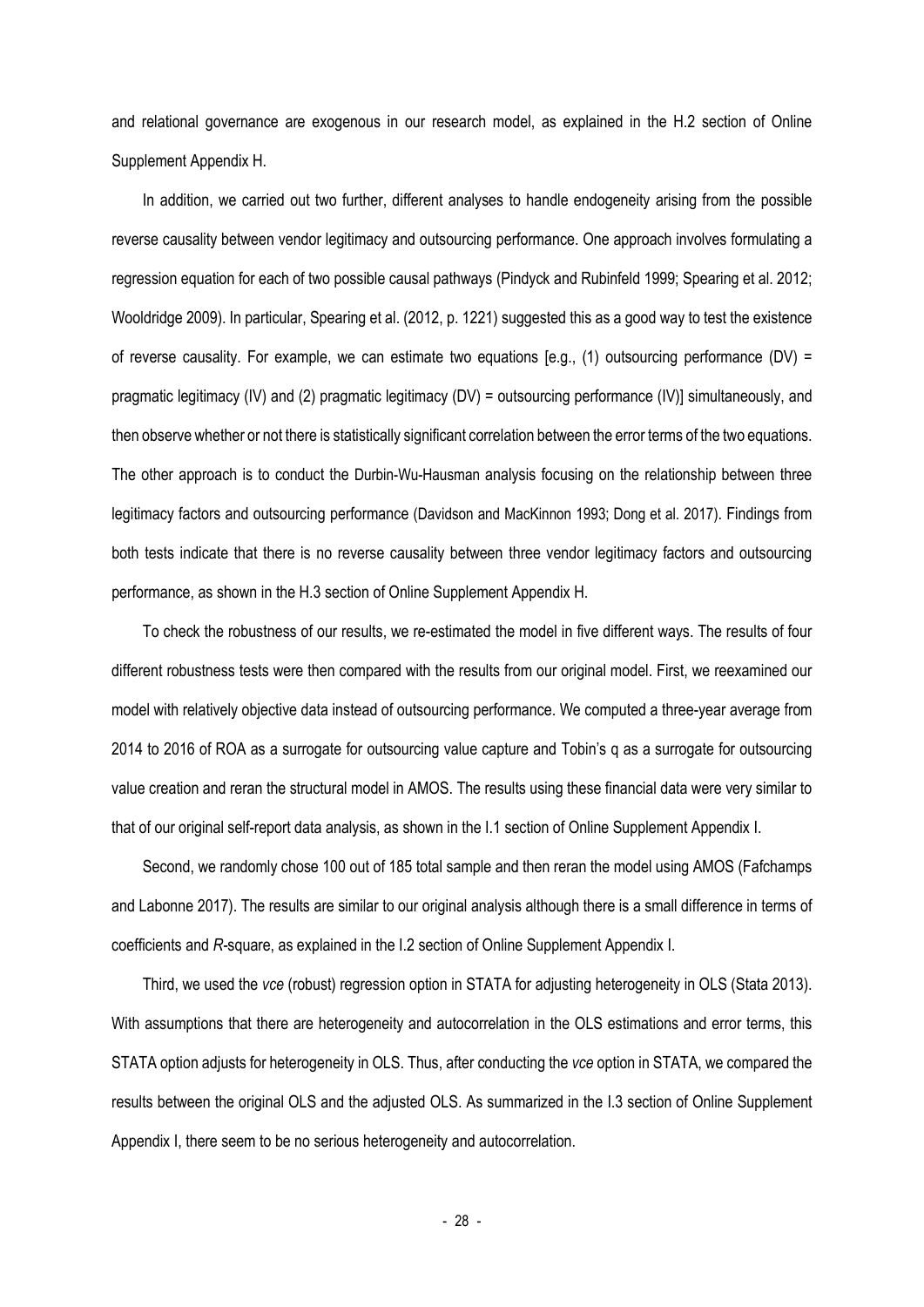Fourth, we checked on whether or not our model is superior to competing models. The mediation model proposed in Figure 1 can be tested against a direct model that links the two types of outsourcing governance directly to outsourcing performance. This model is pitted against a mediation model where vendor pragmatic legitimacy, vendor moral legitimacy, and vendor cognitive legitimacy play mediating roles in the relationships between the two types of governance and outsourcing performance. To test whether the mediation model proposed here is better than a direct model, we carried out an additional analysis, as detailed in Online Supplement Appendix J. The results show that our mediation model is superior. Another competing model is a moderation model where three legitimacy factors moderate direct causal links between the governance strategies and outsourcing performance. We examine this as well as conducting another test on the direct model and present these results in Online Supplement Appendix K. Neither competing model performs better than our full mediation model.

Finally, we checked on the possibility of co-determination of both contractual governance and relational governance (although the two governance types are supposed to be conceptually independent). In other words, organizations may not typically embrace either a pure contractual governance strategy or a relational governance strategy. Different from prior studies focused on analyzing the complementary or substitute effect between certain contractual governance factors (e.g., contract complexity and contract flexibility) and relational governance factors (e.g., information exchange and harmonious conflict resolution) as in Poppo and Zenger (2002), Goo et al. (2009), and Rai et al. (2012), our approach was to place our sole attention on vendor legitimacy and to analyze how contractual governance or relational governance function, in general, in managing outsourcing relationships with vendors. Results indicate that the interaction effects between contractual governance and relational governance were not positively significant, as summarized in Online Supplement Appendix L. All in all, based on the results of various endogeneity and robustness checks, we conclude that endogeneity is not a serious concern and the overall consistency of results across different approaches are robust.

### **7. Discussion and Contributions**

Vendor legitimacy has become increasingly pertinent in today's ITO relationships. Drawing upon the theoretical literatures on organizational legitimacy and ITO, a set of hypotheses for understanding the nature and the impacts of vendor legitimacy as well as governance strategies in managing legitimacy were posited. Empirical results support all but two hypotheses, providing evidence for the core of our theoretical arguments. In this section, the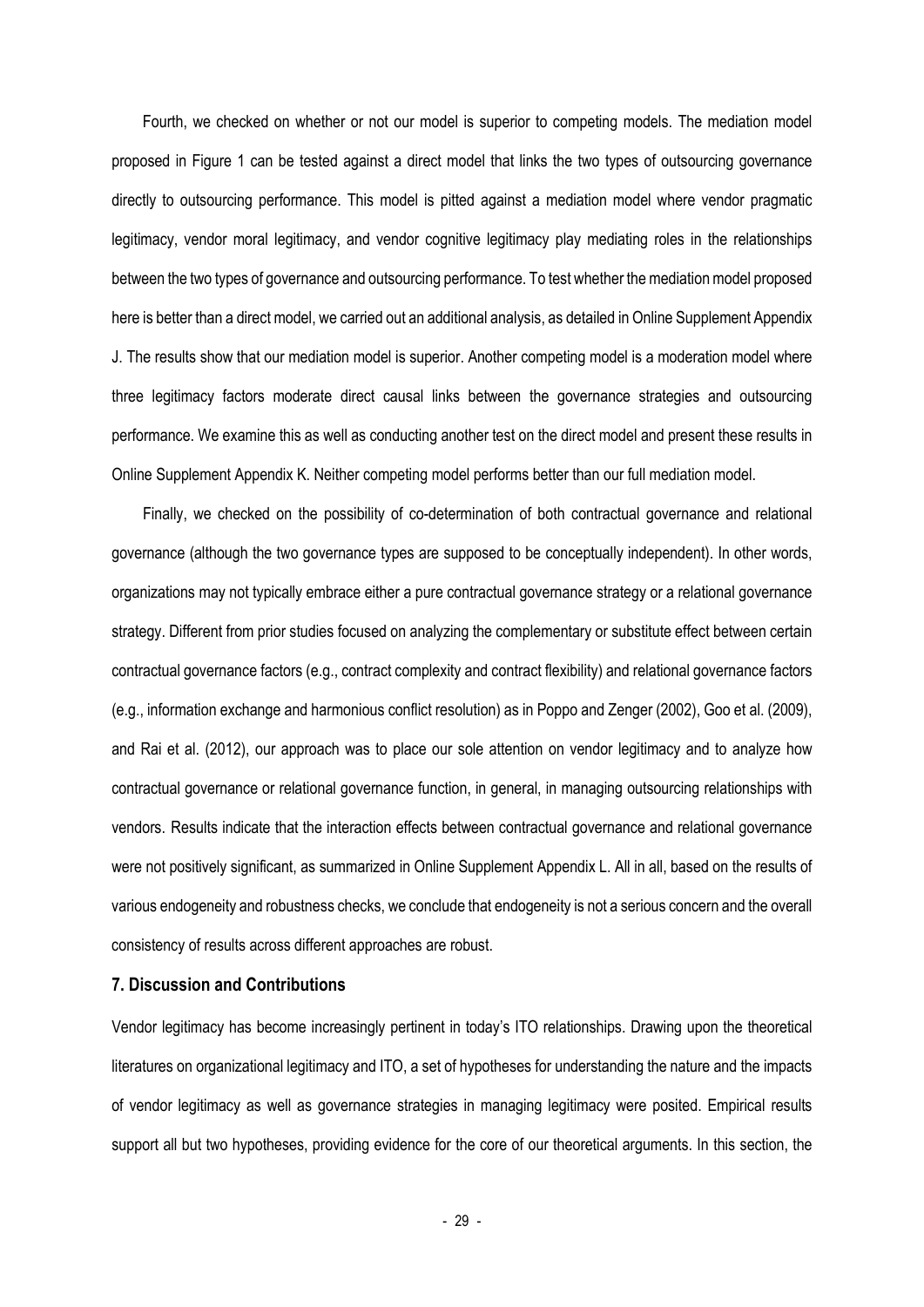theoretical implications of the findings are discussed along with explanations for the unsupported hypothesis. Finally, we present recommendations for managerial practice and future academic research.

This research contributes to the IS literature in several ways (Table 4). First, the study extends the ITO literature by identifying, incorporating and developing a legitimacy perspective, complementing the existing dominant theoretical foundations of the research on ITO. Specifically, while prior research has noted the role of legitimacy in the adoption of ITO as an innovative way of organizing, the present study deconstructs how legitimacy influences outcomes in specific ITO relationships, especially the role of the client's perceived legitimacy of the vendors, a notion that has become particularly relevant in the prevailing turbulent technological, business, and social environments. Vendor legitimacy is conceptualized via three components, namely, pragmatic, moral, and cognitive legitimacy. Empirical findings suggest that while vendor legitimacy contributes overall to ITO performance, these three types of legitimacy demonstrate varying levels of influence. Vendor cognitive legitimacy, reflecting the client's perception of the vendor as a taken-for-granted, integral partner to the client's activities, has a particularly high impact on outsourcing performance. Moral legitimacy, on the other hand, appears to have little-to-no effect.

| Prior IT Outsourcing Literature                                                                                                                                                                                                                  | This Study's Approach                                                                                                              | <b>Contributions</b>                                                                                                                                                                                                                                                                           |  |
|--------------------------------------------------------------------------------------------------------------------------------------------------------------------------------------------------------------------------------------------------|------------------------------------------------------------------------------------------------------------------------------------|------------------------------------------------------------------------------------------------------------------------------------------------------------------------------------------------------------------------------------------------------------------------------------------------|--|
| Considers primarily the role of<br>external legitimacy in<br>organizations' adoption of<br>outsourcing as a model for<br>organizing. Vendor legitimacy as a<br>salient force in today's changing IT<br>outsourcing landscape is<br>understudied. | Introduces internal, vendor<br>legitimacy and depicts and<br>analyzes its impact on IT<br>outsourcing performance.                 | - Extends the conceptualization and application of<br>organizational legitimacy to the context of IT<br>outsourcing.<br>- Advances the institutional perspective by offering a<br>legitimacy lens for further exploring performance<br>outcomes in IT outsourcing.                             |  |
| Identifies contractual governance<br>and relational governance as two<br>key strategies for managing<br>vendors. Prior research had not<br>linked these governance strategies<br>to legitimacy management.                                       | Investigates the impact of the<br>two types of governance<br>strategies on the three types of<br>vendor legitimacy                 | - Enriches the legitimacy management literature by<br>theorizing and empirically validating the important<br>roles of contractual and relational governance<br>strategies.<br>- Highlights the managerial imperative of fostering<br>communication and bonding between clients and<br>vendors. |  |
| Extensively examines the direct<br>link between clients' governance<br>strategies and outsourcing<br>performance                                                                                                                                 | Analyzes the mediating effect<br>of vendor legitimacy on the<br>relationship between<br>governance and outsourcing<br>performance. | - Responds to the calls for theorizing and empirical<br>investigation of client-vendor relationship and<br>performance in IT outsourcing.<br>- Provides a nuanced conceptualization of the<br>mechanisms by which governance strategies<br>shape outsourcing performance.                      |  |

|  | Table 4. Summary of Implications and Contributions |  |
|--|----------------------------------------------------|--|
|  |                                                    |  |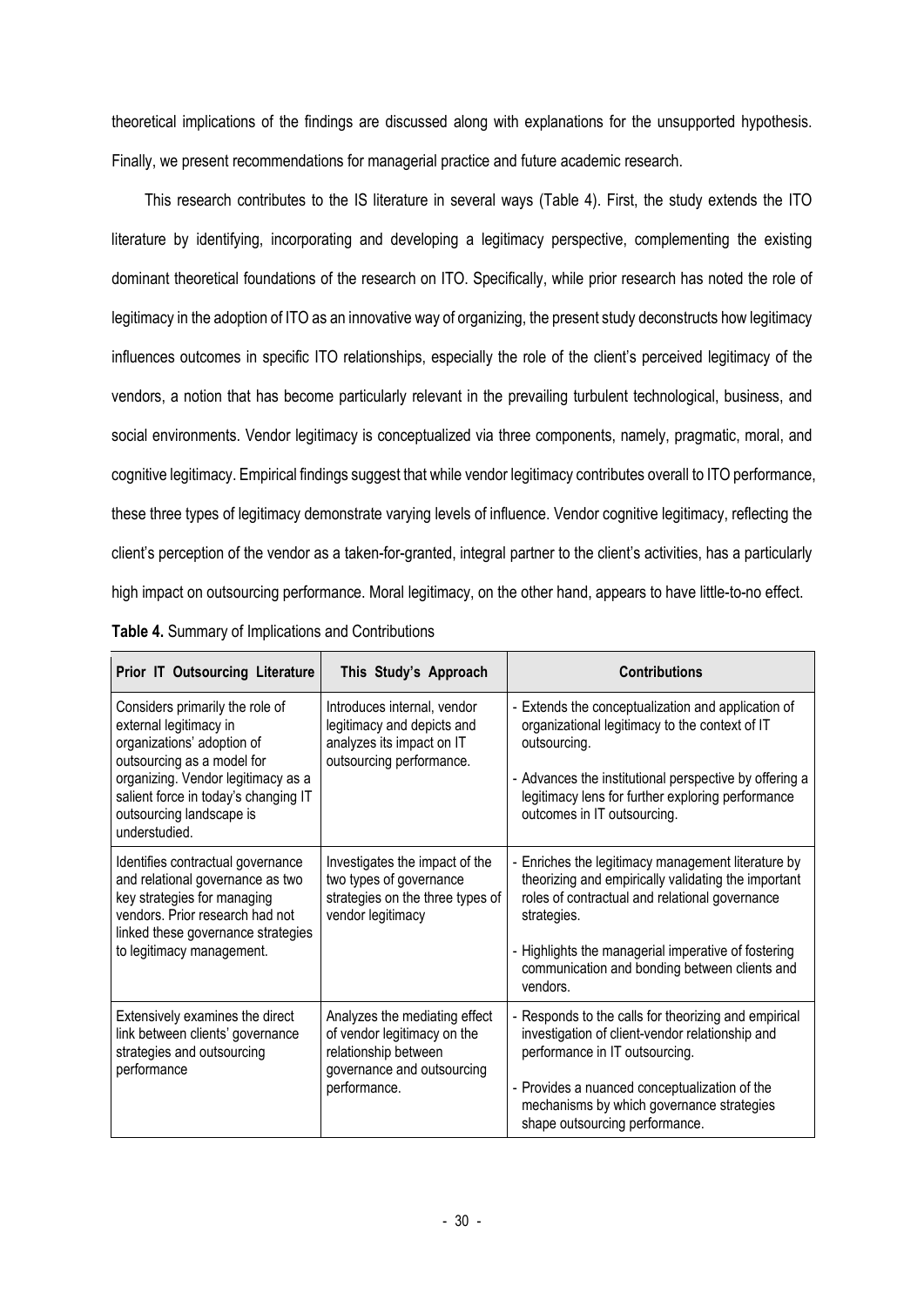Why was there a nonsignificant relationship between vendor moral legitimacy and performance, however? Vendor moral legitimacy involves a commitment to ethical practices, corporate social responsibility and sustainability-related initiatives, which may only bring economic value to the outsourcing relationship in the long term (Babin et al. 2011; Wang and Bansal 2012). If this is true, then, the time frame of the current study may not be long enough to capture the future impact of vendor legitimacy. Similarly, the perceived risk of IP loss, associated with lower vendor moral legitimacy, tends to damage performance in the long term but not necessarily in the near term (Pisano and Shih 2009; Rossetti and Choi 2005).

The current study advances the specific stream of research on ITO governance in a second way by unpacking the effects of governance strategies in shaping vendor legitimacy. The results demonstrate the overall positive impact of contractual and relational governance on the three types of vendor legitimacy. Meanwhile, while both types of governance improve pragmatic and moral legitimacy, relational governance, rather than contractual governance, plays a much more significant role in increasing vendor cognitive legitimacy. This finding both contrasts with and complements existing research on how to identify, assess, and manage legitimate vendors in changing environments (Fogarty and Bell 2014). Recent insights tend to emphasize a dynamic yet transient approach that relies on formal, contractual governance through measures such as establishing efficient organizational processes for engaging and employing diverse vendors, creating sufficient incentives, and developing IT platforms for integrating the products and services delivered by a portfolio of vendors (Su et al. 2016) whereas informal, relational governance are not as prominent in these emerging strategies. Contrariwise, the present study highlights the strategic value of relational governance even in the contemporary, increasingly agile form of outsourcing that represents a widely-adopted response to an uncertain business environment.

Finally, our theoretical model and its empirical findings, which were developed to substantiate the two aforementioned contributions, also point s to an opportunity to advance the ITO literature by revealing a plausible mechanism through which governance affects outsourcing performance. The existing literature on outsourcing, summarized by Cao and Lumineau's meta-analysis (2015) of 143 articles on linking interorganizational governance (specifically, contractual and relational governance) to performance, discovers a consistent direct effect of relational governance on performance but mixed effects of contractual governance on performance (see also Gulati 1995; Klein 1996). In keeping with literature that studies the direct performance impact of governance strategies, we tested *post-hoc* a model that links the two types of outsourcing governance directly to outsourcing performance,

- 31 -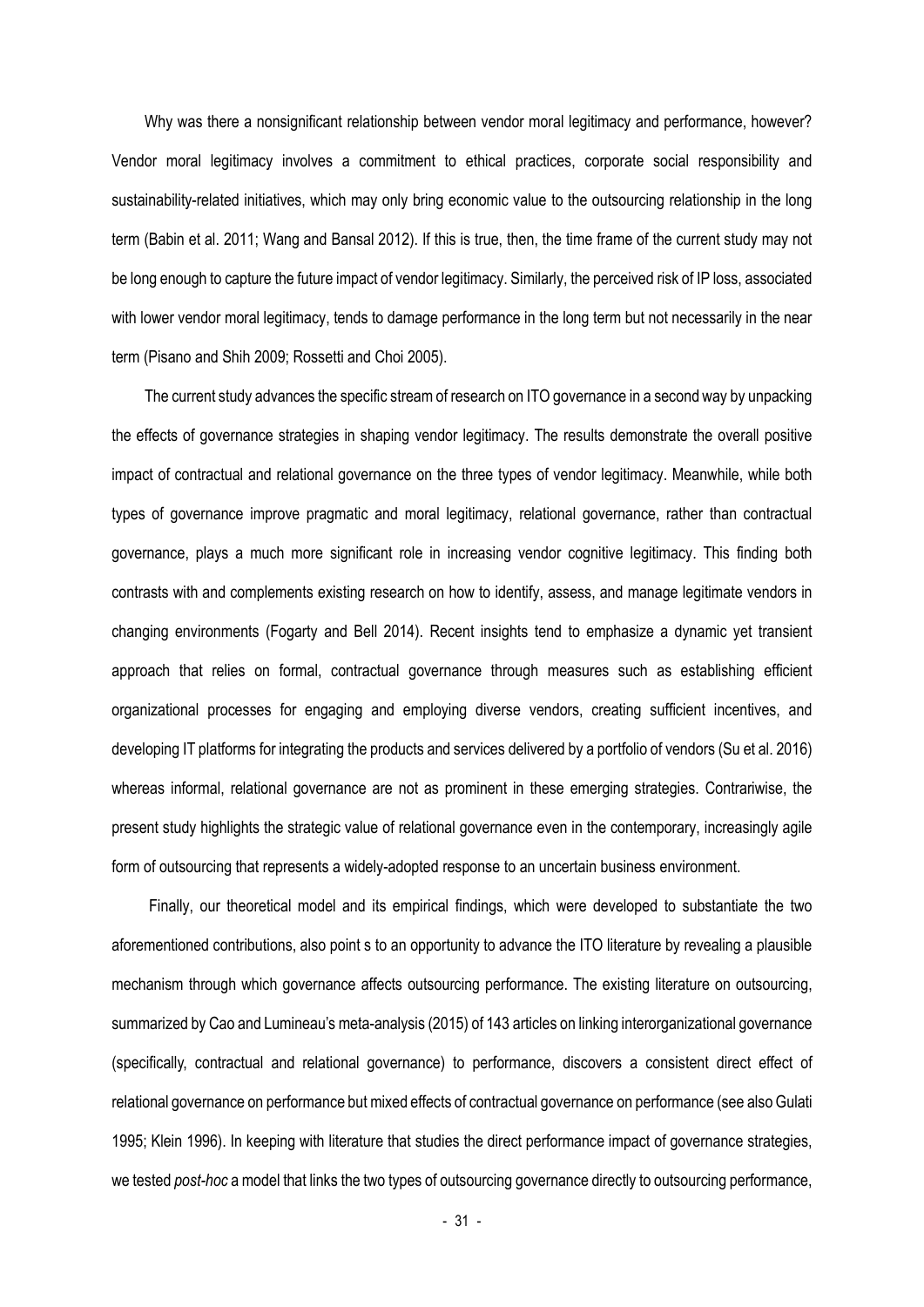as shown in Appendix J. Results reveal that the effect of relational governance on performance is significant while the effect of contractual governance on performance is insignificant, generally consistent with the literature. However, this otherwise significant direct effect of relationship governance on outsourcing performance becomes insignificant when we incorporate vendor legitimacy as a mediator and then test all relationships between the two governance types and the three legitimacy factors, between the three legitimacy factors and outsourcing performance, between the two governance types and outsourcing performance, one at a time. In fact, our analysis suggests that the three types of vendor legitimacy fully mediate the linkages between governance and outsourcing performance (see the full *post-hoc* mediation analysis in Appendix I).

This mediation analysis hints that the reason why prior literature finds a direct effect of governance, particularly relational governance, on ITO performance but our study does not is because prior literature does not account for the legitimacy perspective. Following this line of thought, it is possible that prior thinking about the relationship between governance and outsourcing performance is incomplete unless it accounts for vendor legitimacy as an important underlying mechanism. Indeed, research that examines the impact of mechanisms of governance on performance in other IS contexts has come to the conclusion that governance mechanisms alone may not immediately influence performance outcomes because they are procedures that do not have a proximal, productive, or actionable element to them. For instance, Wu et al.'s (2015) study of ITO strategies finds that the impact of IT governance on firm performance is not direct, but fully mediated by strategic alignment between business and IT. Inspired by this insight and informed by the interesting results in the *post-hoc* analysis, our study suggests a more nuanced vendor legitimacy-based depiction of the mechanisms by which governance shapes performance in the ITO context.

Performing a sophisticated substitution/complementary analysis that would add considerable value to this requires a highly granular approach to study each specific governance component. [11](#page-31-0) This might explain why our results show that the interaction effects between contractual governance and relational governance in the mediation model tested just above are not positively significant nor in the model only including the direct effects of

<span id="page-31-0"></span><sup>&</sup>lt;sup>11</sup> When theorizing the substitutive and complementary relationship between contract and relational governance, Poppo and Zenger (2002) focus on the role of "contract customization" and "contractual complexity" as they interacted with relational governance when they state: "[T]he critical test of the relationship, as complements or substitutes between relational governance and contractual complexity, hinges on the sign and significance of coefficients for relational governance and contractual complexity" (p.719). Rai et al. (2012) found support for certain relational factors serving as substitutes for specific contractual governance factors. They further suggest that work aiming to reconcile the inconsistent findings on the substitutive and complementary relationship between these two governance strategies should adopt "a granular approach" to study the interaction among specific elements of contractual and relational governance.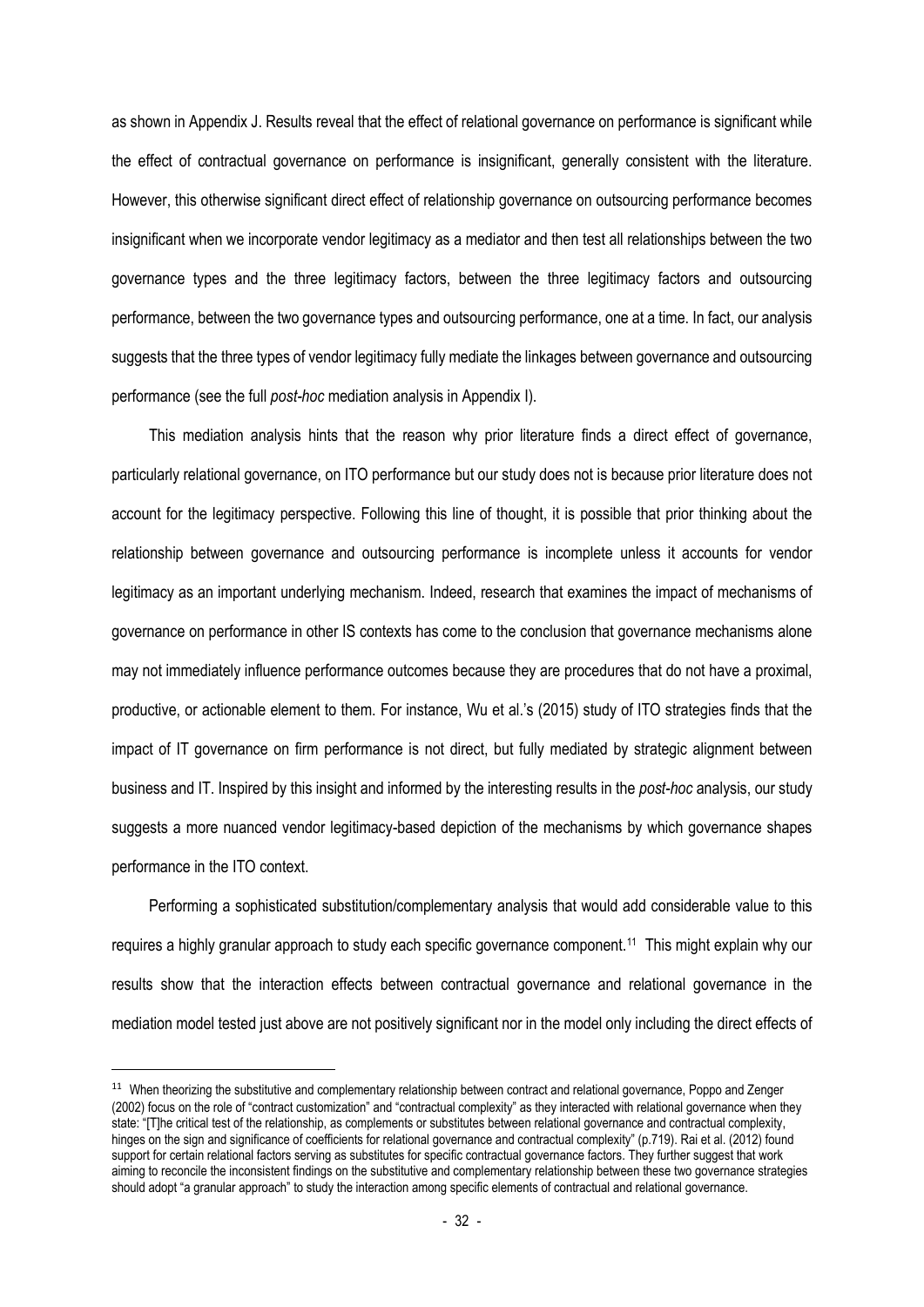Governance  $\rightarrow$  Performance, as shown in Online Supplement Appendix L. We believe that future research could investigate how particular components of contractual (e.g., contract complexity and goal expectation) and relational (e.g., information exchange and conflict resolution) governance could serve as substitutes or complements in determining vendor legitimacy.

Collectively, these findings highlight the pivotal role of legitimacy within client-vendor relationships as a powerful mechanism for achieving and sustaining ITO success. Putting it all together, future research could take our findings into account when further investigating the mechanisms through which governance strategies affect outsourcing performance, a long-standing topic of interest in ITO research.

From the perspective of practitioners, our findings present an imperative to actively manage legitimacy in ITO. Overall, they argue that outsourcing managers should become sensitized to the multifaceted nature of clientvendor relationships. Based on the typology of vendor legitimacy advanced in this study, organizations need to adapt and vary their governance strategies and related managerial practices to facilitate and leverage client-vendor interactions and achieve success. Specifically, organizations should first foster and maintain the awareness among outsourcing managers of the different types of vendor legitimacy. Managerial perception of vendors as strategically-aligned, long-term oriented, tightly-integrated partners, in particular, is critical (Bianchi and Johnson 2016). At the operational level, the client should collaborate with vendors to design and establish routines to undergird the client managers' perception of a high level of vendor legitimacy (Jogani et al. 2017), especially cognitive legitimacy.

Second, the study prescribes and highlights specific measures for ITO governance. Recent practitioner insights have emphasized crafting well-designed contracts and incentives and creating robust digital infrastructures and platforms to facilitate collaboration with an increasingly diversified and dynamic portfolio of vendors (Drentin et al. 2018). Our study suggests further that relational governance can play a critical role for attaining procedural justice, ethical standards, and fairness in the interorganizational collaboration.

Finally, the above implications suggest that creating a dedicated corporate function or organizational structure (Dyer et al. 2001) for continually assessing and overseeing a portfolio of vendors and swiftly monitoring and responding to potential issues and crises related to vendor legitimacy might be a worthwhile investment. Client organizational capability to evaluate, establish, and enhance different types of vendor legitimacy can contribute to their organizational transformation toward a more agile model of ITO (Himmelreich et al. 2019).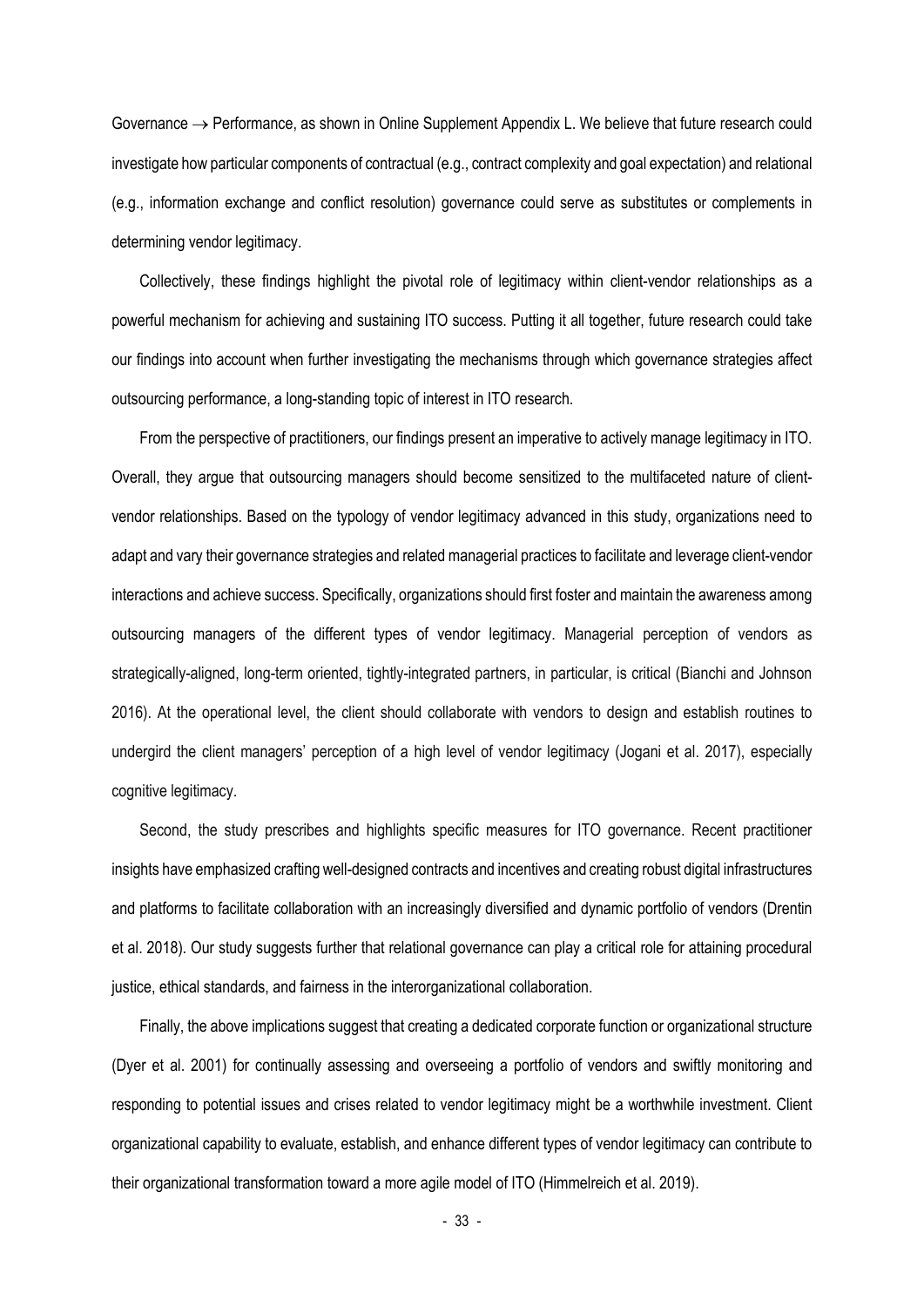#### **8. Limitations, Future Research, and Conclusion**

There are, of course, scholarly limitations, some of which suggest directions for future research. First, this study is a snapshot that does not capture the changing nature of outsourcing relationships. Ideally, longitudinal studies that track the evolution of outsourcing relationships are needed. Such research could provide a deeper understanding of the dynamic features of the outsourcing relationship and their influence on outsourcing success over time. Second, this study collected data only from client organizations. Although the client is commonly considered to be primary actor and the key informant who evaluates and enacts governance strategies of governance strategies in the ITO literature (Goo et al. 2009; Rai et al. 2012), the inclusion of data from the vendor side could allow a more nuanced and comprehensive examination of client-vendor relationships. Further research from the vendor's perspective would yield additional insights into the connections between governance strategies, vendor legitimacy and outsourcing performance, as in Koh et al.'s qualitative study (2004).

Third, there are limitations associated with the cultural factors embedded in the empirical national context here, i.e., South Korea. Obtaining data from a single national setting may limit the general applicability of our conclusions. Future research should extend work across different cultural settings to enhance generalizability and external validity. The fourth limitation is that there were no previously-developed questionnaire items for vendor legitimacy; thus, new measures were created based on the definition of constructs from relevant research. However, several measure items had to be removed after the pre-test and pilot tests, which might have resulted in slightly lower alignment between the original definitions of vendor legitimacy and their measures. Further research can improve on our work by adding to and refining measures of vendor legitimacy. Future studies can also create brand new measures, an approach that potentially increases the robustness of findings and nomological validity (Straub et al. 2004).

Another limitation of this study is related to the focus on behavioral attributes in relational governance without including other psychological characteristics such as trust and commitment in our model. Results of our study could be more comprehensive and robust if trust measures were to be included and/or controlled in the model (Clarke 2009). However, the rationale for the omission of trust measure was on the basis of our theorization on the sharp distinction between legitimacy and trust as well as of the focus on strategic actions in managing vendor legitimacy. That being argued, we do recommend that future studies incorporate trust into their models for further testing the relationship between trust and legitimacy.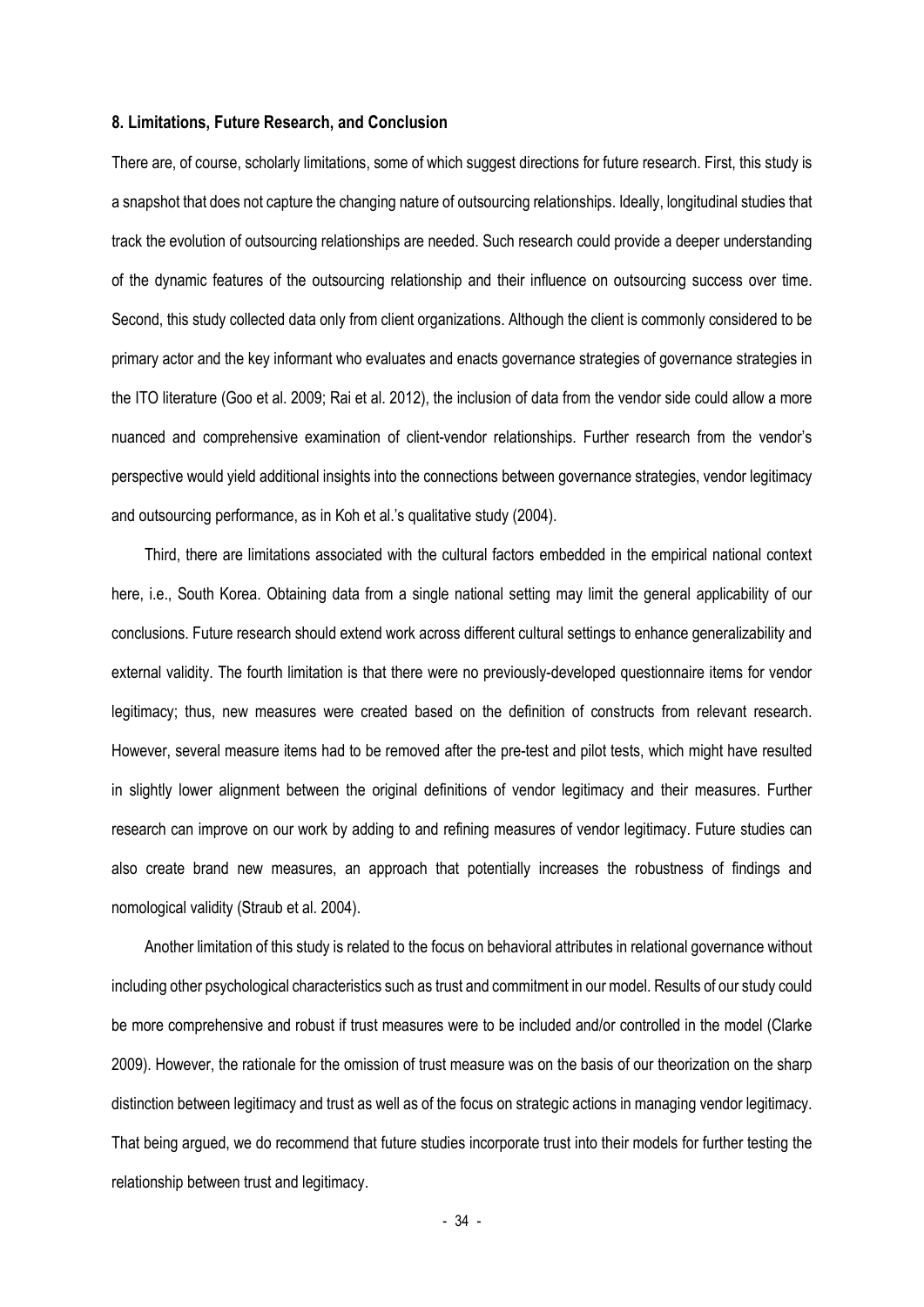Study findings also suggest several other directions for future research. First, future studies can explore the antecedents or determinants of vendor legitimacy across different characteristics of organization. For instance, contextual factors such as the organizational or national cultures of the client and vendor could shape different types of legitimacy. Second, another research direction would be to investigate how particular components of contractual governance (such as contract complexity or goal expectations) and relational governance (such as information exchange or conflict resolution) serve as substitutes or complements in shaping vendor legitimacy. As noted above and given our targeted research objective, we did not take this more granular approach (as suggested by Rai et al. 2012) to study each specific component in these two governance strategies. Building on our work and prior research, future studies can examine more detailed and nuanced interaction effects, including complementary and substitute effects, of different specific components of governance strategies on vendor legitimacy in particular and interorganizational exchanges in general.

Third, future research can examine the variation in legitimacy within a single organization. Diverse stakeholders within the client, such as managers holding different positions in the organizational hierarchy might vary in the perception of vendor legitimacy; future research can compare perceptions across different roles and investigate the interplay of legitimacy and intraorganizational dynamics. Finally, future research can take a process perspective to disentangle the emergence and evolution of the different types of legitimacy, their interactions with the intraorganizational and interorganizational practices within and between the client and the vendor, and the impacts of legitimacy on outsourcing performance over different time frames. There are many meaningful questions that remain to be explored in the area of legitimacy in ITO.

In conclusion, the notion of vendor legitimacy in ITO relationships represents an understudied but increasingly important area of inquiry in information systems. This study reveals how different types of vendor legitimacy exert differential effects on outsourcing performance and how contractual governance and relational governance play differential roles in managing legitimacy.

### **Acknowledgements**

This study is supported by Korea University Business School Research Grant and School of Economics and Management, Tongji University. The authors thank the entire review team for their constructive feedback. The paper has significantly improved from those suggestions.

## **References**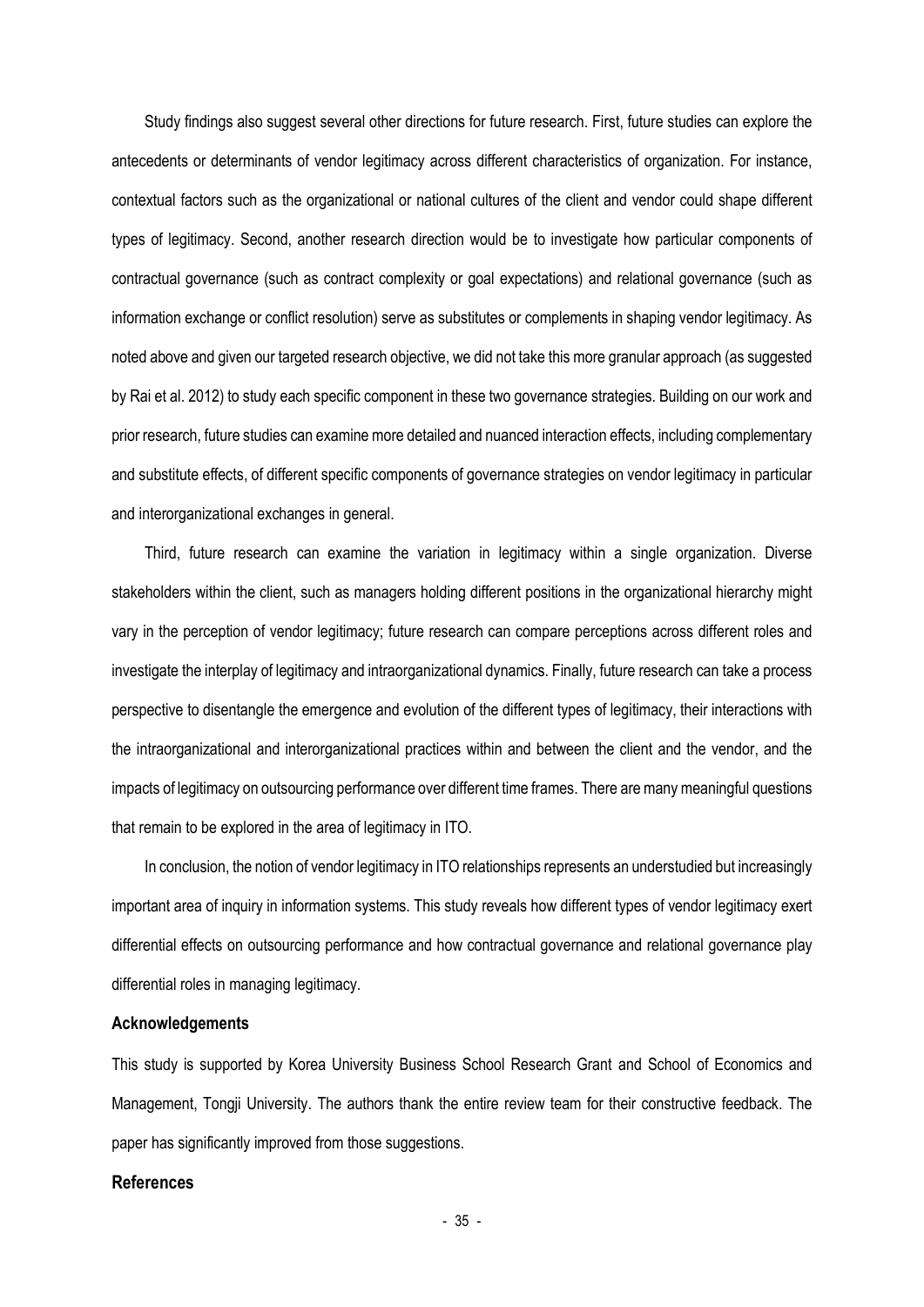- Abbott P, Zheng Y, Du R, Willcocks L (2013) From boundary spanning to creolization: A study of Chinese software and services outsourcing vendors, *J. Strategic Inform. Systems* 22(2):121-136.
- Ågerfalk P, Fitzgerald B (2008) Outsourcing to an unknown workforce: Exploring opensourcing as a global sourcing strategy. *MIS Quart.* 32(2):385-409.
- Agrawal V, Lee D (2019) The effect of sourcing policies on suppliers' sustainable practices *Prod. & Operations Management* 28(4):767-787
- Aldrich H, Fiol M (1994) Fools rush in? The institutional context of industry creation. *Acad. Management Rev.* 19(4):645-670.
- Ang S, Straub DW (1998) Production and transaction economies and IS outsourcing: A study of the U.S. banking industry. *MIS Quart.* 22(4):535-552.
- Angst M, Wowak D, Handley M, Kelley K (2017) Antecedents of information systems sourcing strategies in U.S. hospitals: A longitudinal study, *MIS Quart*. 41(4):1129-1152.
- Arbuckle JL (2011) *IBM SPSS Amos 20 User's Guide* (SPSS Inc, Chicago, IL)
- Armstrong JS*,* Overton TS (1977) Estimating nonresponse bias in mail surveys. *J. Marketing Res.* 14(3):396-402.
- Aral S, Bakos Y, Brynjolfsson E (2018) Information technology, repeated contracts, and the Number of Suppliers. *Management Sci*. 64(2):592-612.
- Aron R, Clemons E, Reddi S (2005) Just right outsourcing: Understanding and managing risk. *J. Management Inform. Systems* 22(2):37-55.
- Aubert B, Rivard S, Patry M (1996) A transaction cost approach to outsourcing behavior: Some empirical evidence. *Inform. & Management* 30(2):51-64.
- Babbie E (1990) *Survey Research Methods* (Wadsworth Publishing, Belmont, CA).
- Babin R, Briggs S, Nicholson B (2011) Corporate social responsibility and global IT outsourcing. *Commun. ACM* 54(9):28-30.
- Babin R, Nicholson B (2009) Corporate social and environmental responsibility and global outsourcing *MIS Quart. Executive* 8(4):203-212
- Balogun J. Fahy K. Vaara E. (2019). The interplay between HQ legitimation and subsidiary legitimacy judgments in HQ relocation: A social psychological approach. *J. Internat. Bus. Studies* 50:223–249.
- Bahli B, Rivard S (2003) The information technology outsourcing risk: a transaction cost and agency theory-based perspective. *J. Inform. Tech* 18:211-221
- Barclay D, Higgins C, Thompson R (1995) The partial least squares (PLS) approach to causal modeling: Personal computer adoption and use as an illustration. Technol. Stud. 2(2):285-309.
- Barney, J, Clifford, T. (2010). A valuable chain: real world strategies for analyzing the value chain, in *What I didn't Learn in Business School: How Strategy Works in the Real World,* Harvard Business Review Press, Boston, pp. 272.
- Barrett M, Hinings CR, Oborn E (2008) Legitimacy management and trust in offshoring information technology services. *Information Technology in the Service Economy: Challenges and Possibilities for the 21st Century* (Springer, Boston, MA), 283-299.
- Bartley T. (2007) Institutional emergence in an era of globalization: The rise of transnational private regulation of labor and environmental conditions. *American J. Sociology* 113(2): 297-351.
- Baum CF, Schaffer, ME, Stillman, S (2003) Instrumental variables and GMM: Estimation and testing. *The Stata J.* 3(1): 1-31.
- Benaroch M, Lichtenstein Y, Fink L (2016) Contract design choice and the balance of ex ante and ex post transaction costs in software development outsourcing. *MIS Quart.* 40(1):57-82.
- Bianchi R, Johnson C (2016) Cheaper, simpler, better for customers: Outsourcing without trade-offs. *McKinsey and Company* (December), https://www.mckinsey.com/business-functions/operations/our-insights/cheapersimpler-better-for-customers-outsourcing-without-trade-offs.
- Bitektine A (2011) Towards a theory of social judgments of organizations: The case of legitimacy, reputation, and status. *Acad. Management Rev.* 36(1):151-179.
- Bowman C, Ambrosini V. (2000) Value creation versus value capture: Towards a coherent definition of value in strategy *British J. Management* 11(1):1-15
- Campbell DT, Fiske DW (1959) Convergent and Discriminant Validation by the Multitrait-Multimethod Matrix. *Psych. Bulletin* 56(2):81-105.
- Cao Z, Lumineau F (2015) Revisiting the interplay between contractual and relational governance: A qualitative and meta-analytic investigation *J. Oper. Management* 33/34: 15-42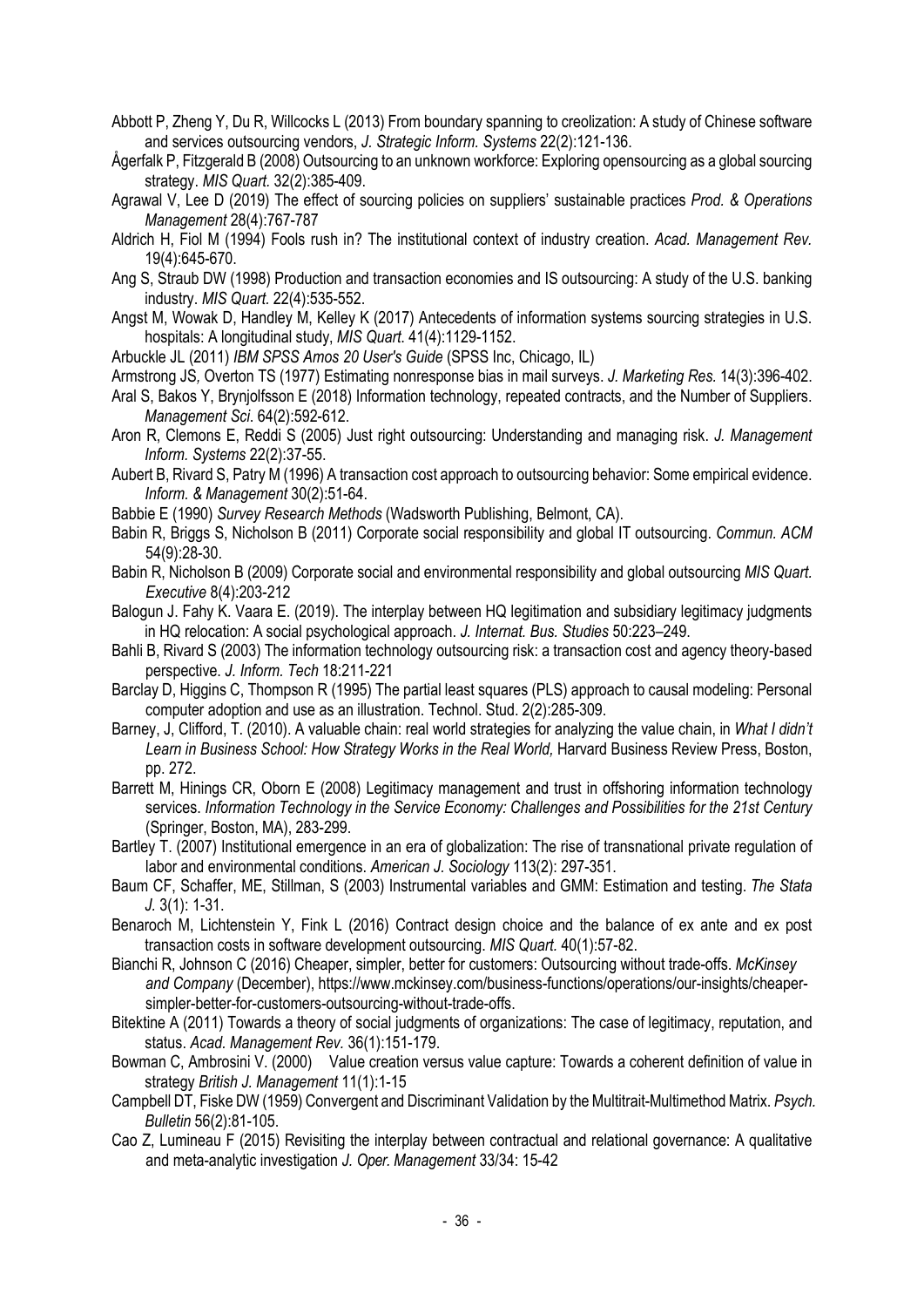- Chen Y, Bharadwaj A. (2009) An empirical analysis of contract structures in IT outsourcing. *Inform. Systems Res* 20(4):484-506
- Chin WW, Thatcher JB, Wright, RT (2012) Assessing common method bias: Problems with the ULMC technique. *MIS Quart*. 36(3):1003-1019.
- Choudhury V, Sabherwal R (2003) Portfolios of control in outsourced software development projects. *Inform. Systems Res.* 14(3): 291-314.
- Clarke, P.E. (2009) Return of the Phantom Menace: Omitted Variable Bias in Political Research, *Conflict Management and Peace Sci*. (26:1) 46-66.
- Cohen MD, Bacdayan P. (1994). Organizational routines are stored as procedural memory: Evidence from a laboratory. *Org. Sci.* 5(4):554–568
- Dacin MT, Oliver C, Roy JP (2007) The Legitimacy of Strategic Alliances: An Institutional Perspective. *Strategic Management J.* 28(2):169-187.
- Davidson R, MacKinnon JG (1993) *Estimation and inference in econometrics* (Oxford University Press, NY). Deloitte (2016) Deloitte's 2016 global outsourcing survey,
	- [https://www2.deloitte.com/content/dam/Deloitte/nl/Documents/operations/deloitte-nl-s&o-global](https://www2.deloitte.com/content/dam/Deloitte/nl/Documents/operations/deloitte-nl-s&o-global-outsourcing-survey.pdf)[outsourcing-survey.pdf.](https://www2.deloitte.com/content/dam/Deloitte/nl/Documents/operations/deloitte-nl-s&o-global-outsourcing-survey.pdf)
- Deloitte (2018) Deloitte's 2018 global outsourcing survey,
	- https://www2.deloitte.com/us/en/pages/operations/articles/global-outsourcing-survey.html
- Dillman DA (1991) The design and administration of mail survey. W.R. Scott, J. Blake, eds. *Annual Rev. Sociol.* 17(1):225-249.
- DiMaggio PJ, Powell WW (1983) The iron cage revisited: Institutional isomorphism and collective rationality in organizational fields. *American Sociological Review* 48: 147-160.
- Dong MC, Fang Y, and Straub DW (2017) The impact of institutional distance on the joint performance of collaborating firms: The role of adaptive interorganizational systems. *Inform. Systems Res.* 28(2): 309-331.
- Drori I, Honig B (2013) A process model of internal and external legitimacy. *Organ. Stud.* 34(3):345-376.
- Du W, Pan SL (2013) Boundary spanning by design: Toward aligning boundary-spanning capacity and strategy in IT outsourcing. *IEEE Transactions on Engineering Management* 60(1):59-76.
- Dyer J, Kale P, Singh H (2001) How to make strategic alliances work. *MIT Sloan Management Rev.* 42(4):37-43. Drentin R, Erriquez M, Nee C, Ziegler M (2018) Long tail, big savings: Digital unlocks hidden value in
- procurement. *McKinsey & Company* (June), https://www.mckinsey.com/business-functions/operations/ourinsights/long-tail-big-savings-digital-unlocks-hidden-value-in-procurement.
- Faems, D, Janssens M, Madhok A, Looy B (2008). Towards an integrative perspective on alliance governance: Connecting contract design, contract application and trust dynamics. *Acad. Management J*. 51(6):1053– 1078
- Fafchamps M, Labonne J (2017) Using split samples to improve inference on causal effects. *Political Analysis*. 25(4): 465-482.
- Flammer C. (2018). Competing for government procurement contracts: The role of corporate social responsibility. *Strategic Management J.* 39(5): 1299-1324.
- Fogarty D, Bell PC (2014) Should you outsource analytics? *MIT Sloan Management Rev.* 55(2):41-45.
- Gefen D, Wyss S. Lichtenstein Y (2008) Business familiarity as risk mitigation in software development outsourcing contracts *MIS Quart.*32(3):531-551
- Gefen D, Straub DW, Boudreau M (2000) Structural equation modeling and regression: Guidelines for research practice. *Commun. AIS* 4(7):1-70.
- Gefen D, Straub DW, Rigdon EE (2011) An update and extension to SEM guidelines for administrative and social science research. *MIS Quart.* 35(2):3-14.
- Goo J, Kishore R, Rao H, Nam K (2009) The role of service level agreements in relational management of information technology outsourcing: An empirical study. *MIS Quart.* 33(1):119-145.
- Gopal A, Gosain, S. (2010) The role of organizational controls and boundary spanning in software development outsourcing: Implications for project performance. *Inform. Systems Res.*21(4): 960-982
- Gould W (2011) How can there be an intercept in the fixed-effects model estimated by xtreg, fe? Stata [https://www.stata.com/support/faqs/statistics/intercept-in-fixed-effects-model.](https://www.stata.com/support/faqs/statistics/intercept-in-fixed-effects-model)
- Grover V, Cheon M, Tseng JTC (1996) The effect of service quality and partnership on the outsourcing of information system functions. *J. Management Inform. Systems* 12(4):89-116
- Gulati R (1995) Does familiarity breed trust? The implications of repeated ties for contractual choice in alliances. *Acad. Management J.* 38(1):85–112.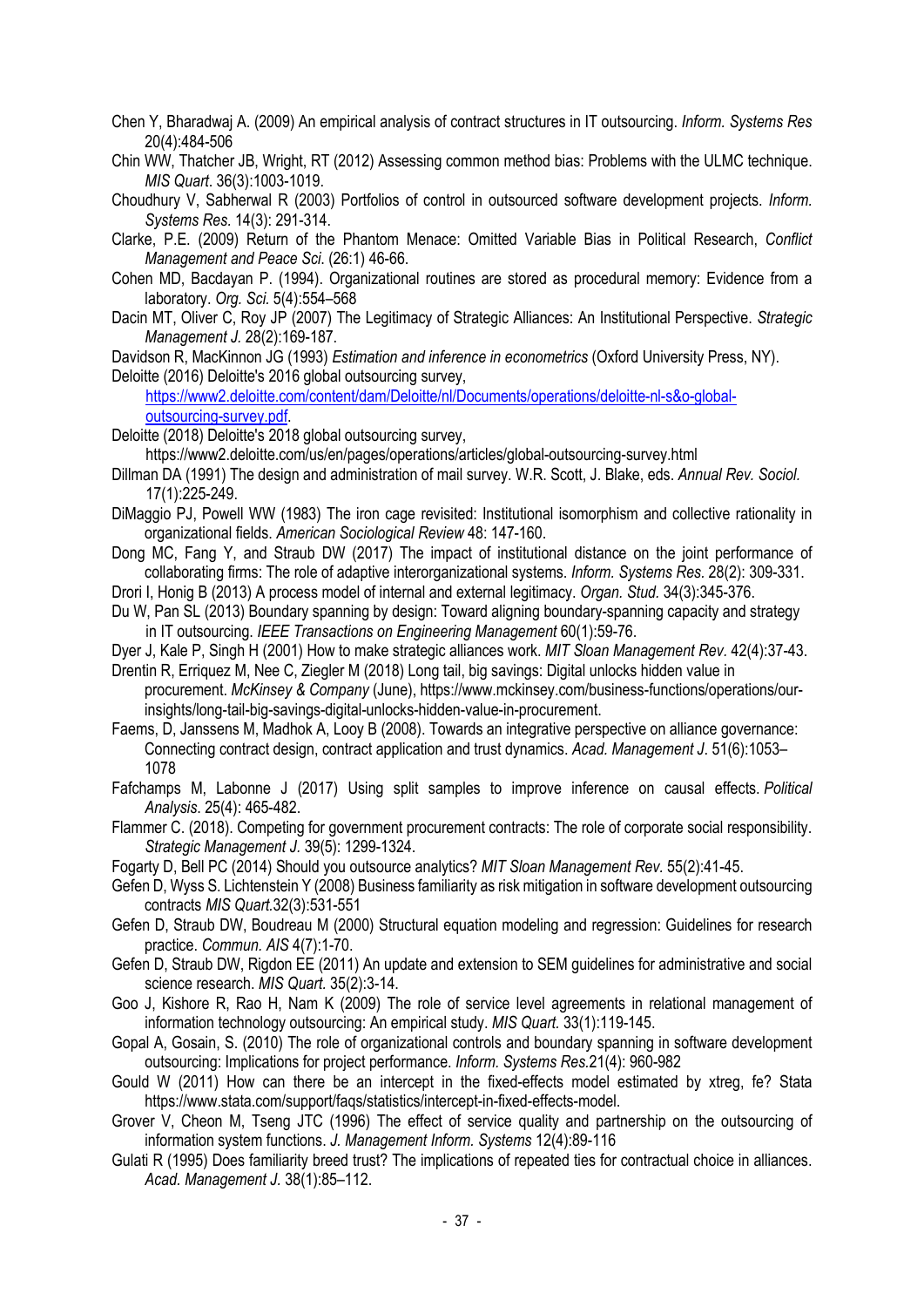Gulati R, Gargiulo M (1999) Where do interorganizational networks come from? *American J. Socio.* 104(5):1439– 1493.

Hadjistavropoulos HD, Frombach IK, Asmundson GJ (1999) Exploratory and confirmatory factor analytic investigations of the illness attitudes scale in a nonclinical sample. *Behav. Res. and Therapy* 37(7):671-684.

- Han K, Mithas S (2013) Information technology outsourcing and non-IT operating costs: An empirical investigation," *MIS Quart.* 37(1):315-331.
- Handley S, Benton Jr. W (2012) The influence of exchange hazards and power on opportunism in outsourcing relationships. *J. Oper. Management* 30(1-2):55-68.
- Handley A, Angst C (2015) The impact of culture on the relationship between governance and opportunism in outsourcing relationships. *Strategic Management J.* 36(9):1412-1434.
- Hair J, Joseph H, Hult GT, Ringle C, Sarstedt M (2014) *A Primer on Partial Least Squares Structural Equation Modeling (PLS-SEM)* (Sage Publications, Los Angeles).
- Helper S, MacDuffie JP, Sabel C (2000) Pragmatic collaborations: Advancing knowledge while controlling opportunism. *Industrial and Corp. Change* 9(3):443–488.
- Hancox M, Hackney R (2000) IT outsourcing: Frameworks for conceptualizing practice and perception. *Inform. Systems J.* 10(3):217-237.
- Hargadon, A. Fanelli, A. (2002.) Action and possibility: reconciling dual perspectives of knowledge in organizations'. *Org. Sci.*, 13:290–302.
- Harjoto MA. Jo H. (2011). Corporate governance and CSR nexus. *J. Bus. Ethics* 100:45-67.
- Heide JB. 1994. Interorganizational governance in marketing channels. J. Marketing,58(January):71-85.
- Himmelreich H, Hildebrandt P, Nalgirkar R, Bijlsma J (2019) When agile meets outsourcing. *Boston Consulting Group,* https://www.bcg.com/publications/2019/agile-meets-outsourcing.aspx.
- Ho VT, Ang S, Straub D, (2003) When subordinates become IT contractors: Persistent managerial expectations in IT outsourcing. *Inform. Systems Res.* 14(1):66-86.
- Hodgson GM, Knudsen T (2010) Generative replication and the evolution of complexity, *J. Economic Behav. & Org.* 75(1):12-24.
- Hsu C, Lin R, Wang T (2015) A legitimacy challenge: An institutional perspective on the implementation of a crosscultural interorganizational information system. *Eur. J. Inform. Systems* 24(3):278-294.
- Hu LT, Bentler PM (1999) Cutoff criteria for fit indexes in covariance structure analysis: Conventional criteria versus new alternatives. *Structural Equation Modeling: A Multidisciplinary J.* 6(1):1-55.
- Huber T, Fischer T, Dibbern J, Hirschheim R (2013) A process model of complementary and substitution of contractual and relational governance in IS outsourcing. *J. Management Inform. Systems* 30(3):81-114.
- Human S, Provan K (2000) Legitimacy building in the evolution of small-firm multilateral networks: A comparative study of success and demise. *Admin. Sci. Quart.* 45(2):327-365.
- Im G, Rai A (2008) Knowledge sharing ambidexterity in long-term interorganizational relationships. *Management Sci.*54(7):1281-1296
- Janssen O, Van De Vliert E, Veenstra C (1999) How task and person conflict shape the role of positive interdependence in management teams, *J. Management* 25(2):117-142.
- Jarvenpaa SL, Mao JY (2008). Operational capabilities development in mediated offshore software services models. *J. Inform. Technol.* 23(1): 3-17.
- Jin KG, Drozdenko RG (2010) Relationships among perceived organizational core values, corporate social responsibility, ethics, and organizational performance outcomes: An empirical study of information technology professionals. *J. Bus. Ethics* 92(3):341–359.
- Jogani R, Pande A, Shirdade V (2017) Five ways to unlock win–win value from IT-services sourcing relationships. *McKinsey & Company* (September), https://www.mckinsey.com/business-functions/digitalmckinsey/our-insights/five-ways-to-unlock-win-win-value-from-it-services-sourcing-relationships.
- Joyner BE, Payne D (2002) Evolution and implementation: A study of values, business ethics and corporate social responsibility. *J. Bus. Ethics* 41(4):297-311.
- Kaiser K, Hawk S (2004) Evolution of Offshore software development: From outsourcing to cosourcing, *MIS Quart. Executive* 3(2):69-81.
- Kane GC, Palmer D, Nguyen-Phillips A, Kiron D (2015) Is your business ready for a digital future? *MIT Sloan Management Rev*. 56(4): 37-44.
- Kern T, Willcocks L (2000) Exploring information technology outsourcing relationships: theory and practice. *J. Strategic Inform. Systems* 9(4):321-350.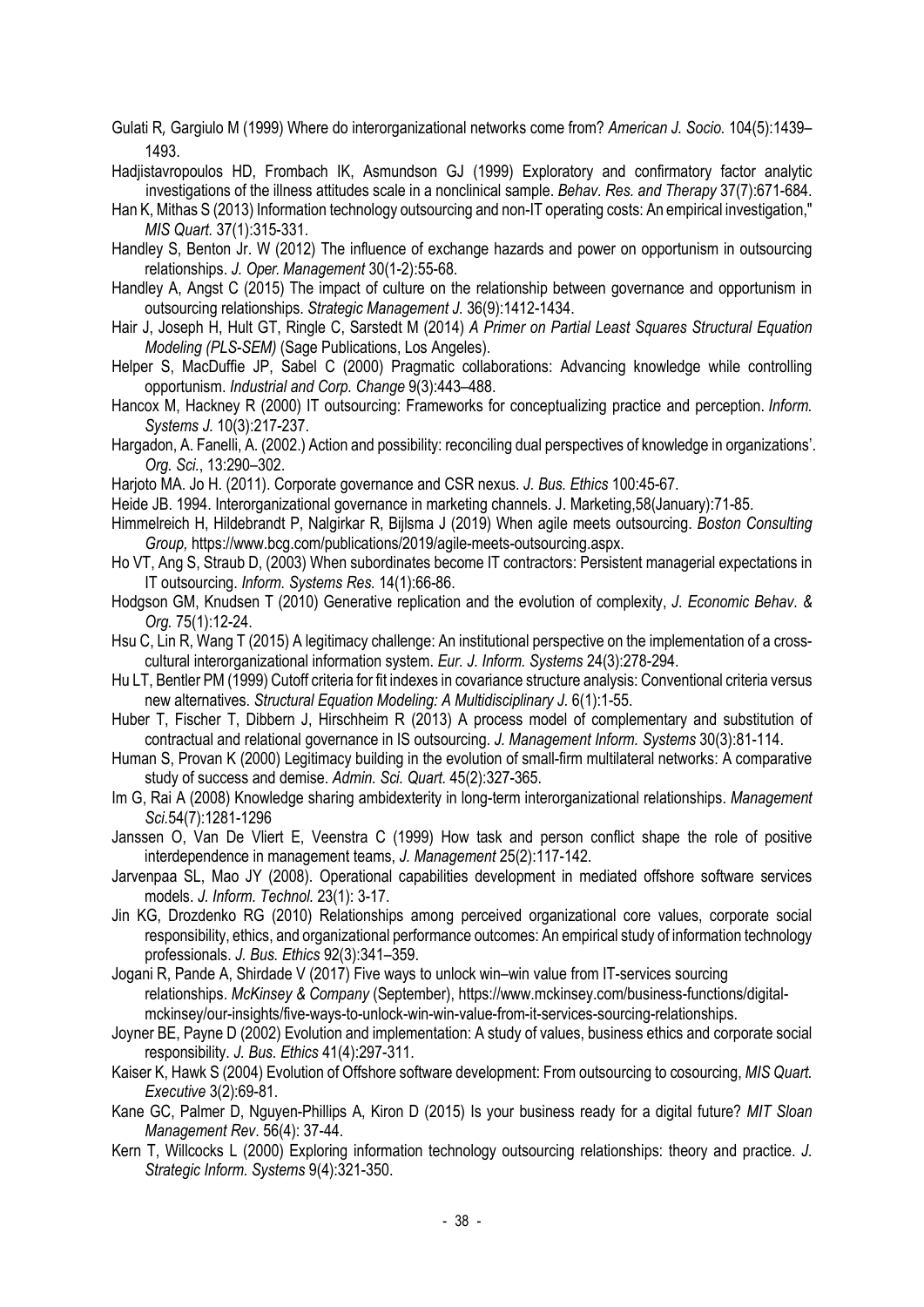- Kim HJ, Lee SH, Lee HG (2007) An empirical study on the importance of psychological contract commitment in information systems outsourcing. *J. MIS Res.* 17(2):50–82.
- Kim H, Shin B, Lee H (2013) The mediating role of psychological contract breach in IS outsourcing: Inter-firm governance perspective. *Eur. J. Inform. Systems* 22(5):529-547.
- King WR, Torkzadeh G.(2008) "Information systems offshoring: Research status and iIssues. *MIS Quart*. 32(2):.205-225.
- Klein, B. (1996). Why hold-ups occur: The self-enforcing range of contractual relationships, *Economic Inquiry*, 34(3): 464-484
- Koh C, Ang S, Straub D (2004) IT outsourcing success: A psychological contract perspective. *Inform. Systems Res.* 15(4):356-373.
- Kostova T, Zaheer S (1999) Organizational legitimacy under conditions of complexity: The case of the multinational enterprise. *Acad. Management Rev.* 24(1):64-81.
- Kotlarsky J, Scarbrough H, Oshri I (2014) Coordinating expertise across knowledge boundaries in offshoreoutsourcing projects: The role of codification. *MIS Quart.* 38(2):607-627.
- KPMG (2017) Global business services: Disrupt or be disrupted. [https://advisory.kpmg.us/content/dam/advisory/en/shared-services-outsourcing/pdfs/2017/global-business](https://advisory.kpmg.us/content/dam/advisory/en/shared-services-outsourcing/pdfs/2017/global-business-services-disrupt.pdf)services-disrupt.pdf
- Kumar K, Anderson P (2000) Interfirm diversity and the management of meaning in international strategic alliances. *Internat. Bus. Rev.* 9(2):237-252.
- Kumar R, Das T (2007) Interpartner legitimacy in the alliance development process. *J. Management Stud.*  44(8):1425-1453.
- Lacity M, Willcocks LP (1998) An empirical investigation of information technology sourcing practices: Lessons from experience. *MIS Quart*. 22(3):363-308.
- Lacity M, Willcocks LP (2013) Outsourcing business processes for innovation *MIT Sloan Management Rev.* 54(3):63-69
- Lacity M, Khan S, Yang A, Willcocks L (2010) A review of the IT outsourcing empirical literature and furture research directions. *J. Inform. Tech*. 25(4):395-433.
- Landau D, Drori I, Terjesen S (2014) Multiple legitimacy narratives and planned organizational change. *Human Relations* 67(11):1321-1345.
- Lagenspetz, O. (1992). Legitimacy and trust. *Philosophical Investigations* 15:1–21.
- Lee JN, Choi B (2011) Effects of initial and ongoing trust in IT outsourcing: A bilateral perspective. *Inform. & Management* 48(2-3):96-105.
- Lee JN (2001) The impact of knowledge sharing, organizational capabiity and partnership quality on IS outsourcing success. *Inform. & Management* 38(5):323-335.
- Lee JN, Kim YG (1999) Effect of partnership quality on IS outsourcing success: Conceptual framework and empirical validation. *J. Management Inform. Systems* 15(4):29-61.
- Lee JN, Miranda S, Kim YM (2004) IT outsourcing strategies: Universalistic, contingency, and configurational explanations of success. *Inform. Systems Res.* 15(2):110-131.
- Lee JN, Park Y, Straub, DW, Koo Y (2019) Holistic archetypes of IT outsourcing strategy: A contingency fit and configurational approach. *MIS Quart.* 43(4):1201-1225.
- Levina N, Ross JW (2003) From the vendor's perspective: Exploring the value proposition in information technology outsourcing. *MIS Quart*. (27) 3:331-364
- Levina N, Vaast, E (2005) The emergence of boundary spanning competence in practice: Implications for implementation and use of information systems. *MIS Quart.* 29(2):335-363.
- Li X, Zhou (2017) Offshoring pollution while offshoring production? *Strategic Management J.*38(11):2310-2329
- Li JJ, Poppo L, Zhou KZ. (2010). Relational mechanisms, formal contracts, and local knowledge acquisition by international subsidiaries. *Strategic Management J*.31(4): 349–370.
- Lioliou E, Zimmermann A, Willcocks L, Gao L (2014) Formal and relational governance in IT outsourcing: substitution, complementarity and the role of the psychological contract. *Inform. Systems J.* 24(6):503-535.
- Liu Y, Aron R. (2015) Organizational control, incentive contracts, and knowledge transfer in offshore business process outsourcing. *Inform. Systems Res.* 26(1):81-99.
- Lu JW, Xu D (2006) Growth and survival of international joint ventures: An external-internal legitimacy perspective *J. Management*. 32(3):426-448.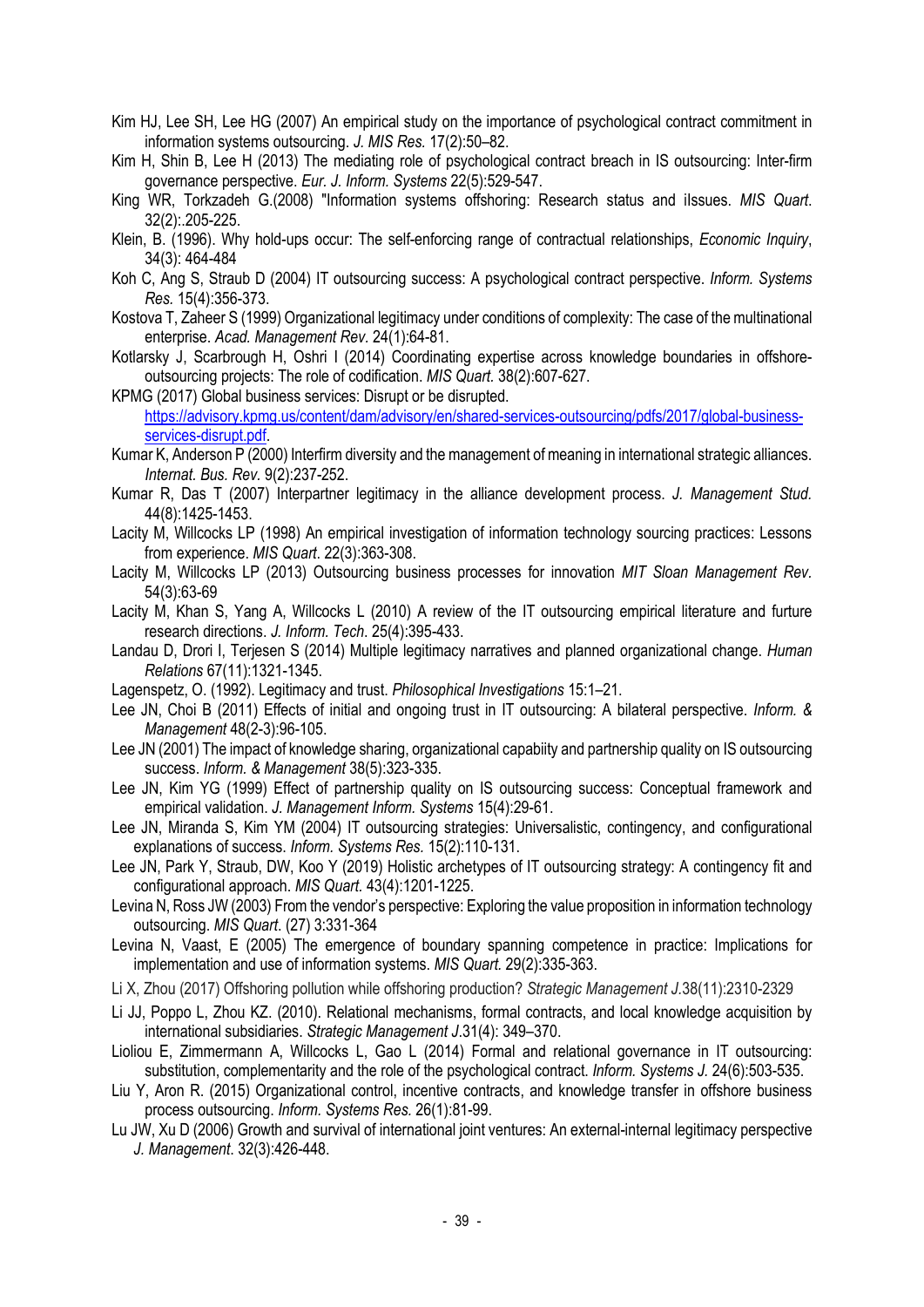Lumineau F, Malhotra D (2011) Shadow of the contract: How contract structure shapes interfirm dispute resolution. *Strategic Management J.*32(5):532-555.

Malhotra D, Murnighan JK. (2002). The effects of contracts on interpersonal trust. *Admin. Sci. Quart.*, 47(3):534- 559

March JG (1994) *A Primer on Decision Making: How Decisions Happen.* New York, NY: Free Press.

Margolis JD. Walsh JP. (2003). Misery loves companies: Rethinking social initiatives by business. *Administrative Sci. Quart*. 48(2): 268-305

Margolis JD. Elfenbein HA. Walsh JP. (2009). Does it pay to be good? A meta-analysis and redirection of research on the relationship between corporate social and financial performance. Available at SSRN: https://ssrn.com/abstract=1866371.

Martinson M, Ma D (2009) Sub-cultural differences in information ethics across China: Focus on Chinese management generation Gaps. *J. Association for Inform. Systems* 10(11):816-833.

Martinez R, Dacin M (1999) Efficiency motives and normative forces: Combing transactions costs and institutional logic. *J. Management* 25(1):75-96.

Miranda S, Kavan C (2005) Moments of governance in IS outsourcing: Conceptualzing effects of contracts on value capture and creation. *J. Inform. Tech*. 20(3):152-169.

Miranda S, Kim YM (2006) Professional versus political contexts: Institutional mitigation and the transaction cost heuristic in information systems outsourcing. *MIS Quart.* 30(3):725-753.

- Moran, P, Ghoshal, S. (1999). Markets, firms, and the process of economic development, *Acad*. *Management* J. 24(3): 390–412.
- Moore G, Benbasat I (1991) Development of an instrument to measure the perceptions of adopting an information technology innovation. *Inform. Systems Res.* 2(3):192-222.
- Oliveira N. Lumineau F. (2019) The Dark side of interorganizational relationships: An integrative review and research agenda. J. Management 45(1): 231–261.
- Olsson H, Conchúir E, Ågerfalk P, Fitzgerald B (2008) Two-stage offshoring: An investigation of the Irish bridge. *MIS Quart.* 32(2):257-279.
- Orsdemir A. Hu B, Deshpande V. (2019). Ensuring corporate social and environmental responsibility through vertical integration and horizontal sourcing. *Manufacturing & Service Operations Management* 21(2): 417- 434.

Oshri I., Kotlarsky, K., Gerbasi, A (2015) Strategic Innovation Through Outsourcing: The Role of Relational and Contractual Governance. *J. Strategic Inform. Systems* 24(3):203-216.

- Nelson RR, Winter SG. (1982) *An Evolutionary Theory of Economic Change*. Harvard University Press, Cambridge, MA.
- Neter J, Wasserman W, Kutner MH (1985) *Applied Linear Statistical Models, 2nd ed.* (Richard D Irwin Inc., Homewood, IL).
- Nunnally JC, Bernstein IH (1994) *Psychometric Theory,* 3rd ed. (McGraw-Hill, NY).

Panagopoulos NG, Rapp AA, Vlachos PA. (2016). I think they think we are good citizens: Meta-perceptions as antecedents of employees' reactions to corporate social responsibility. *J. Bus. Res.* 69(8):2781-2790.

Peteraf MA. (1993) The cornerstones of competitive advantage: A resource-based view. *Strategic Management J*. 14(3):179-191.

- Peteraf MA, Shanley M (1997) Getting to know you: A theory of strategic group identity. *Strategic Management J.* 18(Special Summer Issue):165-186.
- Petter S, Straub DW, Rai A (2007) Specifying formative constructs in IS Research. *MIS Quart.* 31(4):623-656.
- Pindyck RS, Rubinfeld DL (1999) Econometric models and economic forecasts. 4th ed. Singapore: McGraw-Hill.
- Pisano GP, Shih WC (2009) Restoring American competitiveness. *Harvard Bus. Rev.* 87(7-8):114-125.
- Podsakoff PM, MacKenzie SB, Lee JY, Podsakoff NP (2003) Common method biases in behavioral research: A critical review of the literature and recommended remedies. *J. Appl. Psych.* 88(5):879-903.
- Podsakoff PM, Organ DW (1986) Self-reports in organizational research: Problems and prospects. *J. Management* 12(4):531-544.
- Poppo L, Zenger T (2002) Do formal contracts and relational governance functions as substitutes or complements? *Strategic Management J.* 23(8):707-725.
- Poppo L, Zhou KZ, Ryu S (2008) Alternative origins to interorganizational trust: An interdependence perspective on the shadow of the past and the shadow of the future. *Org. Sci.*19(1):39-55.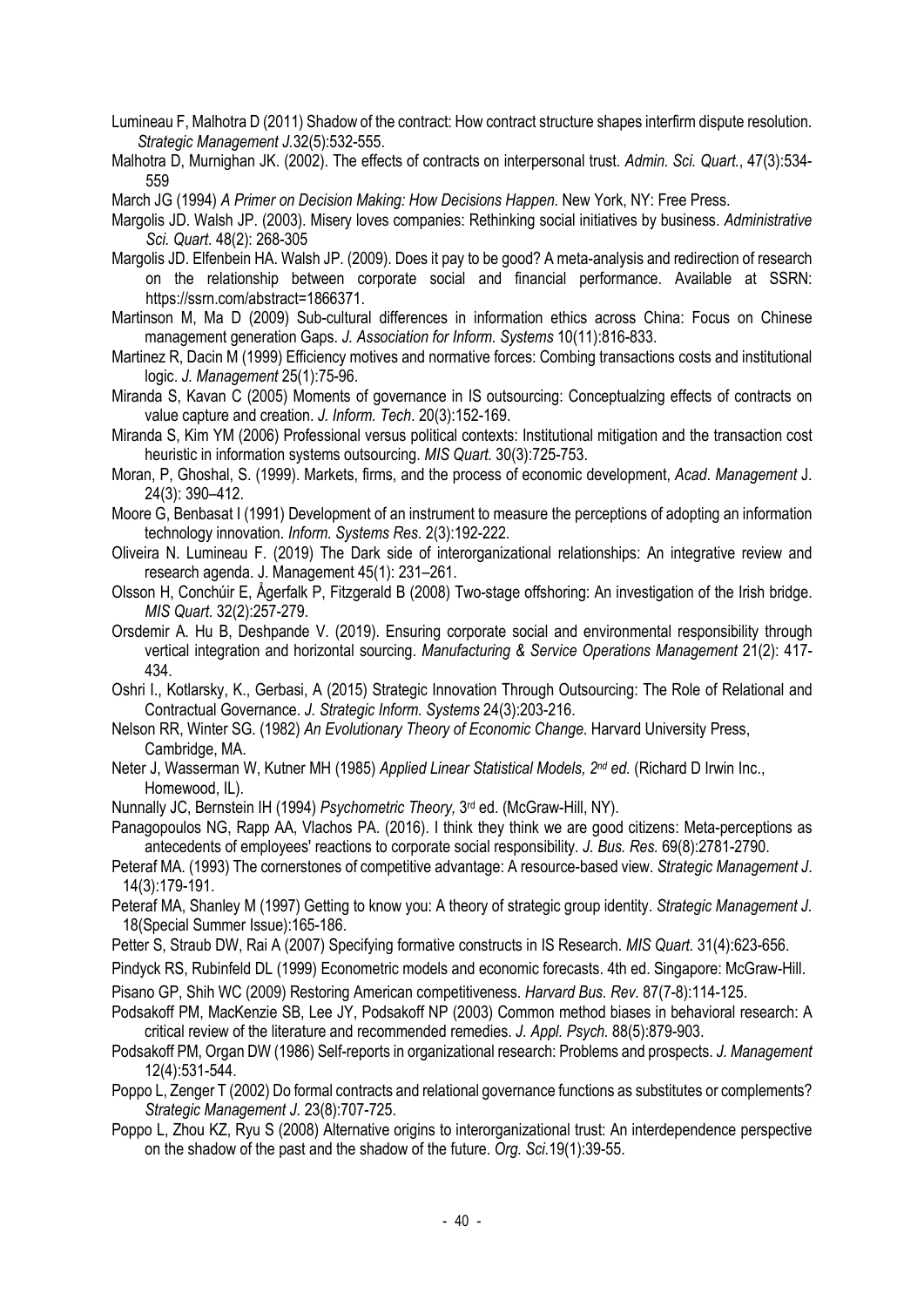- Ragu-Nathan TS, Tarafdar M, Ragu-Nathan BS, Tu Q (2008) The consequences of technostress for end users in organizations: Conceptual development and empirical validation. *Inform. Systems Res* 19(4):417-433.
- Rai A, Likoebe MM, Viswanath V (2009) Offshore information systems project success: the role of social embeddedness and cultural characteristics. *MIS Quart.* 33(3):617-641.
- Rai A, Keil M, Hornyak R, Wüllenweber K (2012) Hybrid relational-contractual governance for business process outsourcing. *J. Management Inform. Systems* 29(2):213-256.
- Rao R, Chandy R, Prabhu J (2008) The fruits of legitimacy: Why some new ventures gain more from innovation than others. *J. Marketing* 72(4):58-75.
- Reuer J, Ari˜no A. (2007). Strategic alliance contracts: dimensions and determinants of contractual complexity. *Strategic Management J.* 28(3): 313–330.
- Ring PS, Van de Ven AH (1994) Developmental process of cooperative interorganizational relationships. *Acad. Management J.* 19(1):90-118.
- Rossetti C, Choi TY (2005) On the dark side of strategic sourcing: experiences from the aerospace industry. *Acad. Management Perspectives* 19(1):46-60.
- Rottman J (2008) Successful knowledge transfer within offshore supplier networks: A case study exploring social capital in strategic alliances. *J. Inform. Tech.* 23(1):31-43.
- Rousseau DM (1989) Psychological and implied contracts in organizations. *Employee Responsibilities & Rights J.* 2(2):121-139.
- Roy V, Aubert B (2002) A resource-based analysis of IT sourcing. *The DATA BASE for Advances in Inform. Systems* 33(2):29-40.
- Rustagi SW, Kirsch L (2008) Preditors of formal control usage in IT oustourcing partnership. *Inform. Systems Res.* 19(2):126-143.
- Ryall MD, Sampson. RC (2009) Formal contracts in the presence of relational enforcement mechanisms: Evidence from technology development contracts.. *Management Sci*., 55(6):906-925.
- Sarkar M, Aulakha PS, Cavusgil ST (1998) The strategic role of relational bonding in interorganizational collaborations: An empirical study of the global construction industry. *J. Internat. Management* 4(2):85-107.
- Sarkar MB, Aulakh PS, Madhok A. (2009). Process capabilities and value generation in alliance portfolios. *Org. Sci.*, 20: 583-600.
- Sartor MA, Beamish PW (2014) Offshoring innovation to emerging markets: Organizational control and information institutional distance. *J. Internat. Bus. Stud* 45(9):1072-1095
- Scott W (1995) *Institutional and Organizations* (Sage, Thousand Oaks, CA
- Scott W. (2008). Institutions and Organizations: Ideas and Interests. Thousand Oaks, CA: Sage Publications.
- Sivo SA, Fan X, Witta EL, Willse JT (2006) The search for "optimal" cutoff properties: Fit index criteria in structural equation modeling. *J. Experimental Education.* 74(3):267-288.
- Spearing NM, Connelly LB, Nghiem HS, Pobereskin L (2012) Research on injury compensation and health outcomes: Ignoring the problem of reverse causality led to a biased conclusion. Journal of Clinical Epidemiology. 65(11): 1219-1226.
- Srivastava S, Teo T (2012) Contract performance in offshore systems development: Role of control mechanisms. *J. Management Inform. Systems* 29(1):115-158.
- Stata (2013) Variance estimators. [https://www.stata.com/manuals13/xtvce\\_options.pdf.](https://www.stata.com/manuals13/xtvce_options.pdf)
- Straub DW (1989) Validating instruments in MIS research. *MIS Quart.* 13(2):147-170.
- Straub DW, Boudreau MC, Gefen D (2004) Validation guidelines for IS positivist research. *Commun. AIS.* 13(24):380-427.
- Su C, Littlefield JE, (2001). Entering Guanxi: A business ethical dilemma in Mainland China? *J. Bus. Ethics* 33(3):199-210.
- Su N, Levina N, Ross J (2016) The long-tail strategy of IT outsourcing. *MIT Sloan Management Rev.* 57(2):81-89.
- Su N (2015) Cultural sensemaking in offshore information technology service suppliers: A cultural frame perspective. *MIS Quart.* 39(4):959-983.
- Su N (2013) Internationalization strategies of Chinese IT service suppliers. *MIS Quart.* 37(1):175-200.
- Subramani M. (2004) How do suppliers benefit from information technology use in supply chain relationships? *MIS Quart*. 28(1):45-73.
- Suddaby R, Greenwood R (2005) Rhetorical Strategies of Legitimacy. *Admin. Sci. Quart.* 50(1):35-67.
- Suchman M (1995) Managing legitimacy: Strategic and institutional approaches. *Acad. Management Rev.* 20(3):571-610.